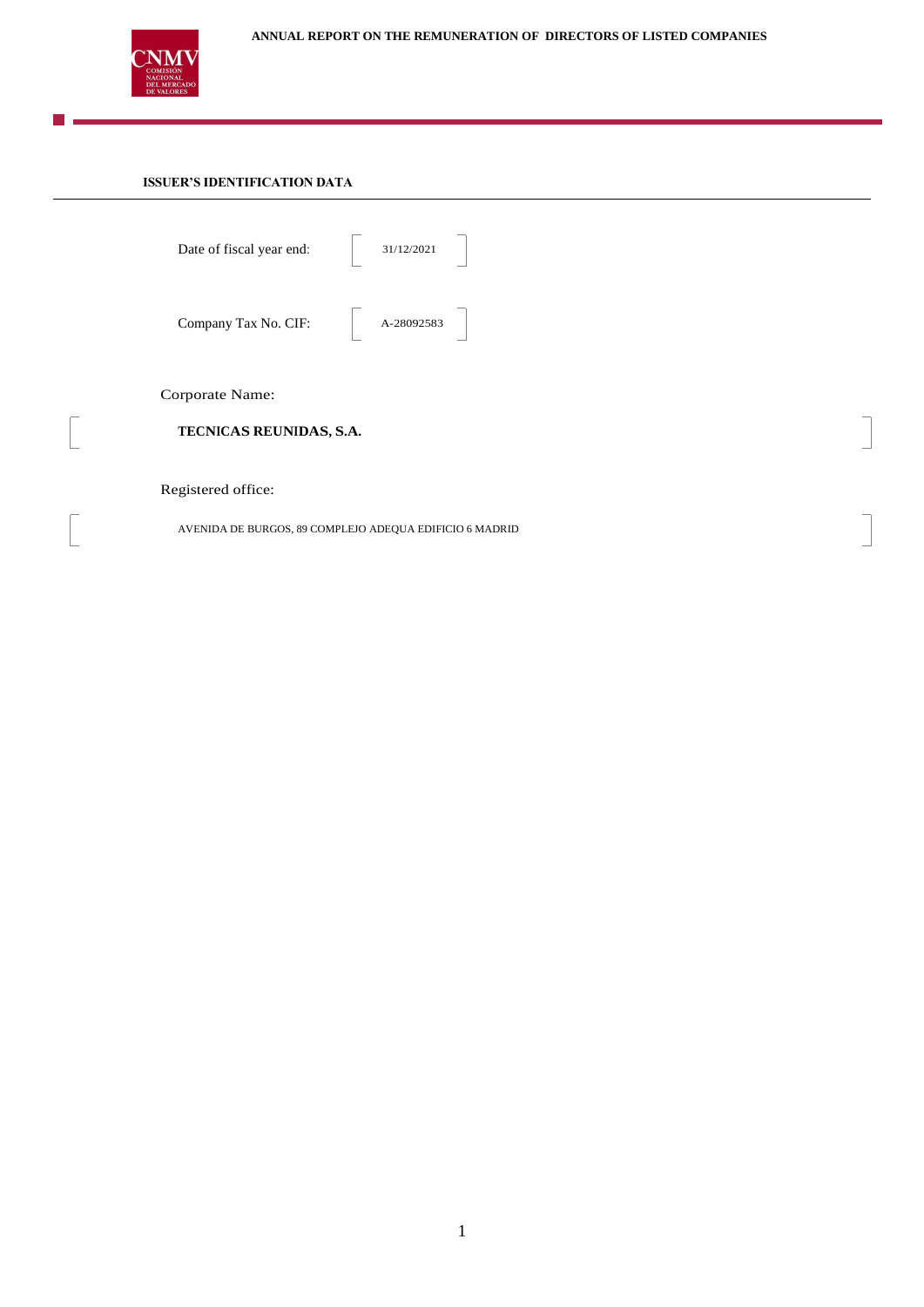### **A. COMPANY REMUNERATION POLICY FOR THE CURRENT FINANCIAL YEAR**

A.1**. Explain the current director remuneration policy applicable to the fiscal year in progress. To the extent that it is relevant, certain information may be included in relation to the remuneration policy approved at the general meeting of shareholders, provided that these references are clear, specific and concrete.**

**The specific means for determining the directors' remuneration considering their capacity as such and for their performance of senior management duties established by the board in accordance with the terms of the contracts signed with executive directors and the remuneration policy approved at the general meeting of shareholders shall be described for the fiscal year in progress.**

**In any case, at least the following aspects should be reported:**

**a) A description of the procedures and company bodies involved in determining, approving and applying the remuneration policy and conditions thereof.** 

**b) Indicate and, where applicable, explain whether comparable companies have been taken into account in determining the company's remuneration policy.** 

**c) Information on whether any external advisors took part in this process and, if so, their identity.** 

**d) Procedures from the director remuneration policy for applying temporary exceptions to the policy, conditions under which such exceptions may be enforced and the members who may be subject of such exceptions as per the policy.** 

Pursuant to the provisions of applicable regulations as well as the Company's corporate texts, the General Meeting of Shareholders ("GM") is the body with the power to approve the Director Compensation Policy following a favorable report from the Appointments and Remuneration Commission ("ARC") and a reasoned proposal from the Board of Directors ("BOD"). Once the compensation policy and maximum annual remuneration are approved by the GM, the distribution among each of the Directors shall be subsequently agreed by the BOD.

In particular, article 30 of the Bylaws assigns the ARC with the duty of proposing a compensation policy to the BOD for Directors, chief officers and those in senior management roles directly reporting to the BOD or the CEO(s), as appropriate, as well as any individual compensation and other contractual conditions for executive directors, ensuring the observance thereof.

To this end, the ARC is the body that assists the BOD on compensation matters, performing a significant role in preparing the remuneration policy for directors as it conducts an internal assistance and proposal process in order to ensure alignment with all regulations as well as best practices in corporate governance.

Pursuant to the provisions of Art. 14.2 of the BOD Regulations, the ARC informs the BOD of the compensation systems and sum of annual compensation for directors and senior management which is submitted to the BOD for approval, as appropriate.

In compliance with the foregoing provisions, upon a proposal by the BOD and following a positive report from the ARC, the GM held on June 25, 2020 approved the Directors' Remuneration Policy applicable to fiscal years 2020 to 2022 ("DRP"), which shall be applicable throughout the fiscal year in progress (2022) with 99.44% of the votes in favor.

The basic principles of the DRP are as follows, among others:

- The principle of the proportionality of the directors' compensation based on the provisions of art. 26.4 of the BOD Regulations and art. 217.4 LSC.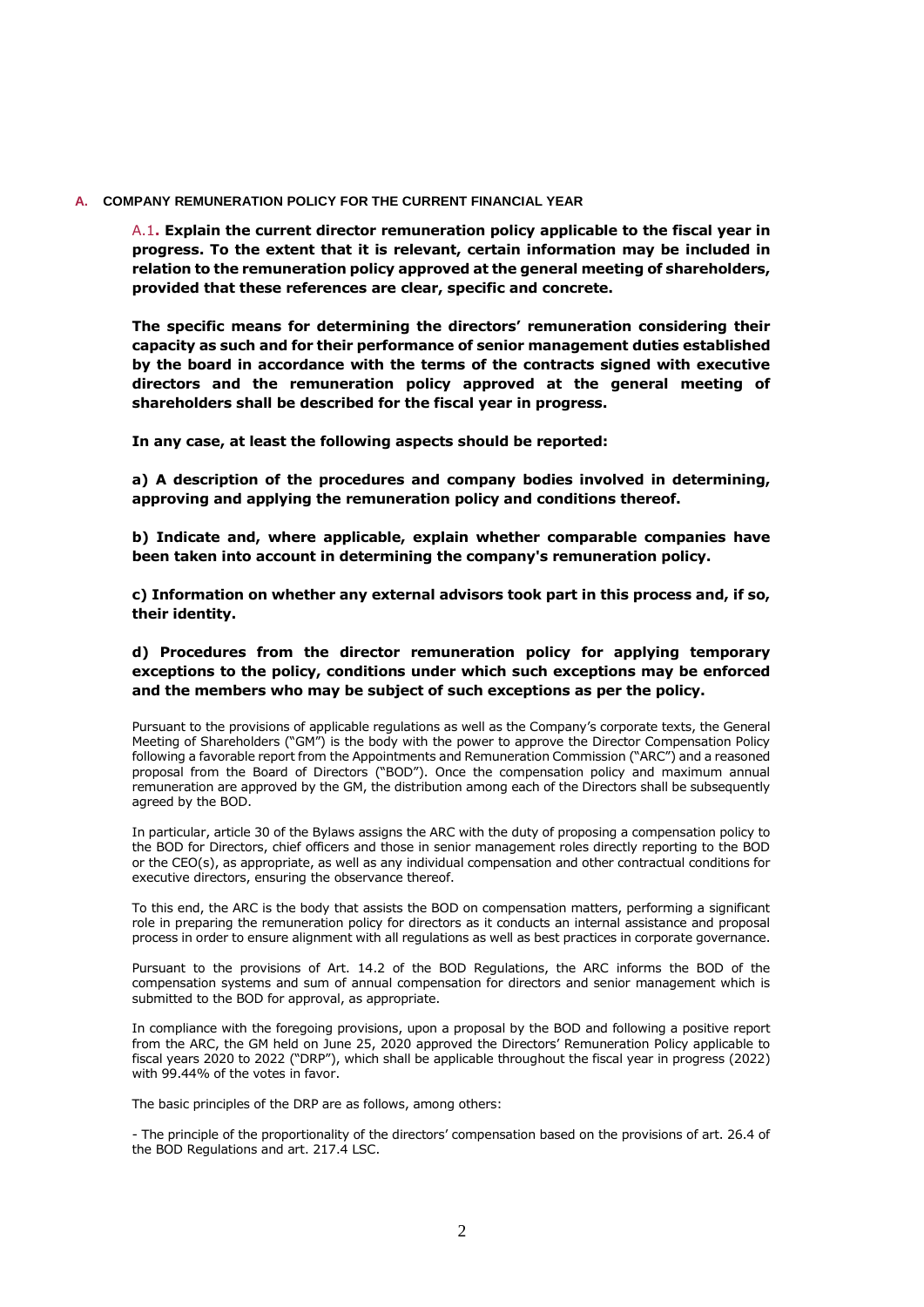- Ensuring remuneration is in reasonable proportion to the Company's size, its financial position at any given time and the market standards of comparable companies.

- Aiming to promote the Company's long-term profitability and sustainability and incorporating the necessary safeguards so as to avoid excessive risk-taking and the rewarding of unfavorable results.

- Attracting and retaining the Company's directors and rewarding the effective dedication, qualifications and responsibility assumed by each of the directors without in any case compromising the independence of judgement of the non-executive directors.

- Aiming to align directors' remuneration with the strategies and the interests of the Company and its shareholders.

- With respect to non-executive directors, their remuneration as directors:

(i) will aim to appropriately reward their effective dedication, qualifications and responsibilities;

(ii) will not include the possibility of participating in pension schemes financed by the Company for cases of termination of service, death or other reasons; and

(iii) the established remuneration must offer incentives to non-executive directors for their dedication, but this must in no case compromise their independence of judgment.

- Ensuring the BOD's commitment to applying the principle of transparency to all items of remuneration included in the DRP, providing transparent, sufficient and timely information.

The DRP has been designed and drawn up taking into consideration the directors' remuneration policies implemented by the Company's main international competitors as well as the situation of other Ibex 35 companies. Moreover, Ernst & Young participated in the preparation of the DRP as an external advisor in this matter and comparable national and international companies were considered.

The remuneration items provided for in the DRP for the current fiscal year are as follows:

Directors' remuneration for their service in their capacity as directors comprises the following items of remuneration:

(i) Fixed annual remuneration for being on the BOD;

(ii) An additional fixed annual allocation for presiding a Commission;

(iii) Per diem expenses for attending BOD and Commission meetings, as appropriate.

The maximum gross annual amount of remuneration for all Directors is set at 5,000,000 euros, which will remain in force unless modified by the GM. This amount must be approved at the General Meeting in accordance with the Company's Bylaws. The BOD is expected to propose the General Meeting maintain the same amount of 5,000,000 euros for the current fiscal year.

Each year, the Company's BOD will determine the overall amount of remuneration for directors for their service in their capacity as directors under the cap set at the GM and will distribute this amount among the directors taking into account their membership on Commissions, the offices they hold, their work in service of the Company as well as any specific contributions directors may make based on their qualifications and professional experience.

A.1.2 **The relative importance of items of fixed and variable remuneration (remuneration mix) and the criteria and objectives taken into account in their determination and in ensuring an appropriate balance between fixed and variable remuneration components. Specifically, state the actions taken by the company in relation to the remuneration scheme in order to reduce exposure to excessive risks and adapt it to the company's long-term objectives, values and interests. This includes, where applicable, reference to measures to ensure that the company's long-term results are taken into account in the remuneration policy, measures taken in relation to any categories of personnel whose professional activities have a material impact on the company's risk profile and measures to prevent any conflicts of interest.**

**Furthermore, state whether the company has established any period for the accrual or consolidation of certain variable remuneration items, in cash, shares or other financial instruments, any deferral period in the payment of amounts or the handover**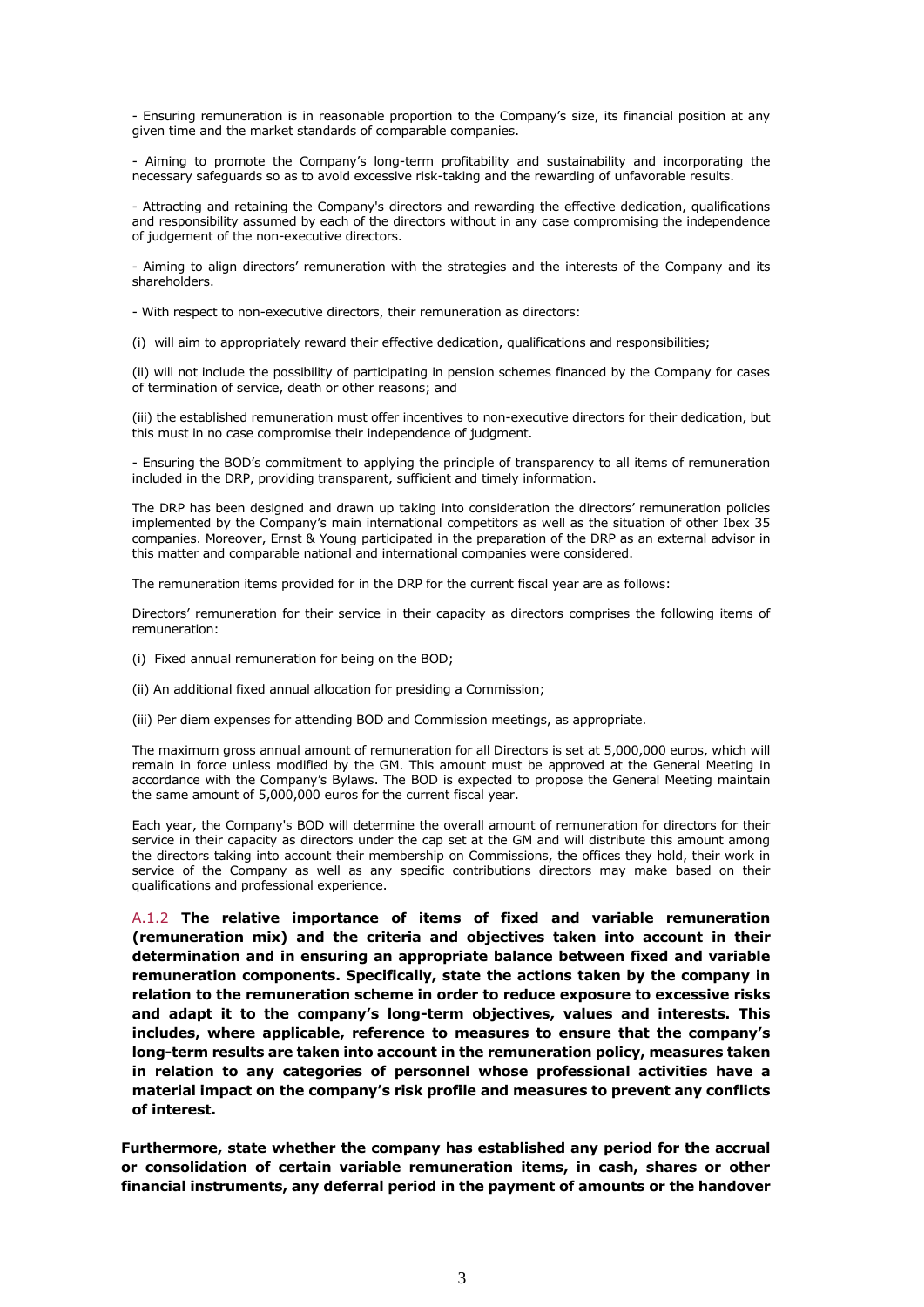**of accrued and consolidated financial instruments, or if any clause has been agreed that reduces the deferred remuneration not yet consolidated or that obliges directors to return remuneration received, when such remuneration has been based on figures that have clearly been shown to be inaccurate.**

The variable remuneration is limited to the Executive President, the only executive director in the current fiscal year, and complements said individual's fixed remuneration. It is aimed at strengthening the director's commitment to the Company and as a performance incentive, linking part of this remuneration to the Company's performance and the director's individual performance. Regarding short-term variable remuneration, this remuneration is capped at 550 thousand euros and is evaluated after the end of the fiscal year. Long-term variable remuneration shall be capped annually at an amount equivalent to 75% of the fixed annual remuneration for the executive director and shall be paid, if applicable, in fiscal year 2023, after approval of the annual accounts and once the Board of Directors has approved the degree of compliance with the established objectives following a report from the Appointments and Remuneration Commission.

As concerns the remuneration mix, the Company offers executive directors (i) fixed remuneration; (ii) variable remuneration; (iii) pension schemes; and (iv) other conditions set out in Executive President contracts.

The remuneration is in reasonable proportion to the Company's size, its current economic situation and the market standards of comparable companies. Likewise, the Company's remuneration policy is geared towards promoting its long-term profitability and sustainability, including the necessary precautions to avoid excessive risk-taking and the rewarding of unfavorable results.

Moreover, in relation to the proportion between the variable and fixed items of remuneration, the fixed compensation received by the Executive President is 800 thousand euros and considering a sum for fiscal year 2022 for being on the Board and for per diem expenses for attending Board meetings of 90 thousand euros (identical to the cap applicable for fiscal year 2021), a life and accident insurance contribution in application of the system for all Company employees of 4,000 euros as well as the maximum sum to be received for short-term variable compensation (550 thousand euros), the maximum variable compensation to be received for fiscal year 2022 would be 38.09% of the total remuneration for these items.

Variable remuneration is deferred and paid only after fiscal year end so the Company may evaluate and verify compliance with the parameters established for the determination of the corresponding remuneration.

The evaluation will be based on the annual results of the Company and its consolidated group, among other aspects, which will be analyzed by the Audit and Control Commission. After this analysis, the Appointments and Remuneration Commission will submit a proposal for variable remuneration to the Board of Directors, who will approve the corresponding amount of variable remuneration as appropriate.

As mentioned above, the Company will apply the Directors' Remuneration Policy for the 2020-2022 period approved by the General Meeting of Shareholders held on June 25, 2020, and, with respect to any variable remuneration, it will consider the parameters stated in section A.1 point 6 of this report to follow the evolution of the market in this area.

Likewise, the Company will initiate precise actions to have directors return any remuneration received, as appropriate, when such remuneration was based on figures that have clearly been shown to be inaccurate even though any such actions are not expressly provided for as clauses in any contracts signed with executive directors.

In any case, taking into account the objectives, commitments, and interests of the Company, no variable remuneration is expected to be accrued during the ongoing fiscal year.

Regarding conflicts of interest, the Board of Directors' Regulations and the Internal Code of Conduct regulate the mechanisms established to detect and regulate possible conflicts of interest.

In relation to the Board Members, the mechanisms established to detect possible conflicts of interest are regulated in the Board of Directors' Regulations. Article 30 of the Board of Directors' Regulations establishes that Board Members must notify the existence of conflicts of interest to the Board and refrain from attending and intervening in deliberations that affect matters in which they have a personal interest.

A director's personal interest shall also be deemed to exist when the matter affects any of the following persons:

• the spouse or person with an analogous affective relationship;

•the ascendants or descendants and siblings of the director or director's spouse;

• the spouse of the ascendants or descendants and siblings of the director;

• the companies or entities in which the director has a holding, whether direct or indirect or through an intermediary, that grants them significant influence or in which they occupy a position on the Board of Directors or senior management of the company or its parent company. Significant influence for this purpose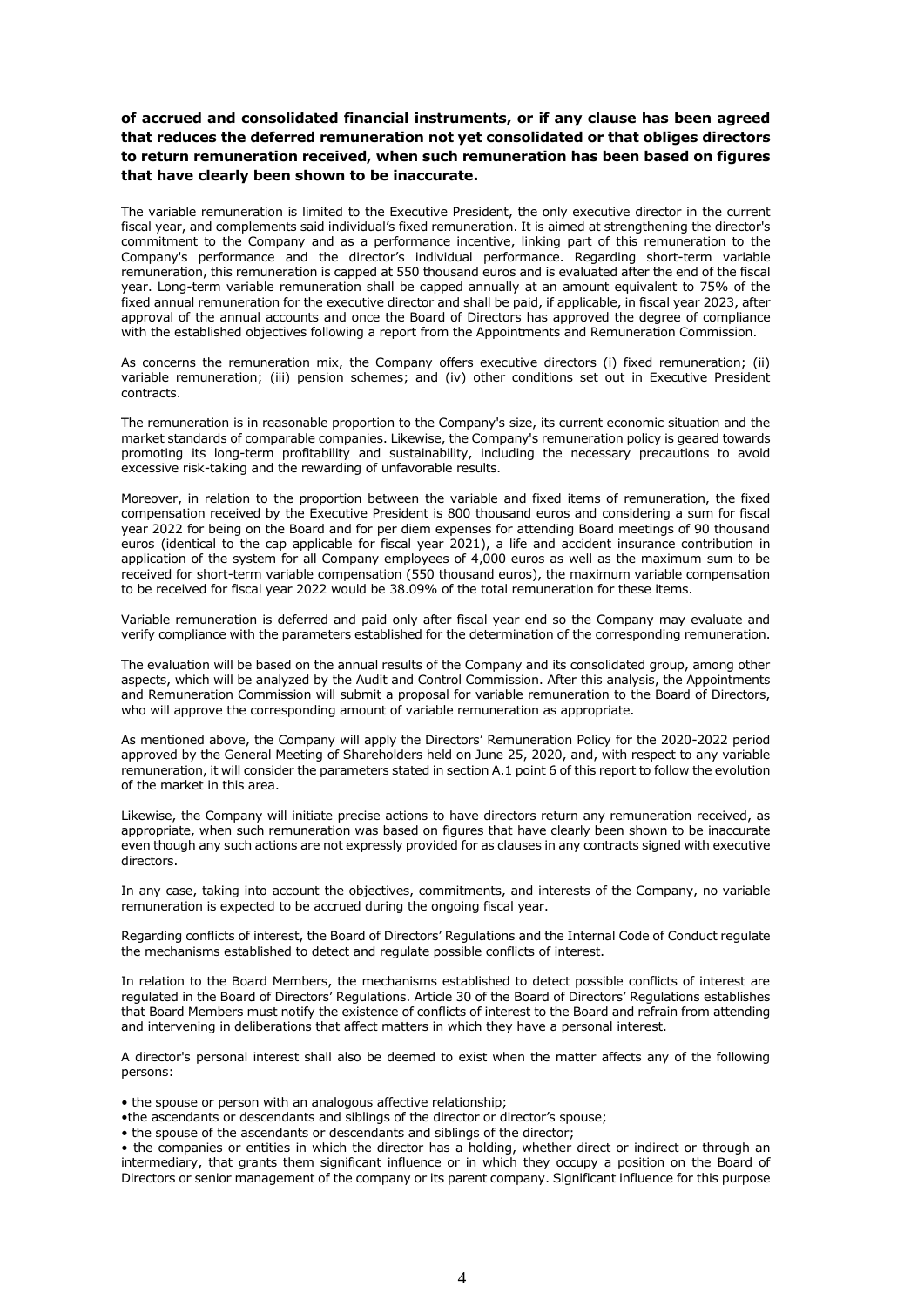is considered a holding equal or greater than 10% of the share capital or voting rights, or a holding by which the individual has obtained in law or in practice representation on the company's Board of Directors; and • the partners represented by the director on the Board of Directors.

In addition, the Board Regulations establish other obligations relating to the duty to avoid situations of conflict of interest of the directors, and in particular, the following:

- Article 29 ("Non-competition obligation") establishes that a director may not hold the position of director or executive in companies with the same, similar or complementary type of activity as the Company or perform activities on their own account or on behalf of others that involve effective competition, whether actual or potential, with the Company or that in any other way place them in a permanent conflict with the interests of the Company, unless expressly authorized by the Company, by resolution of the General Shareholders' Meeting, under the terms established by law and with the exception of the positions they may hold, if any, in companies belonging to the group. Notwithstanding the foregoing, the director may provide professional services to entities whose corporate purpose is totally or partially analogous to that of the Company, provided that they previously inform the Board of Directors of their intention, which may refuse to authorize such activity, stating the reasons for such refusal.

- Article 31 ("Use of Company Assets") of the Regulations provides that a director may not make use of the Company's assets, including the Company's confidential information, or use their position in the Company to obtain a financial advantage, unless they have obtained the corresponding waiver or authorization from the Company under the terms established by law.

- Article 33 ("Business opportunities") establishes that a director may not take advantage of a business opportunity of the Company for their own benefit or that of a person related to them under the terms established in the aforementioned Article 30 of the Regulations, unless they have obtained the corresponding waiver or authorization from the Company under the terms established by law. For these purposes, a business opportunity is understood to be any possibility of making an investment or commercial transaction that has arisen or has been discovered in connection with the director's performance of their duties, or through the use of means and information of the Company, or under circumstances such that it is reasonable to believe that the third party's offer was in fact directed to the Company.

- Article 34 ("Indirect Transactions") of the Board Regulations establishes that a director violates their duties of fidelity to the Company if, knowing in advance, they permit or fail to disclose the existence of transactions carried out by the persons mentioned above and stated in Article 30.1 of the Regulations, which have not been subject to the conditions and controls provided for in the preceding articles.

In extraordinary cases, the Company may authorize the execution of a transaction with the Company by a director; this transaction must be authorized by the Shareholders' Meeting or the Board of Directors in accordance with the provisions of Article 230 of the LSC. Likewise, the Director must also inform the Company of the positions they hold on the Board of other listed companies and, in general, of the facts, circumstances or situations that may be relevant to their performance as a director of the Company.

As regards senior managers, the mechanisms established to detect and regulate potential conflicts of interest are set forth in the Code of Conduct, which is also applicable to directors. Article 4.1.1 of the Code of Conduct states that the Professionals (which includes "directors, employees and collaborators associated with the Group, regardless of the position they hold (...)) of the TR Group shall perform their duties with loyalty and in defense of the Group's interests. Likewise, they shall try to avoid situations where the professional in question is or appears to be affected by a conflict of interest. These conflicts of interest are situations where there is a direct or indirect collision between the personal interest of the affected professional and the interest of the TR Group that involves or may involve a personal benefit detrimental to the Group.

#### A.1.3 **The amount and nature of the fixed components that are expected to be accrued during the fiscal year by directors in their capacity as such.**

A maximum gross annual amount of 5,000,000 euros in total remuneration for members of the Board of Directors and its Commissions to be allocated to the members of the Board of Directors for the joint fulfilment of their duties as directors in 2022 will be submitted for approval at the next General Meeting of Shareholders, which is expected to be held in June.

This amount, which is identical to the amount approved in recent fiscal years, must be approved by the General Meeting of Shareholders pursuant to the Company's Bylaws and will be distributed among the members of the Board of Directors by the latter considering whether members belong to any Commissions, the offices they hold, their dedication in service of the Company and other objective circumstances deemed appropriate.

The Board of Directors is expected to confirm the following amounts for items of current fixed remuneration, applicable for the ongoing fiscal year, for the different members of the Board of Directors, the Audit and Control Commission, the Appointments and Remuneration Commission and the Management and Risk Commission:

Fixed allocation: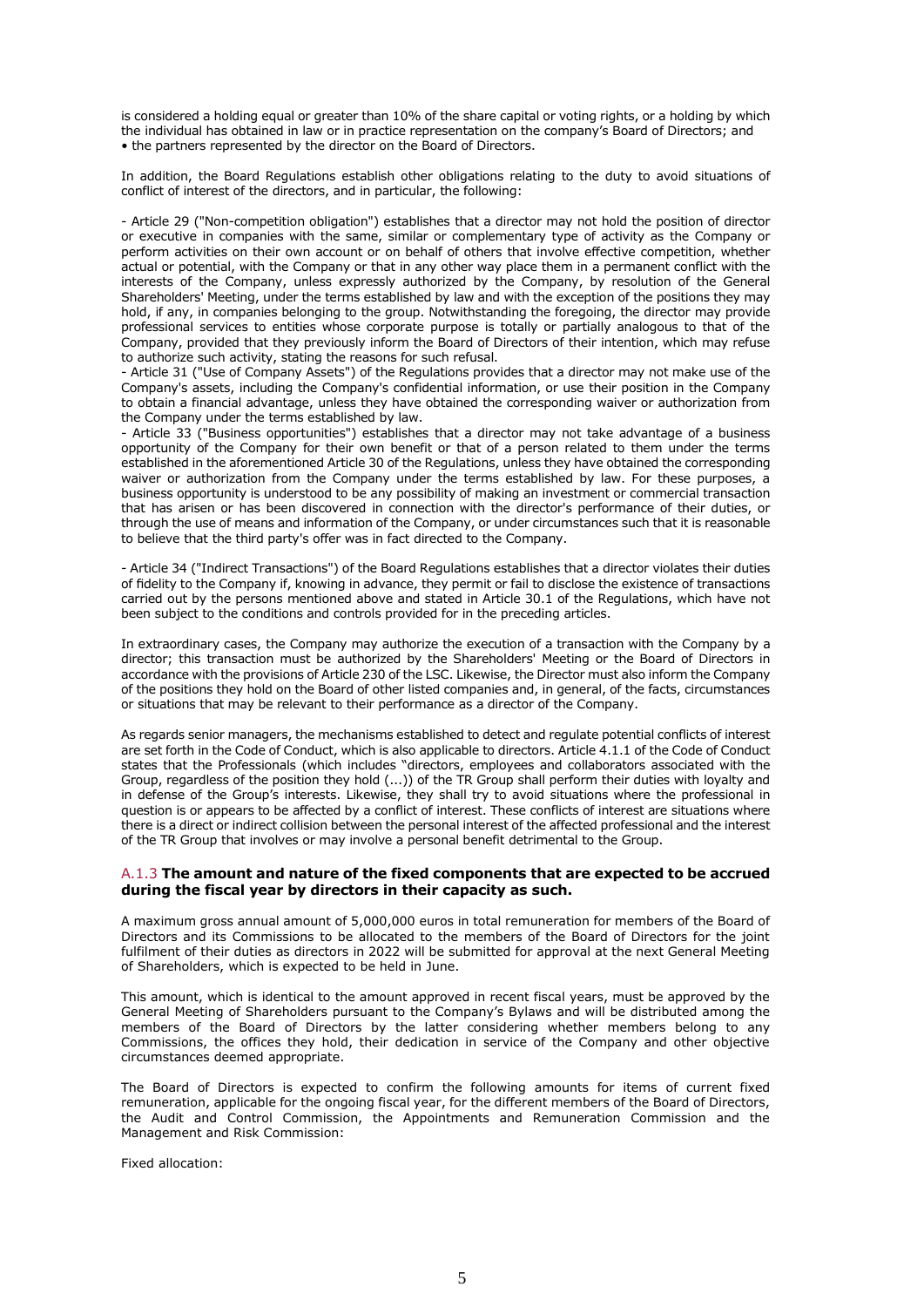- Membership on the Board of Directors: 55,478 euros a year.
- Serving as Executive President of the Audit and Control Commission, the Appointments and Remuneration Commission and the Management and Risk Commission: 15,384 euros a year.

Per diem expenses:

- Per diem expenses for attending a Board of Directors meeting: 3,500 euros.
- Per diem expenses for attending an Audit and Control Commission meeting: 3,500 euros.
- Per diem expenses for attending an Appointments and Remuneration Commission meeting: 5,000 euros.
- Per diem expenses for attending Management and Risk Commission meetings: 6,000 euros each quarter.

The fixed annual allocation applicable to Mr. Adrián Lajous Vargas for being on the Board of Directors is currently estimated at 200,000 euros. This different allocation for Mr. Adrián Lajous Vargas is justified by objective circumstances linked to the specific contributions that Mr. Adrián Lajous Vargas can make to the collective duties of the Board of Directors considering his professional qualifications and experience. As can be seen from his resume, which is available on the Company's website, the special circumstance of his residence in Mexico and his unique qualifications and personal experience in the international energy sector, particularly in Latin America, provide extraordinary added value to his membership of the Company's Board of Directors. In this regard, his vision as a director is considered highly valuable, not only with respect to the Board's duties in general, but particularly in relation to the Company's strategic direction, given his international experience.

### A.1.4 **The amount and nature of the fixed components that will be accrued during the fiscal year by executive directors for the performance of senior management functions.**

The fixed remuneration currently estimated for the performance of Executive President duties amounts to 800,000 euros, which should not be subject to any significant changes for fiscal year 2022.

## A.1.5 **The amount and nature of any component of remuneration in kind that will be accrued during the fiscal year including, but not limited to, insurance premiums paid for directors.**

Remuneration in kind is available exclusively to the Executive President and is limited to life and accident insurance premiums. The sum of all these items amounted to 3,654 euros during fiscal year 2021 and a similar amount is forecast for fiscal year 2022.

A.1.6 **The amount and nature of the variable components, distinguishing between short- and long-term components. The financial and non-financial parameters, including social, environmental and climate change-related parameters, selected to determine variable remuneration in the current fiscal year, explaining the extent to which such parameters are related to the performance of both the director and the company, as well as the corresponding risk profile, and the methodology, required time frame and mechanisms envisaged for determining, at the end of the fiscal year, the effective degree of compliance with the parameters used in the design of variable remuneration, explaining the criteria and factors applied in terms of the time required and methods for verifying that the performance or other conditions to which the accrual and vesting of each component of variable remuneration was linked have been effectively met.**

### **Indicate the range in monetary terms of the different variable components based on the degree of compliance with the established objectives and parameters, and whether there are any maximum monetary limits defined in absolute terms.**

Variable remuneration for the Executive President is one of the aspects included in the Directors' Remuneration Policy for 2020-2022 which was approved at the Company's 2020 Ordinary General Meeting of Shareholders held on June 25, 2020, which approved short-term and long-term variable remuneration.

Short-term variable remuneration will amount to a maximum of 550,000 euros, together with a possible 10% adjustment to this amount depending on performance evaluation.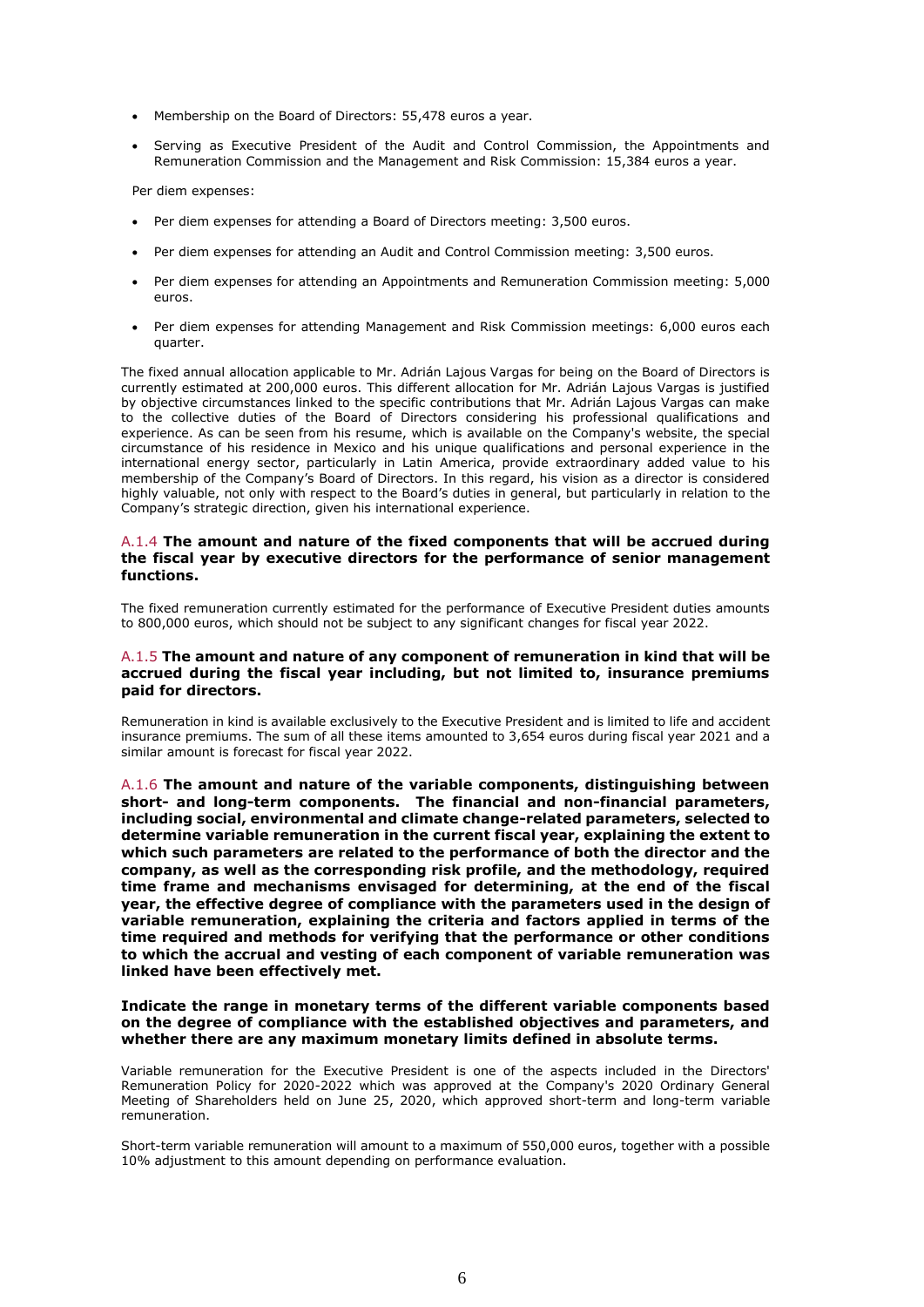Payment of variable remuneration will be linked to compliance with the following parameters:

Financial targets (80% of total variable remuneration):

- Order portfolio: 30% of the total variable remuneration.
- Margin (EBITDA): 30% of the total variable remuneration.
- Consolidated revenue: 20% of the total variable remuneration.

Non-financial targets (HSE) (20% of the total variable remuneration):

- Safety (10% of the total variable remuneration).
- Environment (10% of the total variable remuneration).

Likewise, the Company will assess minimum weighted compliance of between 50% and 70% of the total targets. The Company's Appointments and Remuneration Commission will be responsible for setting targets (KPIs or metrics) and determining the 10% adjustment for performance evaluation and the amount to be received.

As regards long-term variable remuneration, the Directors' Remuneration Policy approved by the Company's General Meeting of Shareholders on June 25, 2020 includes a long-term variable remuneration plan ("LTIP") for executive directors. This LTIP has been drawn up by the Appointments and Remuneration Commission and provides for long-term variable remuneration for executive directors with the objectives of promoting the reciprocal generation of value for the Company, its shareholders and beneficiaries, enhancing the commitment of the latter and rewarding the creation of sustainable shareholder value in the long term. Thus, executive directors shall be entitled to participate during the term of the Remuneration Policy in any long-term variable remuneration programs in cash, shares or referenced to the value of the share that are approved by the General Meeting, at the proposal of the Board of Directors, following a report from the Appointments and Remuneration Commission.

The LTIP has been designed in accordance with the principle of prudence and has taken into account current trends in comparable companies and the best practices of various actors in the market. The main characteristics thereof are as follows:

- Type of plan: long-term cash incentive linked to business plan objectives.

- Purpose:
- To promote reciprocal value creation for the Company, its shareholders and beneficiaries.
- To guide the management team toward the achievement of business plan objectives.
- To strengthen the dedication and engagement of the beneficiaries in the performance of their duties.
- To incentivize the professional performance of executive directors over the long term.
- To promote the Company's sustainability for the creation of long-term value.
- Beneficiary: Executive President.
- Duration: 3 years: January 1, 2020 December 31, 2022.

- Payment: in 2023, following approval of the annual financial statements and approval from the Board of Directors with respect to the degree of compliance with the targets set.

- Settlement: in cash.

- Incentive: level of award close to the market average for the comparison group with respect to fixed annual remuneration ("FAR"), at an annualized target value of 75%, with a total incentive calculated according to %FAR x the number of years of the duration of the plan.

- Targets:
- Total shareholder return in relation to the comparison group ('relative TSR').
- Cumulative EBITDA for the period.
- Third target comprising qualitative factors linked to the strategic plan.
- Weighting of targets:
- 60% EBITDA.
- 30% Relative TSR.
- 10% qualitative factors linked to the strategic plan.
- Key minimum compliance target of 80% of the defined EBITDA target.
- "Good Leaver" termination with the right to receive a proportional part of the plan.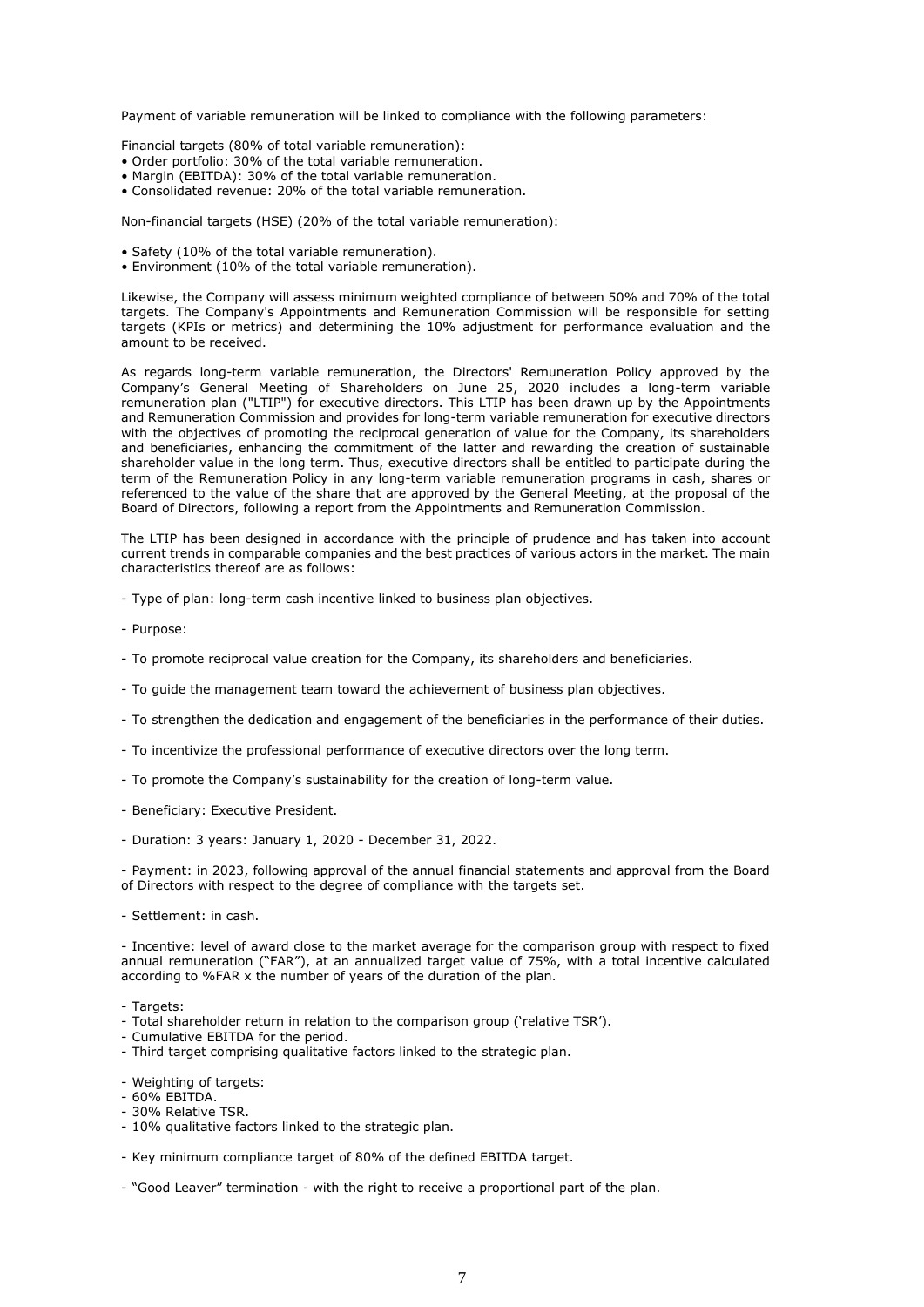- "Bad Leaver" termination - with no right to receive any incentive.

In any case, taking into account the objectives, commitments, and interests of the Company, no variable remuneration is expected to be accrued during the ongoing fiscal year.

A.1.7 **The main characteristics of long-term savings schemes. This information should include contingencies covered by the scheme, whether it is a defined benefit or contribution scheme, the annual contribution that must be made to defined contribution schemes, the benefits to which recipients are entitled in the case of defined benefit schemes, the conditions governing the vesting of financial rights for directors and their compatibility with any type of compensation for early termination or removal, or arising from termination, under the established terms, of the contractual relationship between the company and the director.** 

#### **It should be indicated whether the accrual or vesting of any of the long-term savings plans is linked to specific objectives or parameters related to the director's performance over the short or long term.**

In accordance with the Directors' Remuneration Policy for 2020-2022, the Executive President will benefit from a long-term savings scheme linked to retirement, permanent disability in cases of total, long-term and near-total disability, and death, for the purpose of supplementing any public social security benefits.

In particular, the Executive President shall be entitled to the Company's general system of social benefits, whereby the Company makes a supplementary contribution to the pension plan contracted by the Executive President, if any, in addition to that made by the Executive President himself, the amount of which depends on various factors such as, for example, length of service in the company. In addition, while the Remuneration Policy is in force, the Executive President will have the right to participate in all long-term savings schemes approved at the General Meeting of Shareholders following a proposal by the Board of Directors on the basis of a report by the Appointments and Remuneration Commission.

The Company confirms that no contribution has been made to the private pension plan of any of its Directors during fiscal year 2021 and has currently no intention of making them during fiscal year 2022.

#### A.1.8 **Any type of payment or compensation for early termination or removal, or arising from termination, under the established terms, of the contractual relationship between the company and the director, as well as any type of agreements made, such as exclusivity agreements, post-contractual non-compete agreements, length of service agreements and loyalty agreements, which entitle directors to any type of remuneration.**

The contract of the Executive President, the only executive director in the current fiscal year, is currently of indefinite duration and provides for a financial compensation for early termination and a postcontractual non-compete agreement:

- An indemnity for early termination in the event of removal from their position of director or any other form of termination of the legal relationship with the Company that serves as the basis for the remuneration of delegated or executive duties not due to breach attributable to the director, for a maximum amount equivalent to the sum of the last two yearly payments of (a) fixed remuneration, (b) variable remuneration, and (c) amounts received by virtue of any special Social Security agreements that have been signed.

- Post-contractual non-compete agreements. For a period of two years from the termination of the contract with the Company, the Executive President may not provide professional services or carry out administrative or managerial duties in companies or entities with a corporate purpose wholly or partially similar to that of the Company unless expressly approved by the Board of Directors upon a proposal from the Executive President. The financial compensation for this post-contractual non-compete agreement shall be understood to be included in the indemnity provided for in the event of termination of the contract described under "Indemnity for early termination" indicated in the preceding paragraph.

- Moreover, the contract of the Executive President includes a non-compete clause: the Executive President's relationship with the Company is exclusive and therefore, said individual shall not provide services to other entities during the term of their contract unless expressly authorized to do so by the Board of Directors upon a proposal from the Executive President, with the exception of any positions held in other companies in the Técnicas Reunidas Group.

A.1.9 **Indicate the terms which must be included in the contracts of executive directors performing senior-management duties. This should include information on the duration of contracts, limits on amounts of compensation, minimum length of service clauses, notice periods and payment in lieu of notice periods, and any other clauses relative to signing bonuses, as well as compensation or golden handshake packages linked to early termination of the contractual relationship between the company and the executive director. Include non-competition**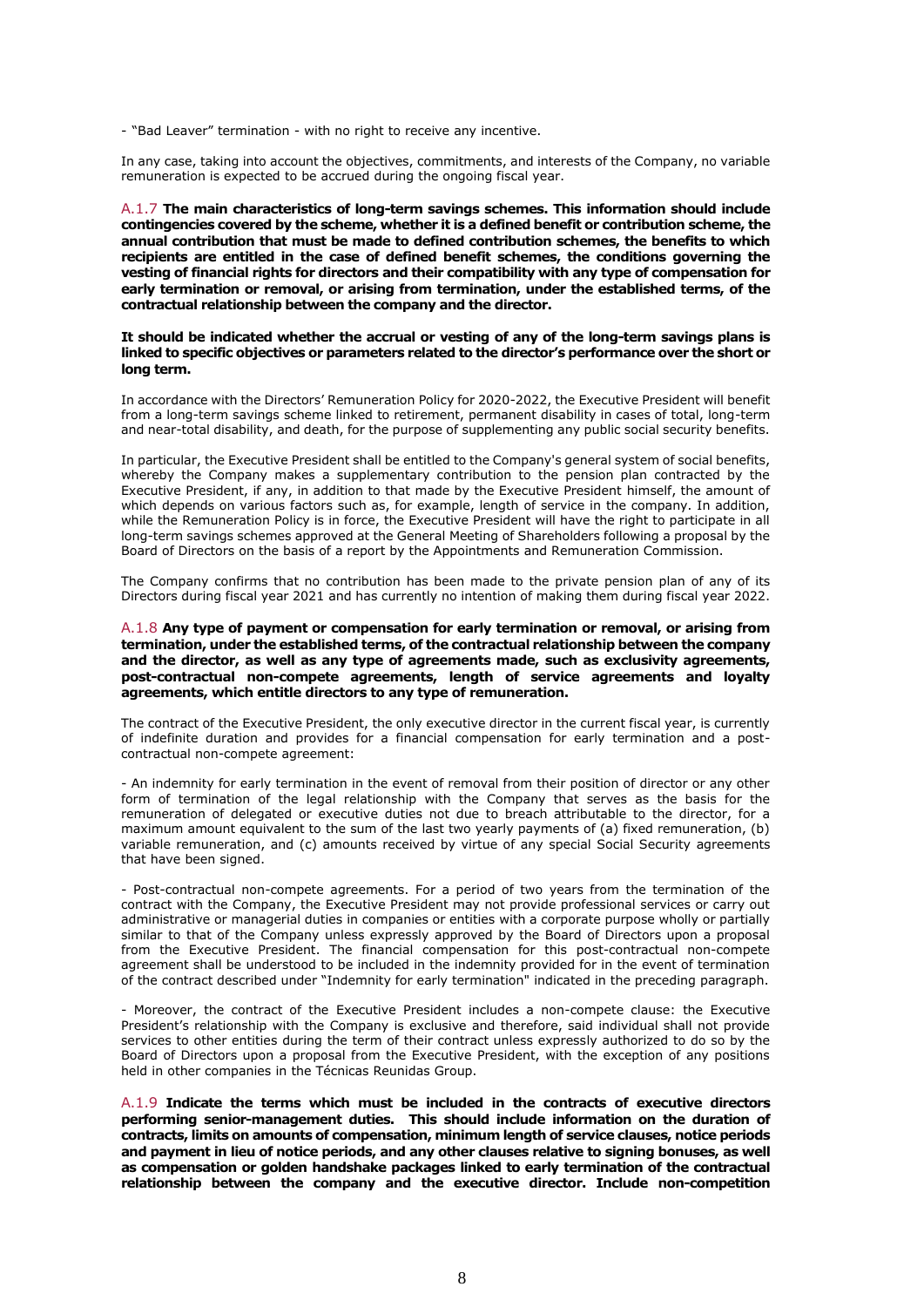#### **agreements, exclusivity agreements, length of service and loyalty agreements, as well as postcontractual non-compete agreements, unless these have been explained in the section above.**

The terms which must be included in the Executive President contract are currently as follows, in accordance with the provisions of the Directors' Remuneration Policy for 2020-2022 ('DRP'):

(i) Remuneration: the Executive President's contract includes the remuneration package all Executive Presidents are entitled to receive for the performance of their delegated or executive functions.

(ii) Duration: the Executive President's contract is indefinite.

(iii) Indemnity for early termination: an amount equivalent to the last two yearly payments of (a) all fixed remuneration,

(b) variable remuneration and (c) the amounts received by virtue of any special Social Security agreements which have been signed.

(iv) Post-contractual non-compete clause: for a period of two years from the termination of the contract with Técnicas Reunidas, the Executive President must not enter into competition with the Company under the terms described above. Financial compensation for this post-contractual non-compete agreement will be understood to be included in the indemnity for termination of the contract described in paragraph (iii) above.

(v) Non-compete clause: the Executive President's relationship with the Company is exclusive and therefore, said individual must not provide services to other entities during the term of their contract unless expressly authorized to do so by the Board of Directors upon a proposal from the Executive President, with the exception of any positions held in other companies in the Técnicas Reunidas Group.

(vi) Duty of confidentiality: the Executive President must ensure that any information, data, reports or background knowledge that acquired in the performance of their duties is kept confidential, and this confidentiality must be maintained even when no longer in such office.

According to the DRP, the Executive President will be entitled to receive remuneration comprising the following items of remuneration:

- (i) Fixed annual remuneration;
- (ii) Variable annual remuneration;
- (iii) Long-term variable remuneration;

(iv) A long-term savings scheme, in accordance with the Company's general social benefits system applicable to all employees;

(v) Indemnity for early termination and post-contractual non-compete agreements;

(vi) A welfare benefit consisting of a life and accident policy within the framework of the conditions in force under the collective policy taken out by the Company for all its workers;

(vii) A company vehicle.

In any case, taking into account the objectives, commitments, and interests of the Company, no variable remuneration is expected to be accrued during the ongoing fiscal year.

Lastly, the contract of the Executive President establishes a 3-month pre-warning deadline in the event of termination by the Company without just cause and voluntary resignation of the Executive President.

### A.1.10 **The nature and estimated amount of any other supplementary remuneration that will be accrued by directors during the current fiscal year in compensation for services outside the scope of the usual functions of a director.**

At the time this report was issued, no supplementary remuneration is expected to be accrued by the directors as compensation for services different from those inherent to the office of director without prejudice to that which is due for the consultancy contract between Mr. William Blaine Richardson and the Company through which he received an amount of 304,703.02 euros for fiscal year 2021 and with respect to which no significant change is expected for fiscal year 2022.

### A.1.11 **Other items of remuneration including any derived from the company granting directors advance payments, loans, guarantees or other remuneration.**

As of the date of this report, no remuneration has been provided to directors by way of advance payments, loans, guarantees or other remuneration.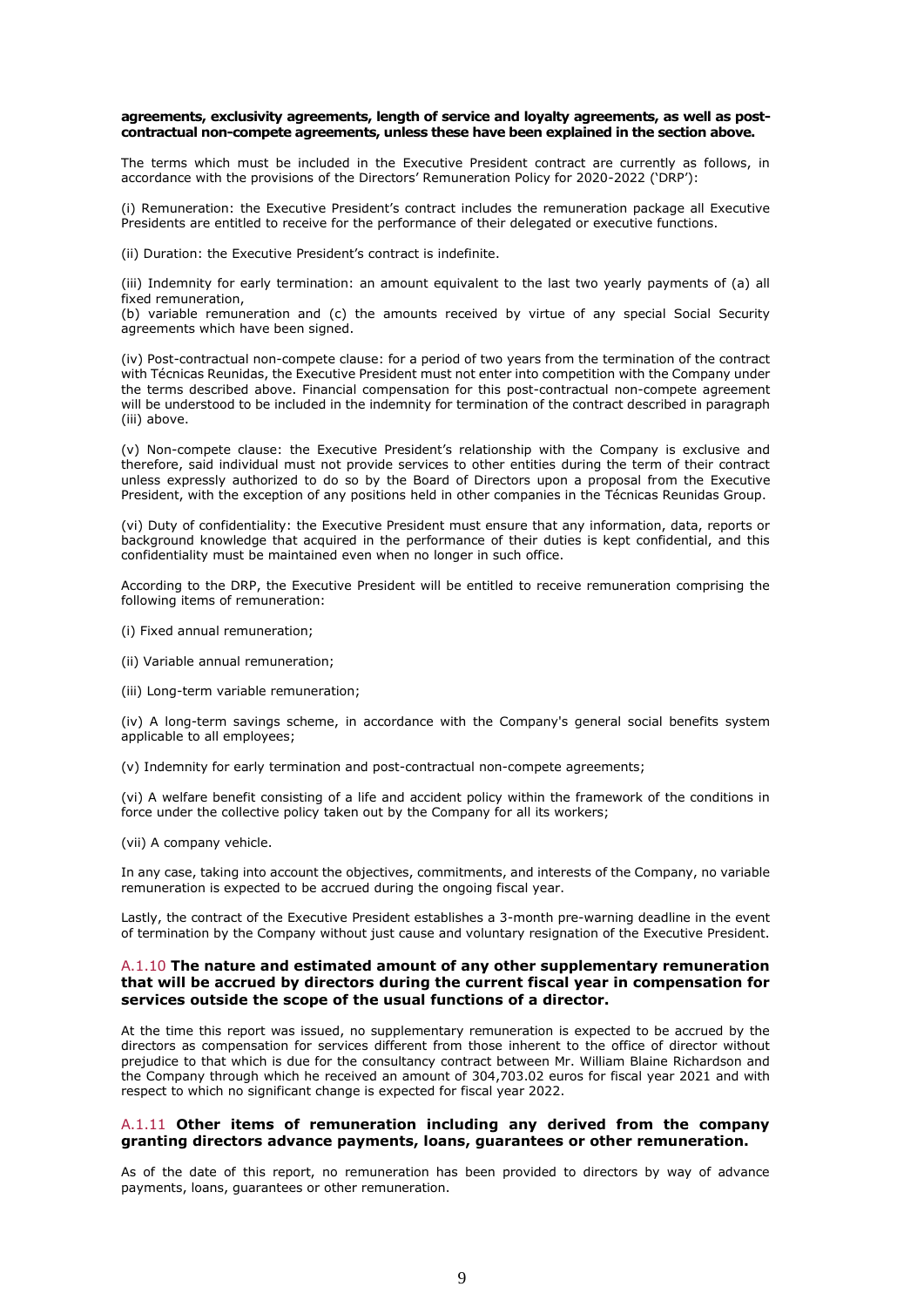A.1.12 **The nature and estimated amount of any other supplementary remuneration expected to be accrued by directors during the current fiscal year and which is not included in the sections above, whether paid by the entity or another entity within the group.**

There is no supplementary remuneration foreseen that is not included in the sections above.

**A.2. Explain any significant change in the remuneration policy applicable to the current fiscal year as a result of:**

**a) A new policy or a change to a policy already approved by the General Meeting.** 

**b) Significant changes in the specific determinations for the current remuneration policy established by the board for the fiscal year in progress with respect to those applied during the previous fiscal year.** 

**c) Any proposals that the Board of Directors has agreed to submit to the General Meeting of Shareholders at which this annual report will be submitted that are applicable to the current fiscal year. Explain any significant change in the remuneration policy applicable to the current fiscal year as a result of:**

Considering the Directors' Remuneration Policy for fiscal years 2020-2022 expires on December 31, 2022, the Company's Board of Directors will submit the Directors' Remuneration Policy to be applied at least during fiscal year 2023 for approval by the Company's General Meeting of Shareholders sometime in 2022.

In any case, the Board of Directors of the Company does not intend to modify the remuneration system applicable to the members of the Board of Directors of the Company in the new Directors' Remuneration Policy that will be submitted to the next General Shareholders' Meeting of the Company.

#### **A.3. Provide a direct link to the document which includes the company's current remuneration policy, which should be available on the company's website.**

Spanish[: https://www.tecnicasreunidas.es/wp-content/uploads/2020/06/23\\_TR\\_JG20\\_PRC.pdf](https://www.tecnicasreunidas.es/wp-content/uploads/2020/06/23_TR_JG20_PRC.pdf)

English: [https://www.tecnicasreunidas.es/wp-content/uploads/2020/06/23\\_TR\\_JG20\\_PRC\\_EN.pdf](https://www.tecnicasreunidas.es/wp-content/uploads/2020/06/23_TR_JG20_PRC_EN.pdf)

## **A.4. Taking into account the data provided in Section B.4, explain the outcome of the shareholders' advisory vote at the company's general meeting on the annual report on remuneration for the previous fiscal year.**

As reflected in section B.4, the General Meeting's advisory vote on the Annual Report on Remuneration for the previous fiscal year received 99.59% of votes in favor, 0.31% of votes against and 0.09% abstentions. Thus, it can be deduced that the large majority of the Company's shareholders approve of the compensation system applied by Técnicas Reunidas for its directors and thus was reflected in the results of voting on the Directors' Remuneration Policy for fiscal years 2020-2022 which was submitted for voting by the General Meeting for fiscal year 2020 and approved with 99.44% of the votes in favor. The Company obtained a high percentage of votes in favor with the advisory voting on the Annual Report on Remuneration for Directors during the preceding fiscal years.

Based on the foregoing, the Company will continue to generally apply the principles and compensation system provided for in the Directors' Remuneration Policy currently in force without prejudice to proposing amendments for technical improvements or modifications deemed appropriate in order to adapt the content of the new Directors' Remuneration Policy to the Company's evolution over the last few years.

## **B. OVERALL SUMMARY OF HOW THE COMPENSATION POLICY WAS APPLIED DURING THE LAST FISCAL YEAR**

**B.1.1 Explain the process used to implement the remuneration policy and to determine the individual remuneration detailed in Section C of this report. This information should include the role of the remuneration Commission, the decisions taken by the board of directors and, where applicable, the identity and role of any external consultants whose services have been used in the process of implementing the remuneration policy during the last fiscal year.**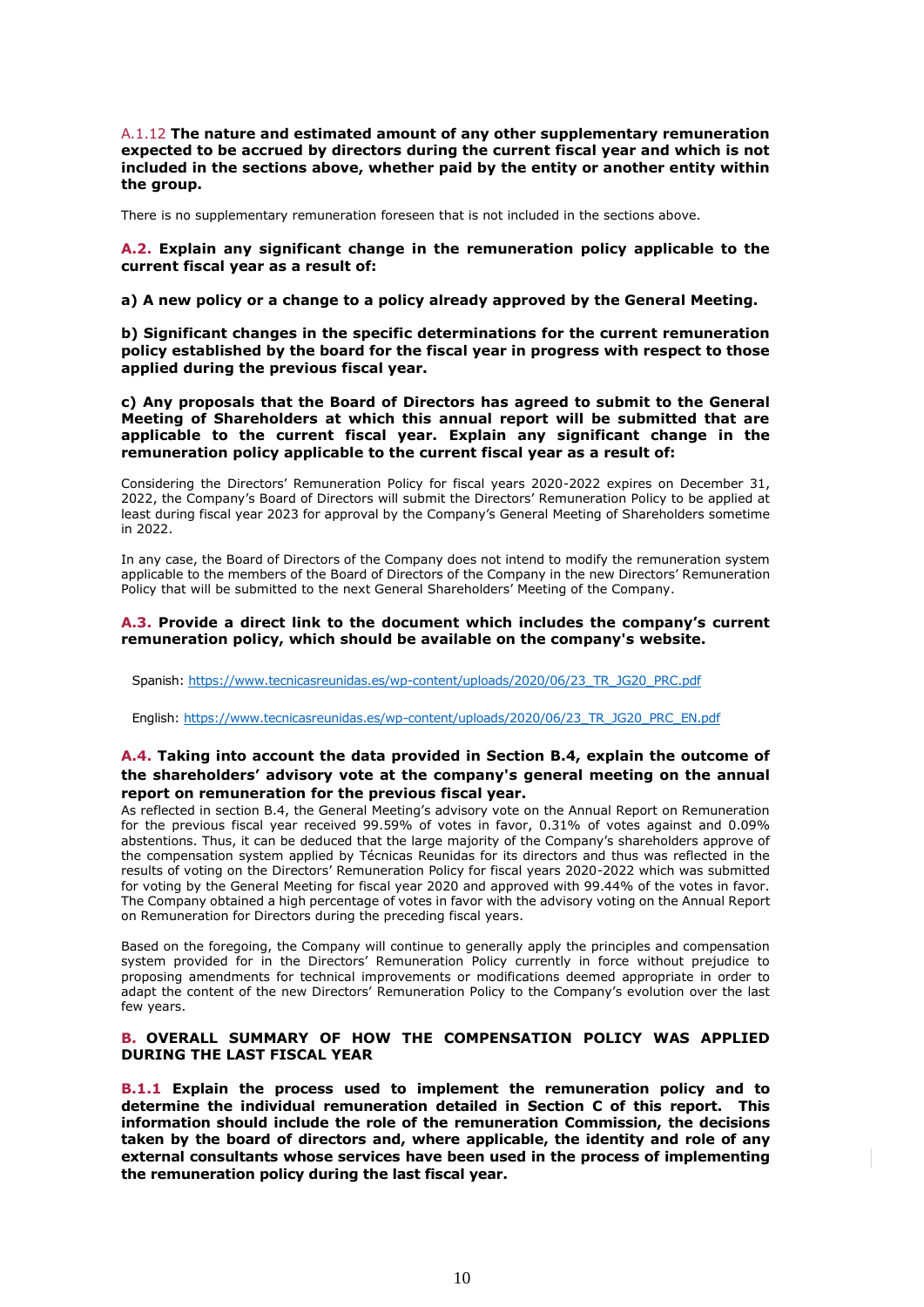Within the framework of the duties assigned to it by both the Bylaws and the Board of Directors Regulations, the Company's Appointments and Remuneration Commission is the body responsible for assisting the Board of Directors in matters of remuneration.

Specifically, in compliance with the provisions of Article 14.2 of the Regulations of the Board of Directors, the Appointments and Remuneration Commission reports to the Board of Directors on the remuneration schemes and the amount of annual remuneration for directors and senior management, which is submitted to the Board of Directors for approval as appropriate.

To this end, the Appointments and Remuneration Commission met during fiscal year 2021 several times to discuss matters related to directors' compensation. Particularly, the Appointments and Remuneration Commission evaluated compliance with the Executive President's variable compensation conditions at its meeting on February 18, 2021. Among other matters, it proposed the criteria for the distribution of this capped sum among the directors for fiscal year 2021.

Given that the Company applied the 2020-2022 Directors' Remuneration Policy, approved at the Company's Ordinary General Meeting of Shareholders held in June 2020, throughout fiscal year 2021, the applicable compensation framework has not been modified meaning the Company has not needed any external advising in the compensation policy application process.

By virtue of Article 22 of the Bylaws and Article 26 of the Board of Directors Regulations, the Company's Board of Directors is expressly assigned the responsibility for determining the form and time of payment for each fiscal year and establishing the distribution between its members of the total amount corresponding to the remuneration provided for in the Bylaws.

### **B.1.2 Explain any deviation from the established procedure for applying the compensation policy that has occurred during the fiscal year.**

There has been no deviation from the established procedure for applying the compensation policy during the fiscal year closed.

**B.1.3 Indicate whether any temporary exception was applied to the remuneration policy and, if applied, explain the exceptional circumstances leading to the application of such exceptions, the specific components of the compensation policy affected and the reasons why the entity believes such exceptions were necessary for the company's long-term interests and sustainability as a whole and to ensure its feasibility. Likewise, quantify the impact of the application of these exceptions on each director's compensation throughout the fiscal year.**

The Company did not apply any temporary exception to the remuneration policy in effect during fiscal year 2021.

**B.2 Explain the different actions taken by the company in relation to the remuneration scheme and how these have contributed to reducing exposure to excessive risks and adapting the scheme to the company's long-term objectives, values and interests. This includes, where applicable, reference to measures taken to ensure that the company's long-term results are taken into account in the remuneration accrued and that an appropriate balance is reached between the variable and fixed remuneration components, measures taken in relation to any categories of personnel whose professional activities have a material impact on the company's risk profile and measures to prevent any conflicts of interest.**

During the process of drawing up and approving the directors' remuneration schemes, the Company introduced measures to control the risks associated with their activities and to adapt these schemes to the Company's long-term objectives, values and interests. In particular, the Appointments and Remuneration Commission is responsible for the supervision and ongoing review of the directors' remuneration policy since it is responsible for reporting on the schemes and the amount of annual remuneration for directors and senior management and for compiling the information to be included in the annual public report on directors' remuneration.

On the other hand, the Board of Directors is the body responsible for approving the Company's general strategies and policies and for certain operational decisions such as the remuneration policy, directors' remuneration and, in the case of executive directors, the additional remuneration for their executive duties and the approval of their contracts and the risk management policy.

As a result of the above, the Company's remuneration schemes for directors are necessarily designed to include measures to control risks, given that (i) directors' remuneration is limited to a fixed annual allocation and to per diem expenses for attending meetings of the Board of Directors and the various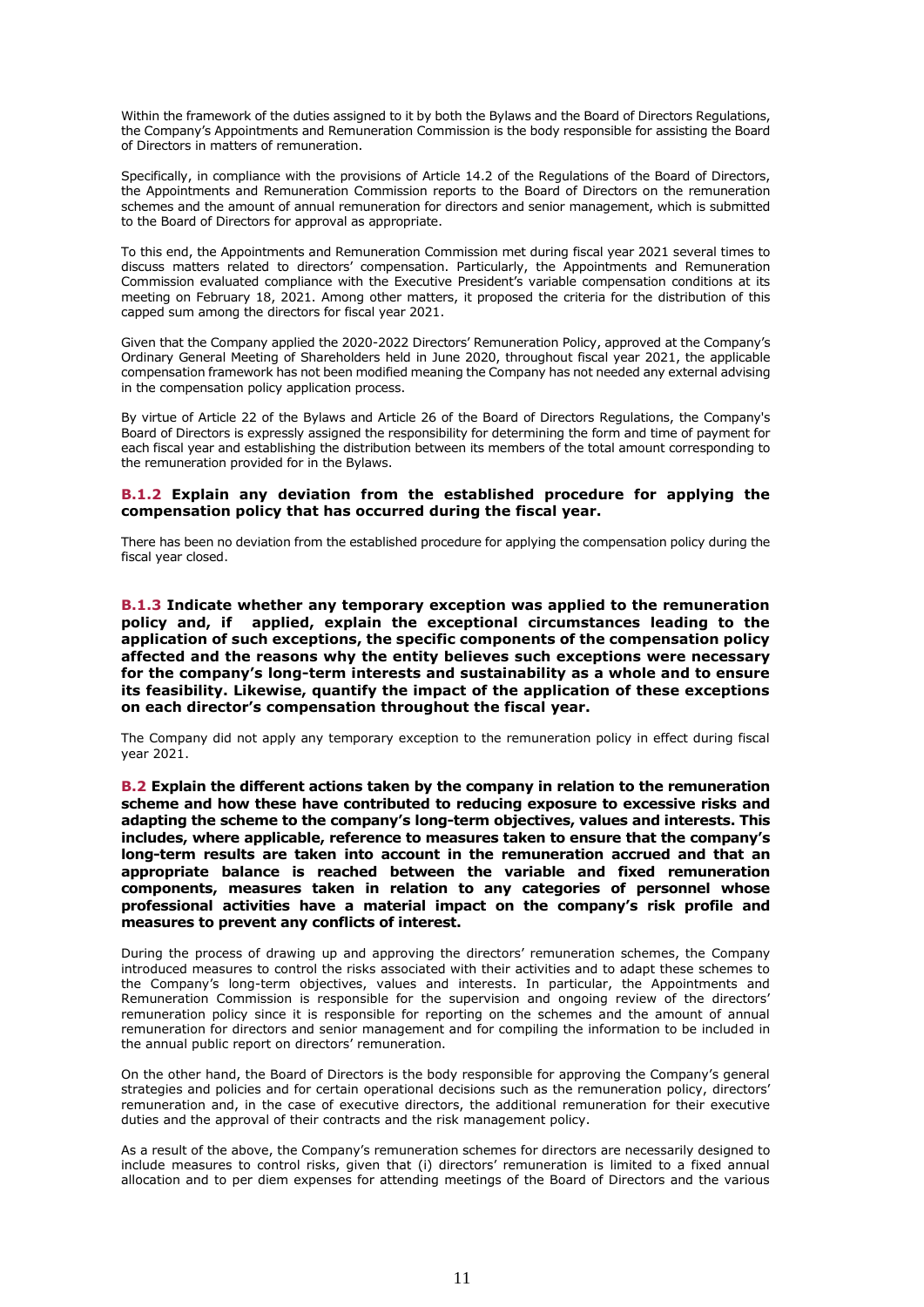Commissions, the annual maximum amount of which is approved at General Meetings; (ii) variable components of remuneration are restricted to executive directors; and (iii) the Company's current shareholding structure ensures that the Company's and the Executive President's interests are aligned.

In addition, the annual variable remuneration diversifies the remuneration package for the Executive President through the inclusion of a bonus which is supplementary to the fixed remuneration, paid once the fiscal year has ended after assessment of the fulfilment of the conditions attached to the payment thereof. In addition, the Executive President is the beneficiary of a long-term variable remuneration scheme which aims to promote the Company's sustainability for long-term value creation, among other objectives. The Company considers that this measure ensures a balance between the different forms of remuneration and, at the same time, covers the elements essential to the Company's achievement of its long-term objectives given that many of its projects have a multi-year implementation period.

In particular, the short- and long-term annual variable remuneration for the fiscal years 2020-2022 are intended to strengthen the commitment of the Company's director and to provide incentives for the best performance of this individual's duties, linking this remuneration to the Company's performance and to his/her personal performance. In this regard, the fundamental parameters for the accrual of the annual variable remuneration are, in addition to the director's personal performance, the evaluation of the Company's performance, taking into consideration both quantitative objectives

(such as the order portfolio/awards, margin (EBITDA) and consolidated revenue), as well as non-financial objectives (10% occupational health and safety objectives and 10% environmental objectives). On the other hand, the 2020-2022 long-term variable remuneration takes into account the total shareholder return in relation to the comparison group (30%), the cumulative EBITDA for the period (60%) and qualitative factors linked to the strategic plan (10%) as targets and weightings.

With regard to potential conflicts of interest, the Board of Directors Regulations, the Internal Code of Conduct for Securities Markets and the Company's Code of Conduct regulate conflicts of interest and stipulate that any conflicts of interest must be reported to the Board by the parties concerned, who will refrain from intervening in the corresponding transaction.

**B.3 Explain how the remuneration payable and consolidated during the fiscal year complies with the provisions of the compensation policy in effect and, in particular, how it contributes to the company's sustainable and long-term performance.**

**Likewise, provide information on the relationship between the remuneration received by directors and the company's results or other long- and short-term measures of performance, explaining, where applicable, how any fluctuations in the company's performance have had an impact on directors' remuneration, including any remuneration due which has been deferred and how this contributes to the company's short- and long-term results.**

The remuneration accrued by Company directors during 2021 has complied in all aspects with the current Remuneration Policy.

In specific terms, during fiscal year 2021, non-executive directors have received the amounts determined in the Remuneration Policy as detailed in paragraph C.1, i.e., fixed annual remuneration, a fixed annual allocation for chairing the Commissions and per diem expenses for attending meetings. In this regard, the total amount accrued in 2021 by the directors for their service in their capacity as directors amounts to 3,109 thousand euros. This amount therefore complies with the total annual limit of 5,000,000 euros set out in the Remuneration Policy.

On the other hand, the Executive President of the Board of Directors was to receive the following remuneration during fiscal year 2021, in accordance with the provisions of the Remunerations Policy:

(i) A fixed remuneration of 800,000 euros, and (ii) variable annual remuneration of up to 550,000 euros for the fulfilment of objectives, which may be adjusted by 10% upward or downward, based on the director's individual performance.

Taking into account the objectives, commitments, and interests of the Company, no variable remuneration has been accrued during the last fiscal year.

# **B.4 Provide the results of general meeting advisory voting on the annual report on remuneration for the prior fiscal year, indicating the number of abstentions and votes against as well as blank votes and votes in favor cast:**

|            | Number     | % of the total |
|------------|------------|----------------|
| Votes cast | 34.031.936 | 60,88          |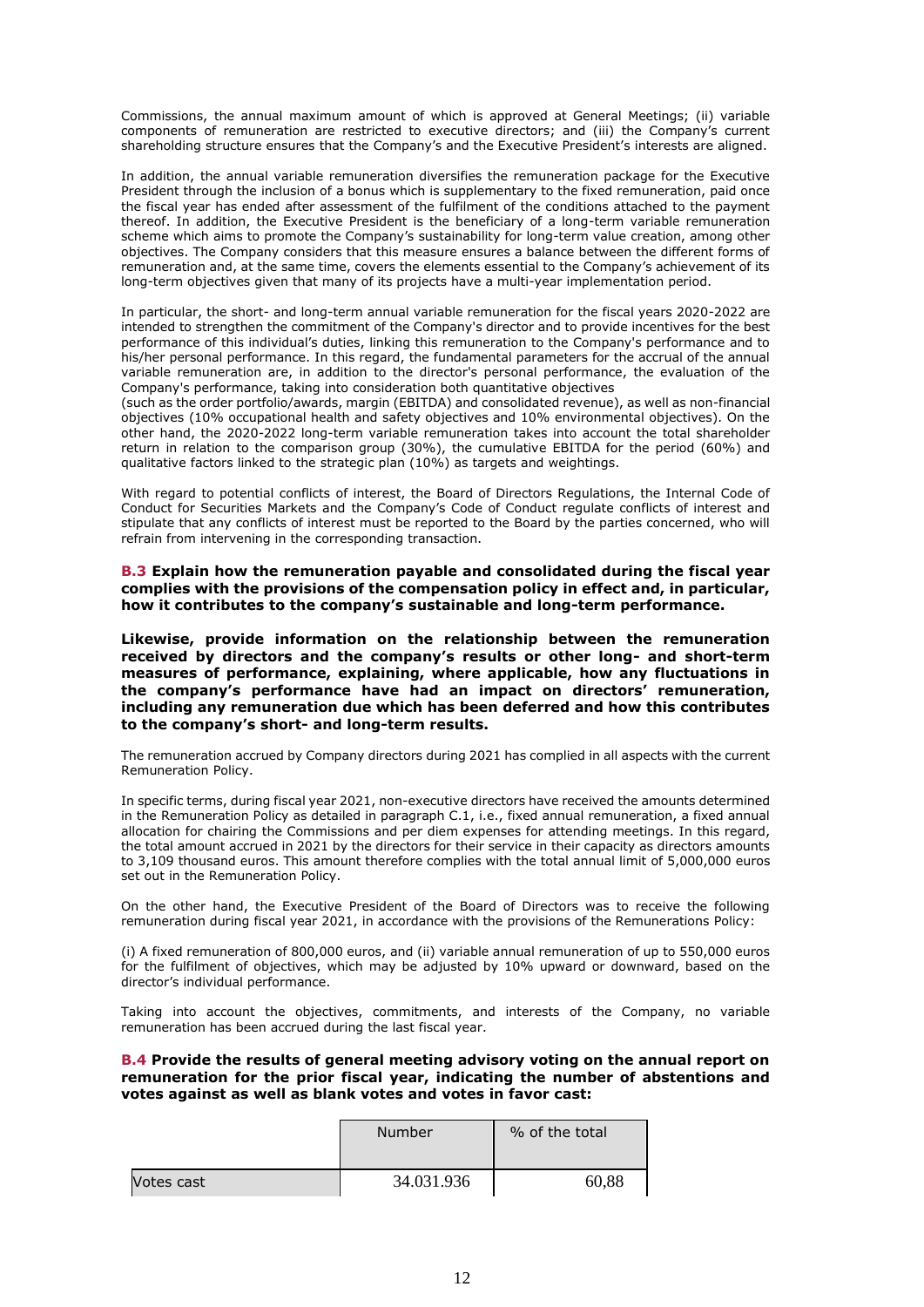|                    | Number     | $%$ cast |
|--------------------|------------|----------|
| Votes against      | 107.186    | 0,31     |
| Votes in favour    | 33.893.930 | 99,59    |
| <b>Blank votes</b> |            | 0,00     |
| Abstentions        | 30.820     | 0,09     |

## **B.5. Explain how the fixed components payable and consolidated were determined during the fiscal year for directors for their capacity as such, the relative proportion for each director and how they have varied with respect to the prior year.**

For fiscal year 2021, a total cap of 5,000,000 euros was approved at the Company's General Meeting of Shareholders held on June 29, 2021. The Board of Directors agreed on the following distribution among the different members of the Board of Directors, the Audit and Control Commission, the Appointments and Remuneration Commission and the Management and Risk Commission:

- Membership on the Board of Directors: 55,478 euros a year.

- Serving as President of the Audit and Control Commission, the Appointments and Remuneration Commission and the Management and Risk Commission: 15,384 euros a year.
- Per diem expenses for attending a Board of Directors meeting: 3,500 euros.
- Per diem expenses for attending an Audit and Control Commission meeting: 3,500 euros.
- Per diem expenses for attending an Appointments and Remuneration Commission meeting: 5,000 euros.
- Per diem expenses for attending Management and Risk Commission meeting: 6,000 euros each quarter.

In addition, the fixed annual allocation applicable to Mr. Adrián Lajous Vargas for being on the Board of Directors was 200,000 euros. This different fixed annual allocation for Mr. Adrián Lajous Vargas is justified by objective circumstances linked to the specific contributions that Mr. Adrián Lajous Vargas can make to the collective duties of the Board of Directors considering his professional qualifications and experience. In this regard and as can be seen from his resume, which is available on the Company's website, besides the special circumstance of his residence in Mexico, his unique qualifications and personal experience in the international energy sector, particularly in Latin America, provide extraordinary added value to his presence on the Company's Board of Directors. His vision as a director is considered highly valuable, not only with respect to the Board's duties in general, but particularly in relation to the Company's strategic direction given his international experience.

This distribution is the same as that approved by the Board of Directors for fiscal year 2020, and has not, therefore, changed with respect to the previous year. The unit amounts for each of the aforementioned items during the last fiscal year have not changed either.

### **B.6 Explain how the salaries accrued and consolidated for the performance of management duties during the last fiscal year were determined for each executive director and how they have changed with respect to the previous year.**

The salaries accrued by the Executive President in fiscal year 2021 for the performance of management duties total 803,654 euros (800,000 euros of fixed remuneration and 3,654 euros in life and accident insurance premiums). These figures comply with the provisions of the Directors' Remunerations Policy approved by the General Meeting of Shareholders on June 25, 2020.

The salaries accrued by the Executive President in fiscal year 2020 for the performance of management duties total 1,188,699 euros (800,000 euros of fixed remuneration, 385,000 in short-term variable remuneration, and 3,699 euros in life and accident insurance premiums). These figures comply with the provisions of the Directors' Remunerations Policy approved by the General Shareholders' Meeting on June 25, 2020.

### **B.7 Explain the nature and the main characteristics of the variable components of the remuneration schemes accrued and vested over the last fiscal year.**

# **Specifically:**

**a) Identify each of the remuneration plans that have determined the different variable remuneration accrued by each of the directors during the last fiscal year, including information on their scope, date of approval, date of implementation, vesting conditions, if any, vesting periods and term, criteria used to assess**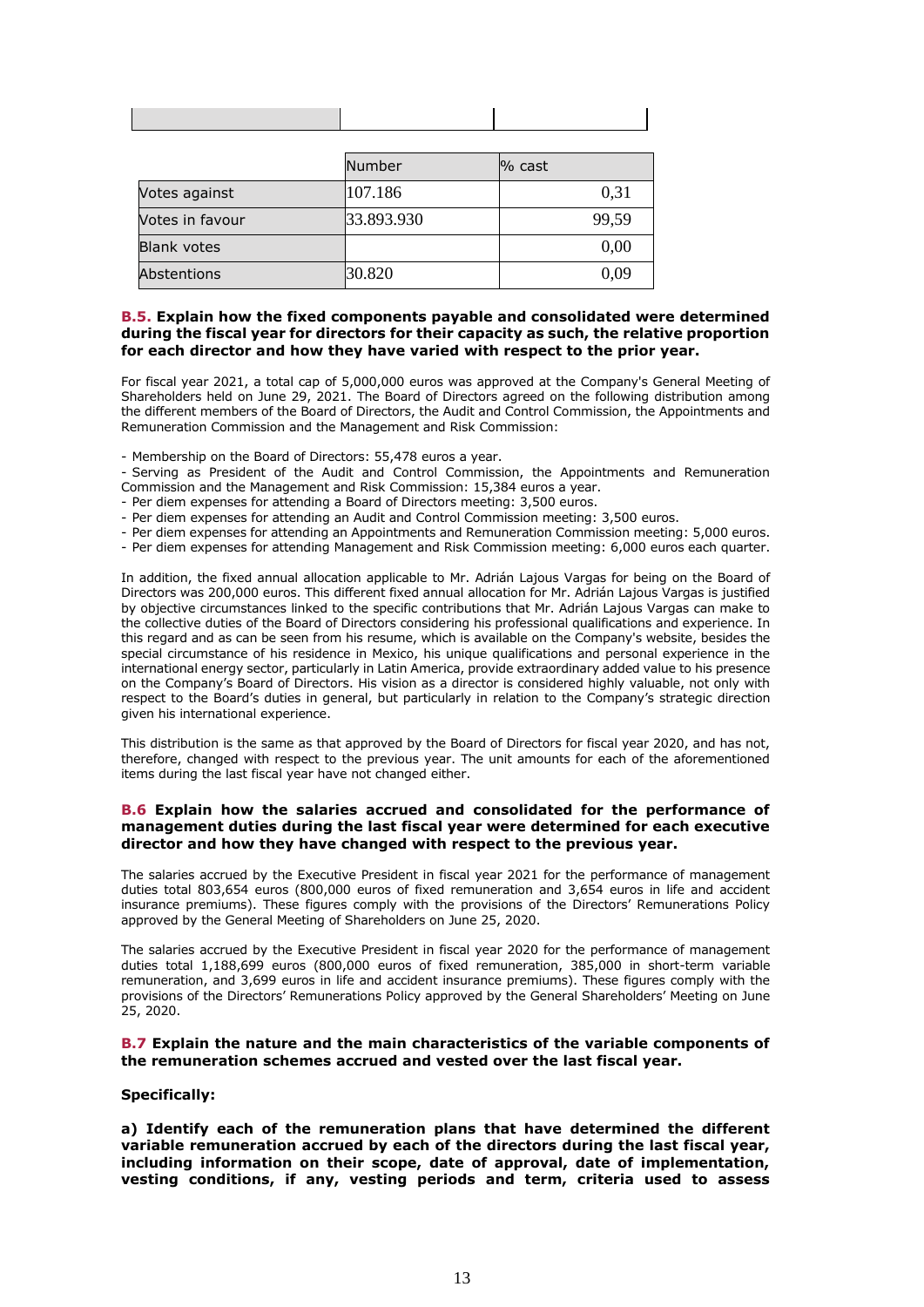**performance and how this has impacted on the setting of the variable amount accrued, as well as the measurement criteria used and the time required to be able to adequately measure all the conditions and criteria stipulated, explaining in detail the criteria and factors applied in terms of the time required and methods for verifying that the performance or other conditions to which the accrual and vesting of each component of variable remuneration was linked have been effectively met.** 

**b) In the case of share option plans or other financial instruments, the general characteristics of each plan should include information on the conditions which must be met to acquire unconditional ownership (vesting) and to be able to exercise these share options or financial instruments, including the exercise price and time frame.** 

**c) Identify each director and their category (executive director, non-executive proprietary director, independent non-executive director, or other non-executive director) who is a beneficiary of remuneration schemes or plans which include variable remuneration.** 

**d) Where applicable, provide information on any accrual periods or postponement of payment applied and/or any non-availability/retention periods for shares or other financial instruments.** 

#### **Explain the short-term variable components of the remuneration schemes:**

There was a variable compensation plan applicable to the Executive President in 2021. This plan was approved as part of the Company's Remuneration Policy by the Company's General Meeting of Shareholders on June 25, 2020.

The plan details an annual bonus system for a maximum annual cap of 550,000 euros for fiscal year 2021, which will be paid after year end and determined taking into account the year end results.

The basic parameter for variable remuneration is an assessment of the Company's performance, taking into account aspects such as the Company's contracting volume during the fiscal year, the volume of the order portfolio, revenue, profits and shareholder remuneration during the fiscal year.

In specific terms, the determination of variable remuneration corresponding to fiscal year 2021 took into account the following aspects:

Financial targets (80% of total variable remuneration):

- Order portfolio: 30% of the total variable remuneration.
- Margin (EBITDA): 30% of the total variable remuneration.
- Consolidated revenue: 20% of the total variable remuneration.

Non-financial targets (HSE) (20% of the total variable remuneration):

- Safety (10% of the total variable remuneration).
- Environment (10% of the total variable remuneration).

Therefore, the Company confirms that taking into account the objectives, commitments, and interests of the Company, no variable remuneration has been accrued during the last fiscal year.

#### **Explain the long-term variable components of the remuneration schemes:**

The Directors' Remuneration Policy approved by the Annual General Meeting of Shareholders of the Company held on June 25, 2020 includes a long-term variable remuneration plan ("LTIP") for executive directors. This LTIP has been drawn up by the Company's Appointments and Remuneration Commission and provides for long-term variable remuneration for executive directors with the objectives of promoting the reciprocal generation of value for the Company, its shareholders and beneficiaries, enhancing the commitment of the latter and rewarding the creation of sustainable shareholder value in the long term. Thus, executive directors shall be entitled to participate during the term of the Remuneration Policy in any long-term variable remuneration programs in cash, shares or referenced to the value of the share that are approved by the General Meeting, at the proposal of the Board of Directors, following a report from the Appointments and Remuneration Commission.

The LTIP has been designed in accordance with the principle of prudence and has taken into account current trends in comparable companies and the best practices of various actors in the market. The main characteristics thereof are as follows: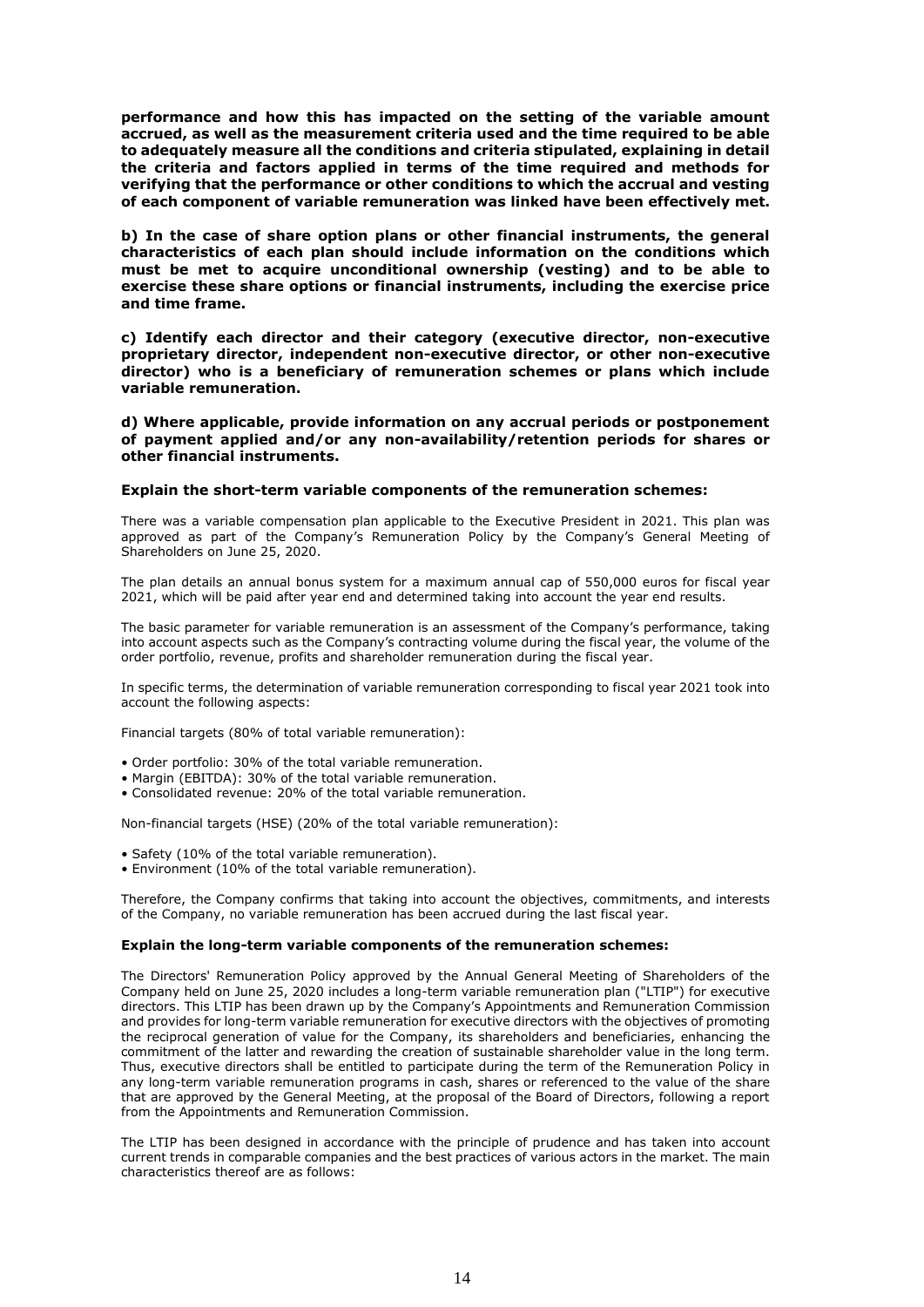- Type of plan: long-term cash incentive linked to business plan objectives.
- Purpose:
- To promote reciprocal value creation for the Company, its shareholders and beneficiaries.
- To guide the management team toward the achievement of business plan objectives.
- To strengthen the dedication and engagement of the beneficiaries in the performance of their duties.
- To incentivize the professional performance of executive directors over the long term.
- To promote the Company's sustainability for the creation of long-term value.
- Beneficiary: Executive President.
- Duration: 3 years: January 1, 2020 December 31, 2022.

- Payment: in 2023, following approval of the annual financial statements and approval from the Board of Directors with respect to the degree of compliance with the targets set.

- Settlement: in cash.

- Incentive: level of award close to the market average for the comparison group with respect to fixed annual remuneration ("FAR"), at an annualized target value of 75%, with a total incentive calculated according to %FAR x the number of years of the duration of the plan.

- Targets:

- Total shareholder return in relation to the comparison group ('relative TSR').
- Cumulative EBITDA for the period.
- Third target comprising qualitative factors linked to the strategic plan.
- Weighting of targets:
- 60% cumulative EBITDA for the period.
- 30% Total shareholder return in relation to the comparison group.
- 10% qualitative factors linked to the strategic plan.
- Key minimum compliance target of 80% of the defined EBITDA target.
- "Good Leaver" termination with the right to receive a proportional part of the plan.
- "Bad Leaver" termination with no right to receive any incentive.

**B.8. Indicate whether there has been any reduction or clawback of specific variable components when, in the first case, they have vested and payment has been deferred or, in the second case, they have vested and been paid, based on data which has subsequently proven to be manifestly misstated. Describe the amounts reduced or reclaimed through the application of the reduction (malus) or return (clawback) clauses, the reason for their application and the fiscal years to which they correspond.**

The Company has not reduced or reclaimed any variable components during fiscal year 2021.

**B.9. Explain the main characteristics of the long-term savings schemes, the amount or annual equivalent cost of which appears in the tables in Section C, including retirement plans and any other survivor benefits which are financed either partially or wholly by the company and whether internally or externally provided, indicating the type of plan, whether it is a defined benefit or contribution scheme, the contingencies covered, the conditions governing the vesting of financial rights for directors, and its compatibility with any type of indemnity for early termination of the contractual relationship between the company and the director.**

The Company did not make any contributions of any kind to the private pension plan held by Mr. Juan Lladó Arburúa or any other director in fiscal year 2021.

**B.10. Explain, as applicable, indemnities or any other type of payment resulting from early termination, whether due to the director's resignation or dismissal, or termination of the contract under its corresponding terms, which has been accrued and/or received by directors during the last fiscal year.**

There has been no indemnity or any other type of payment of this nature during fiscal year 2021.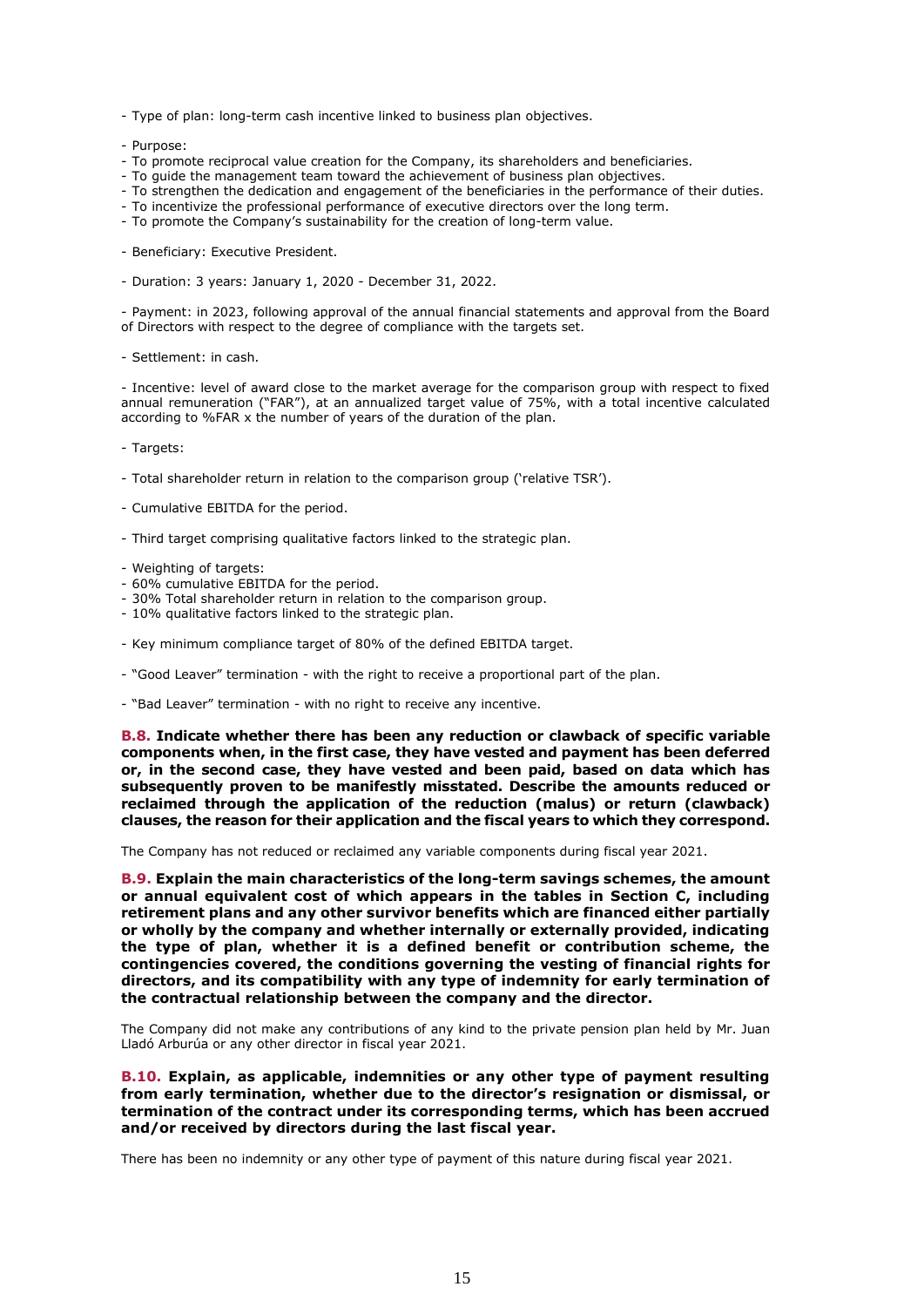**B.11. Indicate whether there have been any significant changes in the contracts of executive directors performing senior management duties and, where applicable, explain the changes. In addition, explain the main conditions in any new contracts signed with executive directors during the fiscal year, unless these have already been explained in Section A.1.**

The Company confirms that Mr. Juan Lladó Arburúa's contract was modified in fiscal year 2021 to include the temporary non-application of the variable compensation previously provided for in it.

## **B.12. Explain any additional remuneration paid to directors in compensation for services different from those inherent to the office.**

The directors received no supplementary remuneration in compensation for services different from those inherent to the office.

**B.13. Explain any remuneration deriving from the granting of advance payments, loans and guarantees, indicating the interest rate, main characteristics, amounts repaid and obligations in the form of guarantees undertaken on their behalf.**

No payments of this kind have been made.

### **B.14. Itemize the remuneration in kind earned by directors during the fiscal year, with a brief explanation of the nature of the different salary components.**

Remuneration in kind is available exclusively to the Executive President Mr. Juan Lladó Arburúa and is limited to life and accident insurance premiums for a total sum of 3,654 euros in fiscal year 2021.

**B.15. Explain the remuneration received by directors in virtue of payments made by the listed company to third-party entities at which directors render their services when the purpose of these payments is to pay directors for services provided to the company.**

No payments of this kind have been made.

**B.16. Explain and itemize sums accrued during the fiscal year in relation to any other item of remuneration other than the above, irrespective of the nature thereof or the paying group entity, including all benefits in any form as well as items considered related transactions or, in particular, when such significantly affects the true and fair view of the total remuneration payable to a director. Explain the sum paid or pending payment, the nature of the compensation received and the reasons, where applicable, why it was not considered remuneration to the director for such office or compensation for the performance of executive duties. Also indicate if it is considered appropriate or not to include such amounts in the sums payable under "other items" in section C.**

The Company has signed a consultancy contract with the director Mr. William Blaine Richardson, through which he received 304,743.02 euros in fiscal year 2021.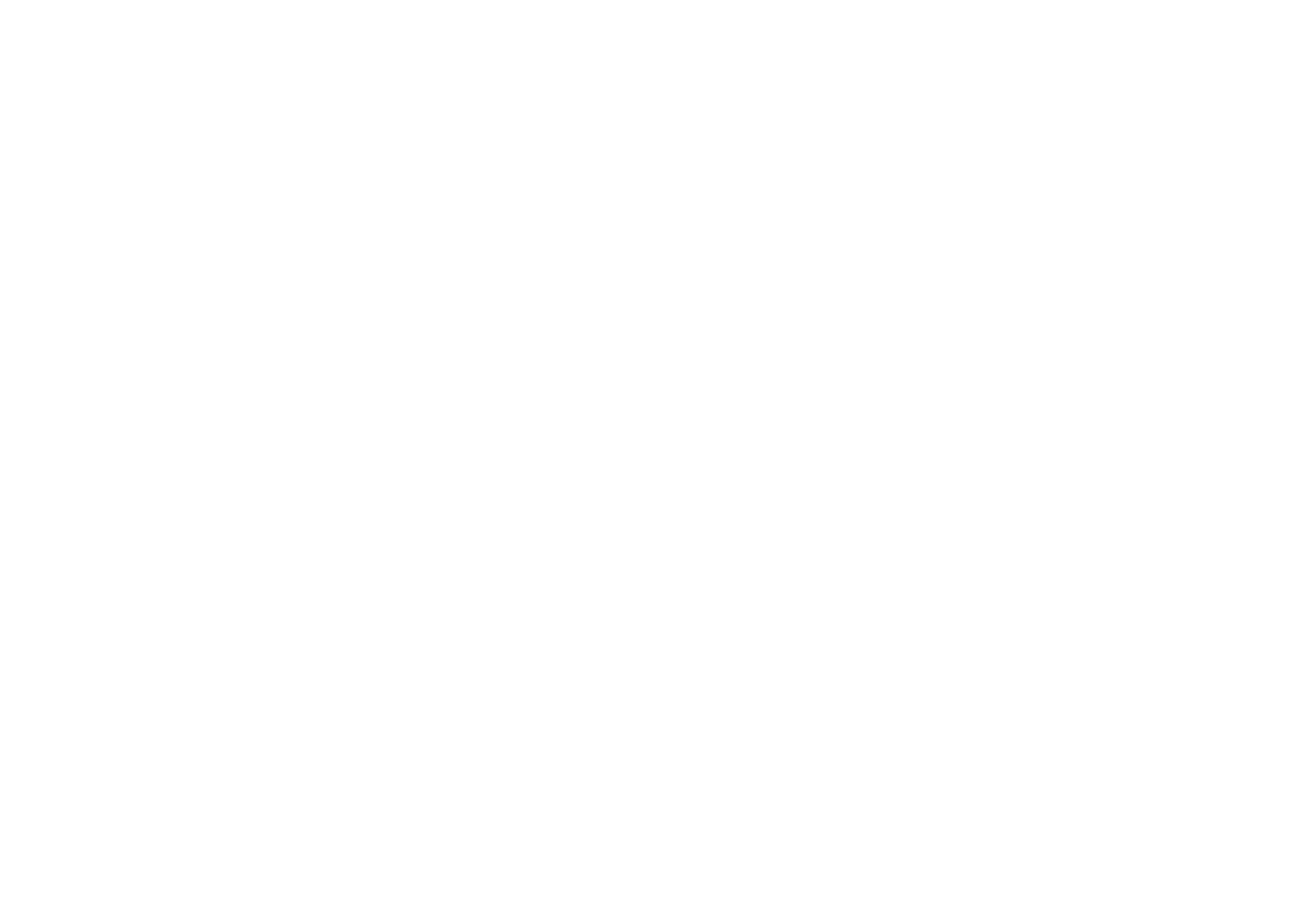# **C. DETAILS OF THE INDIVIDUAL REMUNERATION CORRESPONDING TO EACH DIRECTOR**

| <b>Name</b>                           | <b>Type</b>                         | Accrual period fiscal year 2021 |
|---------------------------------------|-------------------------------------|---------------------------------|
| Mr. JUAN LLADÓ ARBURÚA                | <b>Executive President</b>          | From 01/01/2021 to 12/31/2021   |
| Mr. JUAN MIGUEL ANTOÑANZAS PÉREZ-EGEA | Other Non-Executive Vice-           | From 01/01/2021 to 12/31/2021   |
| Mr. FERNANDO DE ASÚA ÁLVAREZ          | <b>Other Non-Executive Vice-</b>    | From 01/01/2021 to 12/31/2021   |
| Ms. PETRA MATEOS-APARICIO MORALES     | Independent Director                | From 01/01/2021 to 12/31/2021   |
| Mr. JOSÉ MANUEL LLADÓ ARBURÚA         | <b>Proprietary Director</b>         | From 01/01/2021 to 12/31/2021   |
| Mr. FRANCISCO JAVIER GÓMEZ-NAVARRO    | <b>Other Non-Executive Director</b> | From 01/01/2021 to 12/31/2021   |
| Mr. PEDRO LUIS URIARTE SANTAMARINA    | Independent Director                | From 01/01/2021 to 12/31/2021   |
| Mr. WILLIAM BLAINE RICHARDSON         | Other Non-Executive Director        | From 01/01/2021 to 12/31/2021   |
| Mr. ADRIÁN RENÉ LAJOUS VARGAS         | Independent Director                | From 01/01/2021 to 12/31/2021   |
| Mr. ALFREDO BONET BAIGET              | Independent Director                | From 01/01/2021 to 12/31/2021   |
| Mr. JOSÉ NIETO DE LA CIERVA           | <b>Coordinating Director</b>        | From 01/01/2021 to 12/31/2021   |
| Mr. RODOLFO MARTÍN VILLA              | <b>Other Non-Executive Director</b> | From 01/01/2021 to 12/31/2021   |
| Ms. INÉS ELVIRA ANDRADE MORENO        | Independent Director                | From 01/01/2021 to 12/31/2021   |
| Mr. IGNACIO SÁNCHEZ-ASIAÍN SANZ       | Independent Director                | From 01/01/2021 to 12/31/2021   |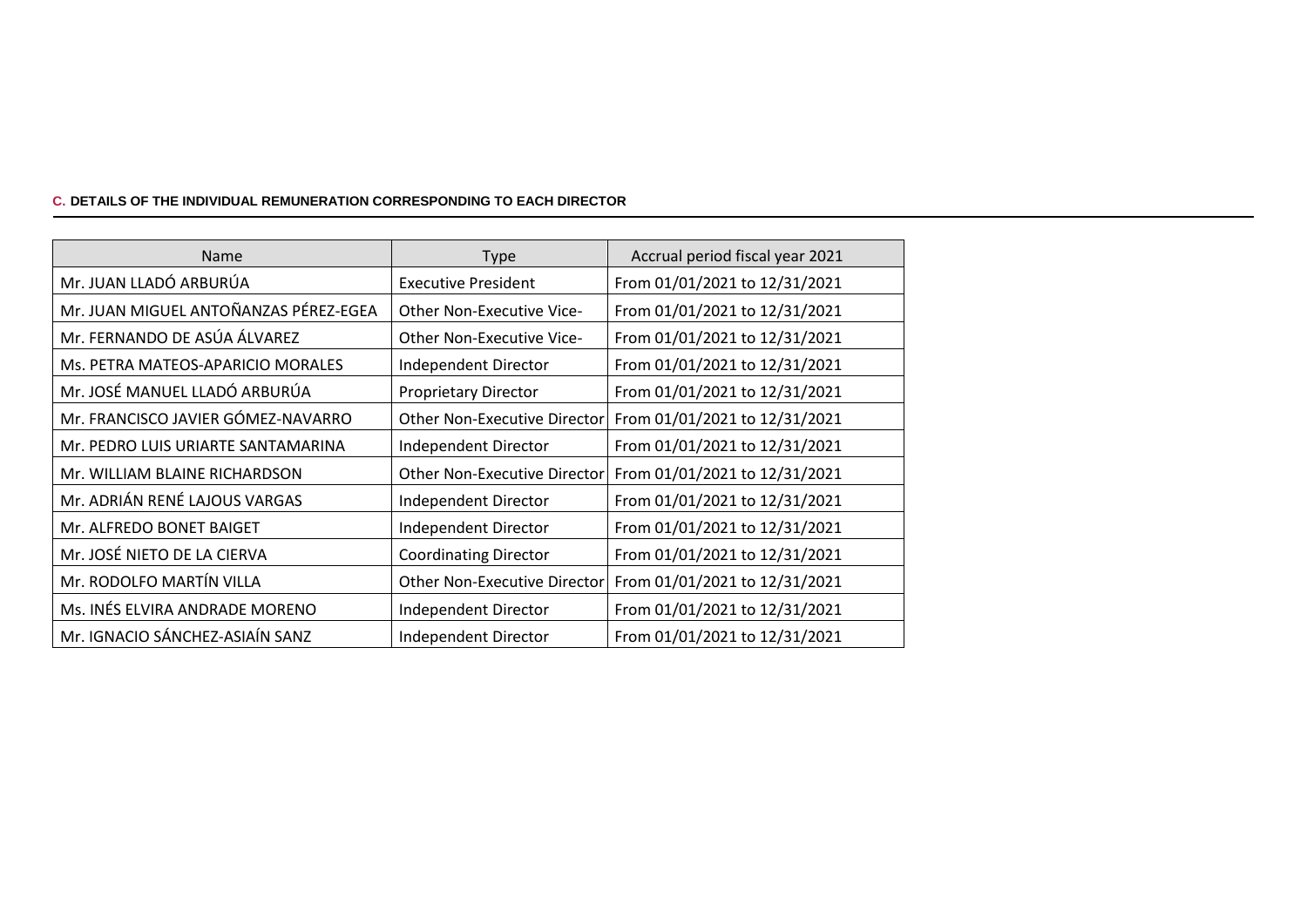

n e

# C.1. Complete the following tables regarding the individual remuneration of each of the directors (including remuneration for the exercise of executive functions) accrued during the fiscal year.

- a) Remuneration of the company subject of this report:
	- i) Remuneration accrued in cash (in thousands of  $\epsilon$ )

| Name                                         | Fixed<br>remuneration | Per diem<br>expenses | Remuneration for<br>membership of<br>board committees | Salary | Short-term<br>variable<br>remuneration | Long-term<br>variable<br>remuneration | Compensation | Other<br>concepts | <b>Total fiscal</b><br>year 2021 | <b>Total fiscal</b><br>year 2020 |
|----------------------------------------------|-----------------------|----------------------|-------------------------------------------------------|--------|----------------------------------------|---------------------------------------|--------------|-------------------|----------------------------------|----------------------------------|
| Mr. JUAN LLADÓ ARBURÚA                       | 55                    | 35                   |                                                       | 800    |                                        |                                       |              |                   | 894                              | 1,276                            |
| Mr. JUAN MIGUEL ANTOÑANZAS PÉREZ-EGEA        | 55                    | 35                   |                                                       |        |                                        |                                       |              |                   | 90                               | 87                               |
| Mr. FERNANDO DE ASÚA ÁLVAREZ                 | 55                    | 35                   | 64                                                    |        |                                        |                                       |              |                   | 154                              | 146                              |
| Ms. PETRA MATEOS-APARICIO MORALES            | 55                    | 35                   | 75                                                    |        |                                        |                                       |              |                   | 165                              | 158                              |
| Mr. JOSÉ MANUEL LLADÓ ARBURÚA                | 55                    | 35                   | 99                                                    |        |                                        |                                       |              |                   | 189                              | 177                              |
| Mr. FRANCISCO JAVIER GÓMEZ-NAVARRO NAVARRETE | 55                    | 35                   |                                                       |        |                                        |                                       |              |                   | 90                               | 87                               |
| Mr. PEDRO LUIS URIARTE SANTAMARINA           | 55                    | 35                   | 75                                                    |        |                                        |                                       |              |                   | 165                              | 158                              |
| Mr. WILLIAM BLAINE RICHARDSON                | 55                    | 35                   |                                                       |        |                                        |                                       |              | 305               | 395                              | 388                              |
| Mr. ADRIÁN RENÉ LAJOUS VARGAS                | 200                   | 35                   |                                                       |        |                                        |                                       |              |                   | 235                              | 232                              |
| Mr. ALFREDO BONET BAIGET                     | 55                    | 35                   | 80                                                    |        |                                        |                                       |              |                   | 170                              | 149                              |
| Mr. JOSÉ NIETO DE LA CIERVA                  | 55                    | 35                   | 59                                                    |        |                                        |                                       |              |                   | 149                              | 167                              |
| Mr. RODOLFO MARTÍN VILLA                     | 55                    | 35                   | 64                                                    |        |                                        |                                       |              |                   | 154                              | 146                              |
| Ms. INÉS ELVIRA ANDRADE MORENO               | 55                    | 35                   | 40                                                    |        |                                        |                                       |              |                   | 130                              | 55                               |
| Mr. IGNACIO SÁNCHEZ-ASIAÍN SANZ              | 35                    | 35                   | 35                                                    |        |                                        |                                       |              |                   | 125                              | 59                               |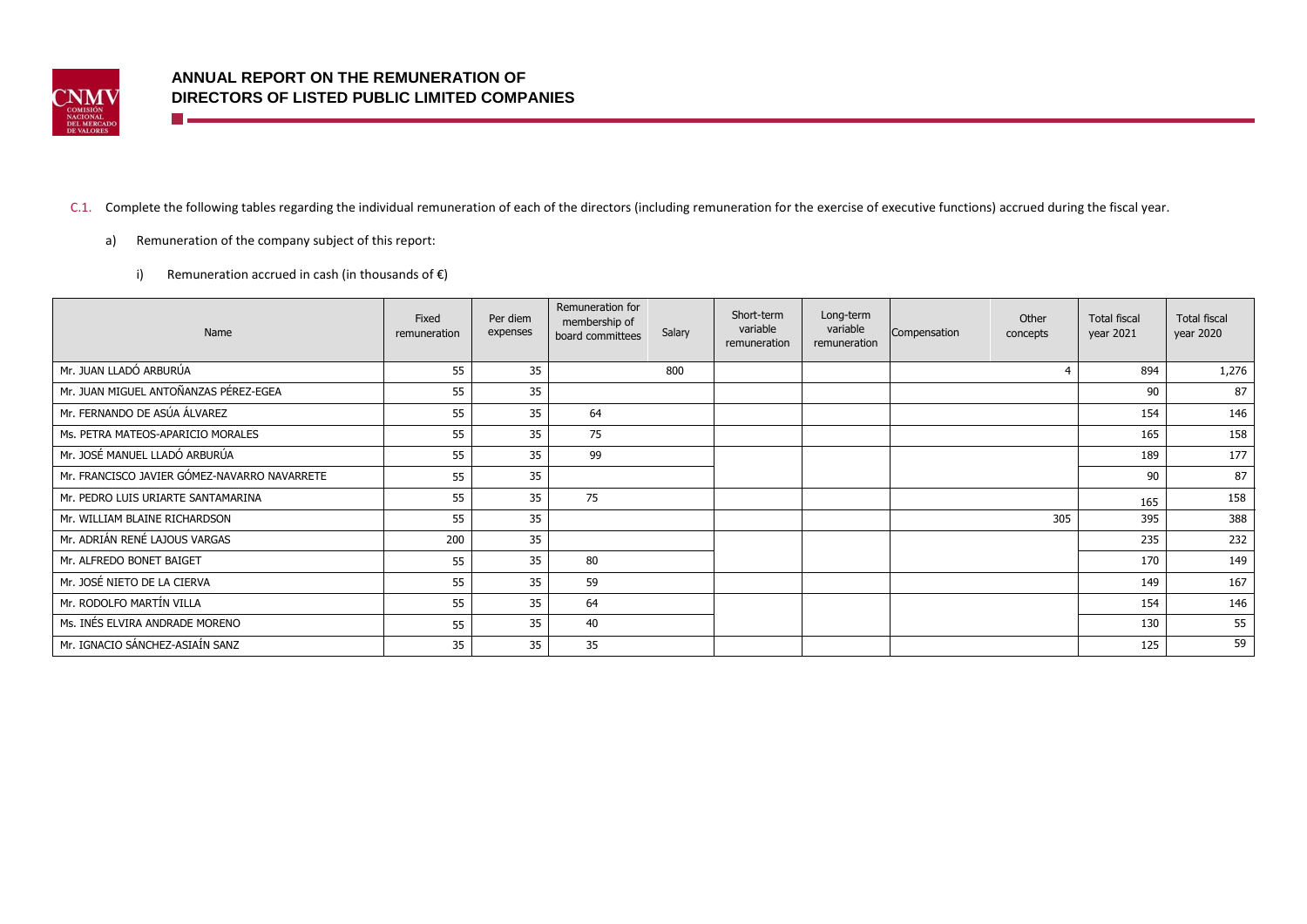Additional information

ii) Movement table of share-based remuneration schemes and gross benefits from consolidated shares or financial instruments.

|                                            | Name of the<br>Plan | Financial instruments at the<br>beginning of the fiscal year<br>2021 |                                   | Financial instruments<br>granted during<br>fiscal year 2021 |                                   |                          | Financial instruments consolidated during the fiscal year |                                    |                                                                                                       | Expired and<br>unexercised<br>instruments | Financial instruments at<br>the end of the fiscal year<br>2021 |                                   |
|--------------------------------------------|---------------------|----------------------------------------------------------------------|-----------------------------------|-------------------------------------------------------------|-----------------------------------|--------------------------|-----------------------------------------------------------|------------------------------------|-------------------------------------------------------------------------------------------------------|-------------------------------------------|----------------------------------------------------------------|-----------------------------------|
| Name                                       |                     | Number<br>of instruments                                             | Number of<br>equivalent<br>shares | Number<br>of instruments                                    | Number of<br>equivalent<br>shares | Number<br>of instruments | Number<br>of<br>equivalent/con<br>solidated<br>shares     | Price of<br>consolidated<br>shares | Gross profit from<br>consolidated<br>shares or<br>financial<br>instruments<br>(thousands $\epsilon$ ) | Number<br>of instruments                  | Number<br>of instruments                                       | Number of<br>equivalent<br>shares |
| Mr. JUAN LLADÓ<br>ARBURÚA                  | Plan                |                                                                      |                                   |                                                             |                                   |                          |                                                           | 0.00                               |                                                                                                       |                                           |                                                                |                                   |
| Mr.JUAN MIGUEL<br>ANTOÑANZAS<br>PÉREZ-EGEA | Plan                |                                                                      |                                   |                                                             |                                   |                          |                                                           | 0.00                               |                                                                                                       |                                           |                                                                |                                   |
| Mr. FERNANDO DE<br>ASÚA ÁLVAREZ            | Plan                |                                                                      |                                   |                                                             |                                   |                          |                                                           | 0.00                               |                                                                                                       |                                           |                                                                |                                   |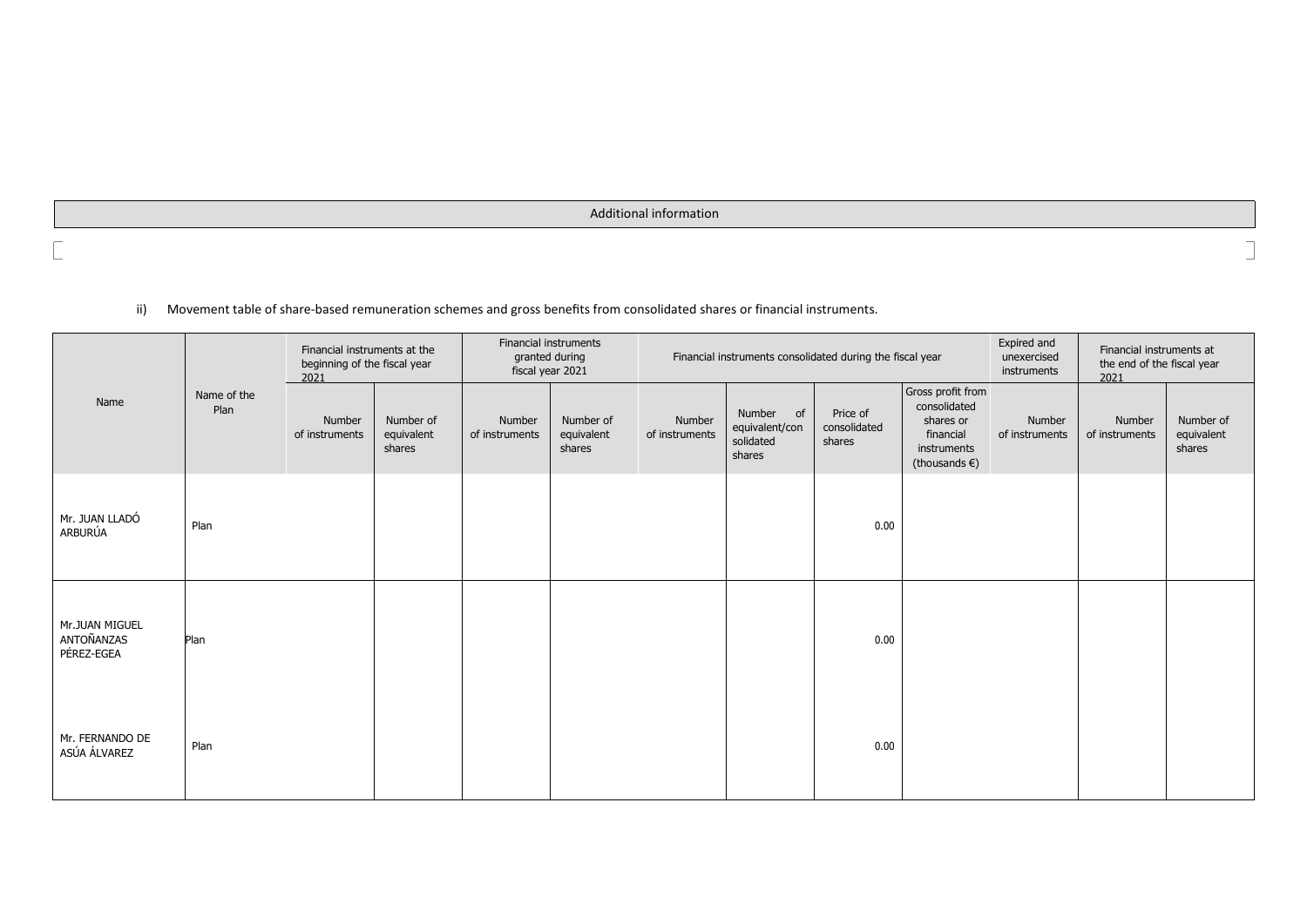

**The Communication** 

|                                                    |                     | beginning of the fiscal year<br>2021 | Financial instruments<br>Financial instruments at the<br>granted during<br>fiscal year 2021 |                          | Financial instruments consolidated during the fiscal year |                          |                                                       |                                    | Expired and<br>unexercised<br>instruments                                                             | Financial instruments at<br>the end of the fiscal year<br>2020 |                          |                                   |
|----------------------------------------------------|---------------------|--------------------------------------|---------------------------------------------------------------------------------------------|--------------------------|-----------------------------------------------------------|--------------------------|-------------------------------------------------------|------------------------------------|-------------------------------------------------------------------------------------------------------|----------------------------------------------------------------|--------------------------|-----------------------------------|
| Name                                               | Name of the<br>Plan | Number<br>of instruments             | Number of<br>equivalent<br>shares                                                           | Number<br>of instruments | Number of<br>equivalent<br>shares                         | Number<br>of instruments | Number<br>of<br>equivalent/con<br>solidated<br>shares | Price of<br>consolidated<br>shares | Gross profit from<br>consolidated<br>shares or<br>financial<br>instruments<br>(thousands $\epsilon$ ) | Number<br>of instruments                                       | Number<br>of instruments | Number of<br>equivalent<br>shares |
| Ms. PETRA MATEOS-<br>APARICIO MORALES              | Plan                |                                      |                                                                                             |                          |                                                           |                          |                                                       | 0.00                               |                                                                                                       |                                                                |                          |                                   |
| Mr. JOSÉ MANUEL<br>LLADÓ ARBURÚA                   | Plan                |                                      |                                                                                             |                          |                                                           |                          |                                                       | 0,00                               |                                                                                                       |                                                                |                          |                                   |
| Mr. FRANCISCO JAVIER<br>GÓMEZ NAVARRO<br>NAVARRETE | Plan                |                                      |                                                                                             |                          |                                                           |                          |                                                       | 0.00                               |                                                                                                       |                                                                |                          |                                   |
| Mr. PEDRO LUIS URIARTE<br>SANTAMARINA              | Plan                |                                      |                                                                                             |                          |                                                           |                          |                                                       | 0.00                               |                                                                                                       |                                                                |                          |                                   |
| Mr. WILLIAM BLAINE<br>RICHARDSON                   | Plan                |                                      |                                                                                             |                          |                                                           |                          |                                                       | 0.00                               |                                                                                                       |                                                                |                          |                                   |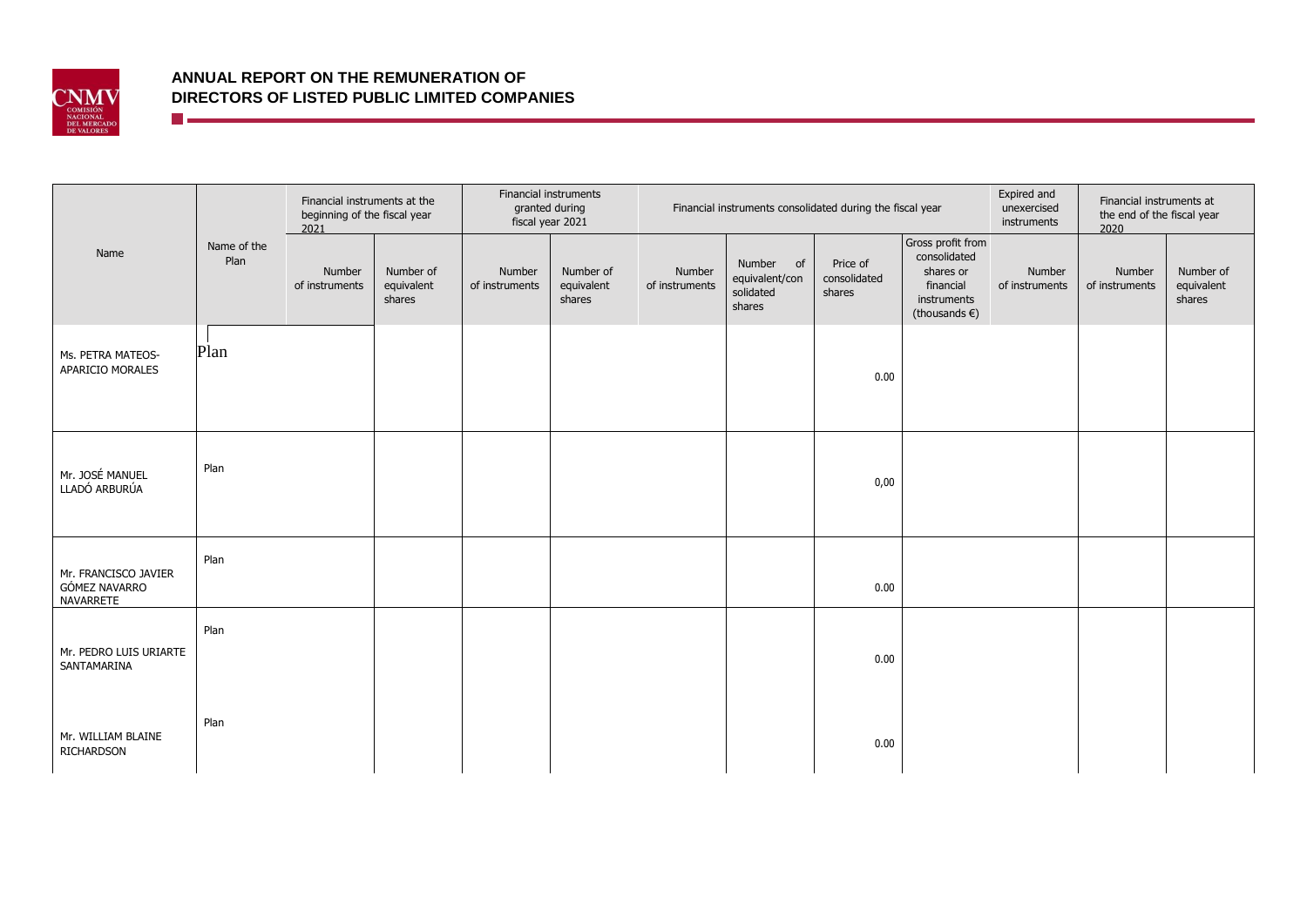|                                         |                     | Financial instruments at the<br>beginning of the fiscal year<br>2020 |                                   |                          | Financial instruments<br>granted during<br>fiscal year 2020 |                          | Financial instruments consolidated during the fiscal year |                                    |                                                                                                       |                          | Financial instruments at<br>the end of the fiscal year<br>2020 |                                   |
|-----------------------------------------|---------------------|----------------------------------------------------------------------|-----------------------------------|--------------------------|-------------------------------------------------------------|--------------------------|-----------------------------------------------------------|------------------------------------|-------------------------------------------------------------------------------------------------------|--------------------------|----------------------------------------------------------------|-----------------------------------|
| Name                                    | Name of the<br>Plan | Number<br>of instruments                                             | Number of<br>equivalent<br>shares | Number<br>of instruments | Number of<br>equivalent<br>shares                           | Number<br>of instruments | Number of<br>equivalent/con<br>solidated<br>shares        | Price of<br>consolidated<br>shares | Gross profit from<br>consolidated<br>shares or<br>financial<br>instruments<br>(thousands $\epsilon$ ) | Number<br>of instruments | Number<br>of instruments                                       | Number of<br>equivalent<br>shares |
|                                         |                     |                                                                      |                                   |                          |                                                             |                          |                                                           |                                    |                                                                                                       |                          |                                                                |                                   |
| Mr. ADRIÁN RENÉ<br><b>LAJOUS VARGAS</b> | Plan                |                                                                      |                                   |                          |                                                             |                          |                                                           | 0,00                               |                                                                                                       |                          |                                                                |                                   |
| Mr. ALFREDO<br><b>BONET BAIGET</b>      | Plan                |                                                                      |                                   |                          |                                                             |                          |                                                           | 0,00                               |                                                                                                       |                          |                                                                |                                   |
| Mr. JOSÉ NIETO DE<br>LA CIERVA          | Plan                |                                                                      |                                   |                          |                                                             |                          |                                                           | 0,00                               |                                                                                                       |                          |                                                                |                                   |
| Mr. RODOLFO<br>MARTÍN VILLA             | Plan                |                                                                      |                                   |                          |                                                             |                          |                                                           | 0.00                               |                                                                                                       |                          |                                                                |                                   |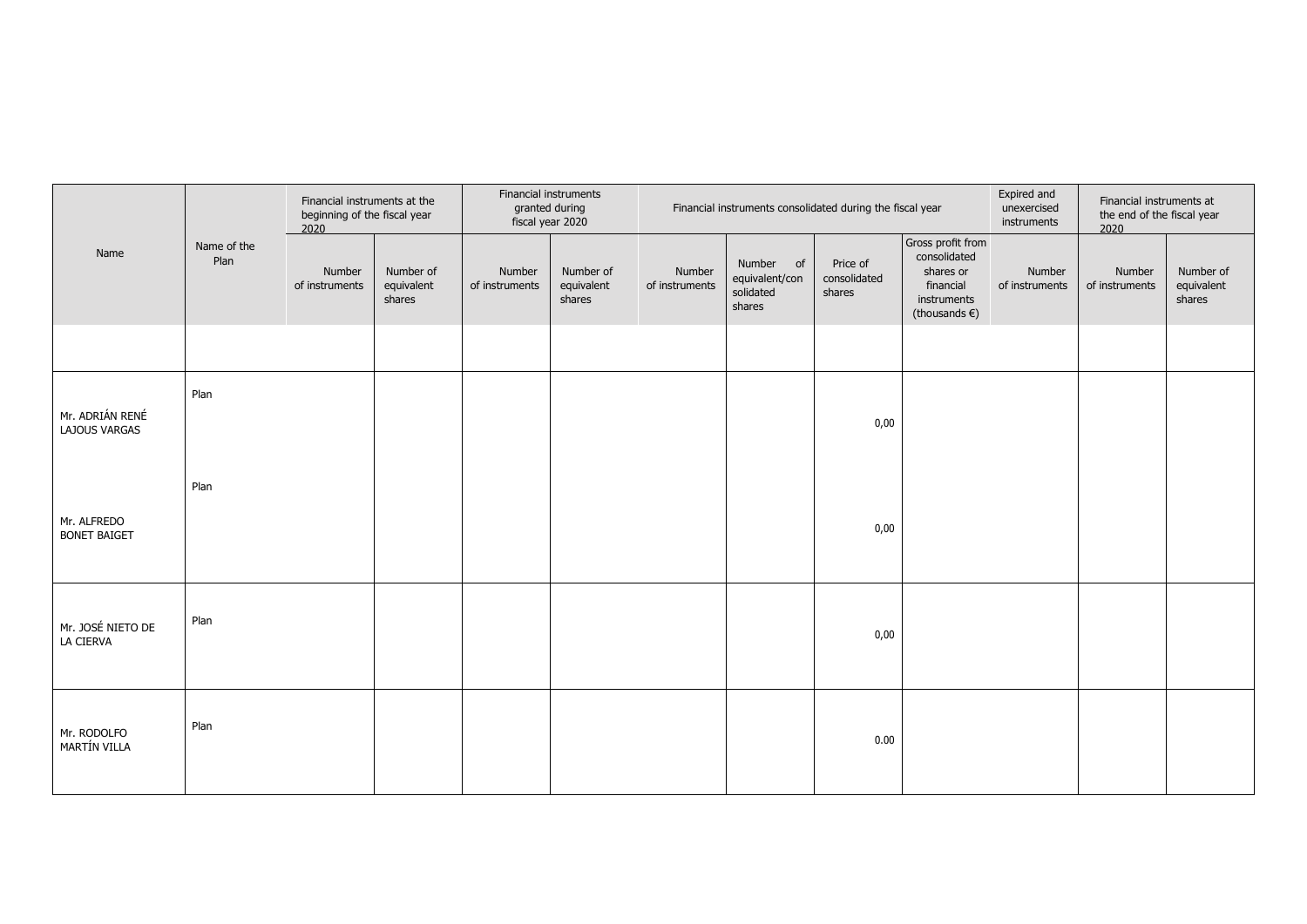

**The contract of the contract of the contract** 

|                                       | Name of the<br>Plan | Financial instruments at the<br>beginning of the fiscal year<br>2020 |                                   | Financial instruments<br>granted during<br>fiscal year 2020 |                                   | Financial instruments consolidated during the fiscal year |                                                    |                                    |                                                                                                       | Expired and<br>unexercised<br>instruments | Financial instruments at<br>the end of the fiscal year<br>2020 |                                   |
|---------------------------------------|---------------------|----------------------------------------------------------------------|-----------------------------------|-------------------------------------------------------------|-----------------------------------|-----------------------------------------------------------|----------------------------------------------------|------------------------------------|-------------------------------------------------------------------------------------------------------|-------------------------------------------|----------------------------------------------------------------|-----------------------------------|
| Name                                  |                     | Number<br>of instruments                                             | Number of<br>equivalent<br>shares | Number<br>of instruments                                    | Number of<br>equivalent<br>shares | Number<br>of instruments                                  | Number of<br>equivalent/con<br>solidated<br>shares | Price of<br>consolidated<br>shares | Gross profit from<br>consolidated<br>shares or<br>financial<br>instruments<br>(thousands $\epsilon$ ) | Number<br>of instruments                  | Number<br>of instruments                                       | Number of<br>equivalent<br>shares |
| Ms. INÉS ELVIRA<br>ANDRADE MORENO     | Plan                |                                                                      |                                   |                                                             |                                   |                                                           |                                                    | 0.00                               |                                                                                                       |                                           |                                                                |                                   |
| Mr. IGNACIO<br>SÁNCHEZ-ASIAÍN<br>SANZ | Plan                |                                                                      |                                   |                                                             |                                   |                                                           |                                                    | 0,00                               |                                                                                                       |                                           |                                                                |                                   |
|                                       |                     |                                                                      |                                   |                                                             |                                   |                                                           |                                                    |                                    |                                                                                                       |                                           |                                                                |                                   |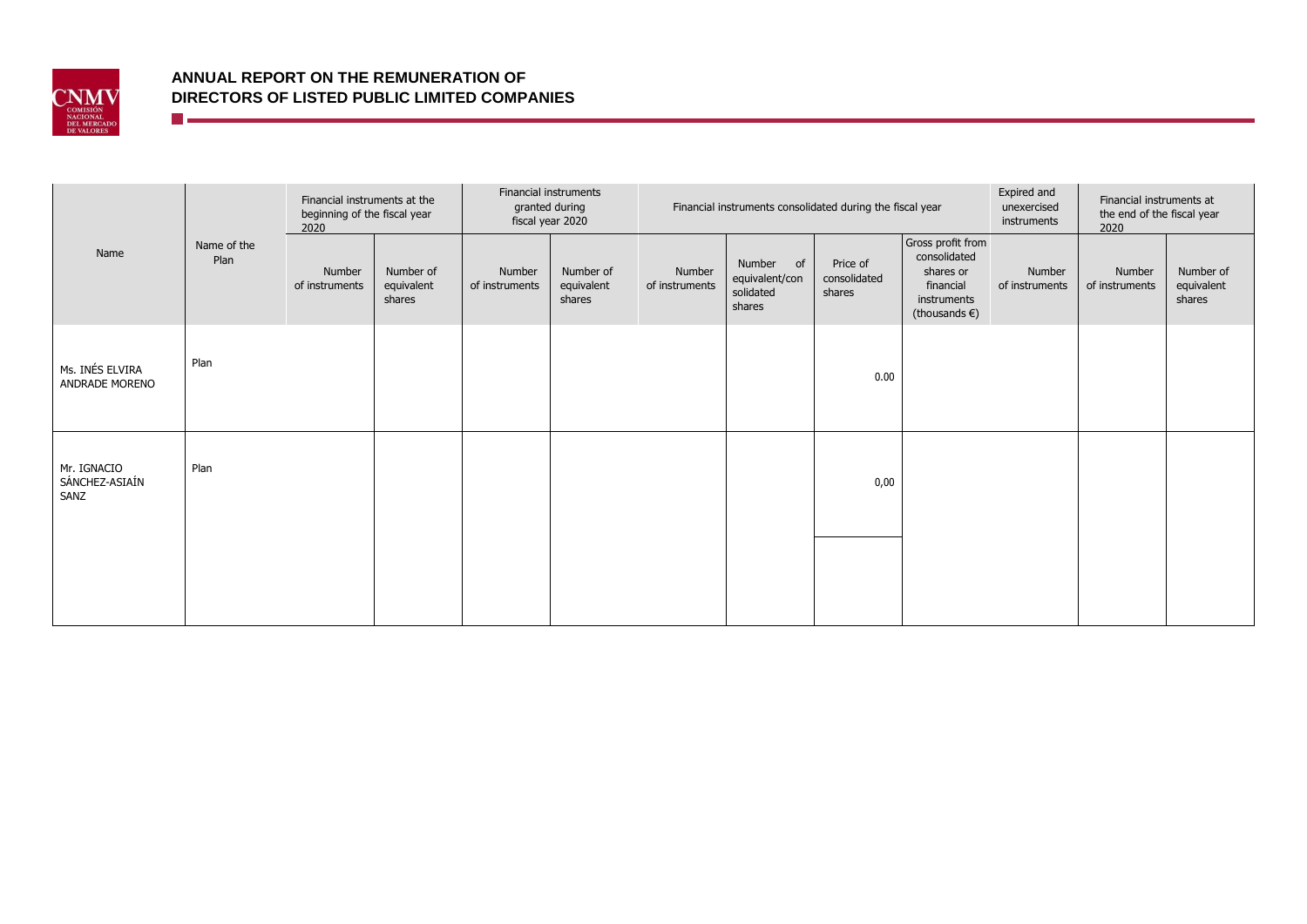### Additional information

٦

iii) Long-term savings schemes.

| Name                                         | Remuneration for vesting of rights to<br>savings schemes |
|----------------------------------------------|----------------------------------------------------------|
| Mr. JUAN I LADÓ ARBURÚA                      |                                                          |
| Mr. JUAN MIGUEL ANTOÑANZAS PÉREZ-EGEA        |                                                          |
| Mr. FERNANDO DE ASÚA ÁLVAREZ                 |                                                          |
| Ms. PETRA MATEOS-APARICIO MORALES            |                                                          |
| Mr. JOSÉ MANUEL LLADÓ ARBURÚA                |                                                          |
| Mr. FRANCISCO JAVIER GÓMEZ-NAVARRO NAVARRETE |                                                          |
| Mr. PEDRO LUIS URIARTE SANTAMARINA           |                                                          |
| Mr. WILLIAM BLAINE RICHARDSON                |                                                          |
| Mr. ADRIÁN RENÉ LAJOUS VARGAS                |                                                          |
| Mr. ALFREDO BONET BAIGET                     |                                                          |
| Mr. JOSÉ NIETO DE LA CIERVA                  |                                                          |
| Mr. RODOLFO MARTÍN VILLA                     |                                                          |
| Ms. INÉS ELVIRA ANDRADE MORENO               |                                                          |
| Mr. IGNACIO SÁNCHEZ-ASIAÍN SANZ              |                                                          |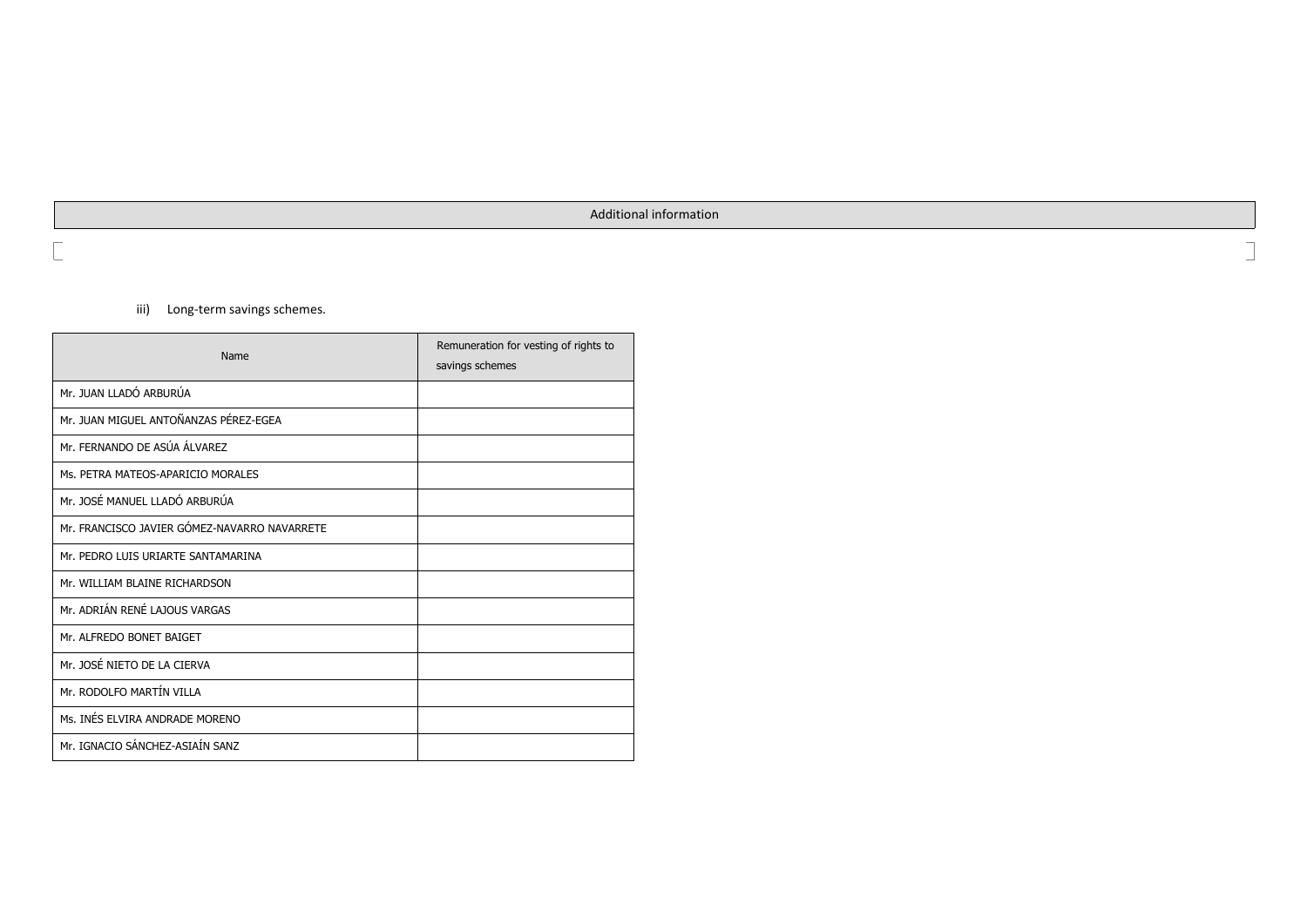

<u> Timber a San A</u>

|                                                  |                                                |                  | Company's contribution for the fiscal year (thousands of $\epsilon$ ) |                  | Amount of accumulated funds (thousands $\epsilon$ ) |                  |                                                    |                  |  |  |
|--------------------------------------------------|------------------------------------------------|------------------|-----------------------------------------------------------------------|------------------|-----------------------------------------------------|------------------|----------------------------------------------------|------------------|--|--|
| Name                                             | Savings schemes with vested<br>economic rights |                  | Savings schemes with non-vested<br>economic rights                    |                  | Savings schemes with vested<br>economic rights      |                  | Savings schemes with non-vested<br>economic rights |                  |  |  |
|                                                  | fiscal year 2021                               | fiscal year 2020 | fiscal year 2021                                                      | fiscal year 2020 | fiscal year 2021                                    | fiscal year 2020 | fiscal year 2021                                   | fiscal year 2020 |  |  |
| Mr. JUAN LLADÓ ARBURÚA                           |                                                |                  |                                                                       |                  |                                                     |                  |                                                    |                  |  |  |
| Mr. JUAN MIGUEL ANTOÑANZAS<br>PÉREZ-EGEA         |                                                |                  |                                                                       |                  |                                                     |                  |                                                    |                  |  |  |
| Mr. FERNANDO DE ASÚA ÁLVAREZ                     |                                                |                  |                                                                       |                  |                                                     |                  |                                                    |                  |  |  |
| Ms. PETRA MATEOS-APARICIO<br><b>MORALES</b>      |                                                |                  |                                                                       |                  |                                                     |                  |                                                    |                  |  |  |
| Mr. JOSÉ MANUEL LLADÓ ARBURÚA                    |                                                |                  |                                                                       |                  |                                                     |                  |                                                    |                  |  |  |
| Mr. FRANCISCO JAVIER GÓMEZ-<br>NAVARRO NAVARRETE |                                                |                  |                                                                       |                  |                                                     |                  |                                                    |                  |  |  |
| Mr. PEDRO LUIS URIARTE<br>SANTAMARINA            |                                                |                  |                                                                       |                  |                                                     |                  |                                                    |                  |  |  |
| Mr. WILLIAM BLAINE RICHARDSON                    |                                                |                  |                                                                       |                  |                                                     |                  |                                                    |                  |  |  |
| Mr. ADRIÁN RENÉ LAJOUS VARGAS                    |                                                |                  |                                                                       |                  |                                                     |                  |                                                    |                  |  |  |
| Mr. ALFREDO BONET BAIGET                         |                                                |                  |                                                                       |                  |                                                     |                  |                                                    |                  |  |  |
| Mr. JOSÉ NIETO DE LA CIERVA                      |                                                |                  |                                                                       |                  |                                                     |                  |                                                    |                  |  |  |
| Mr. RODOLFO MARTÍN VILLA                         |                                                |                  |                                                                       |                  |                                                     |                  |                                                    |                  |  |  |
| Ms. INÉS ELVIRA ANDRADE MORENO                   |                                                |                  |                                                                       |                  |                                                     |                  |                                                    |                  |  |  |
| Mr. IGNACIO SÁNCHEZ-ASIAÍN SANZ                  |                                                |                  |                                                                       |                  |                                                     |                  |                                                    |                  |  |  |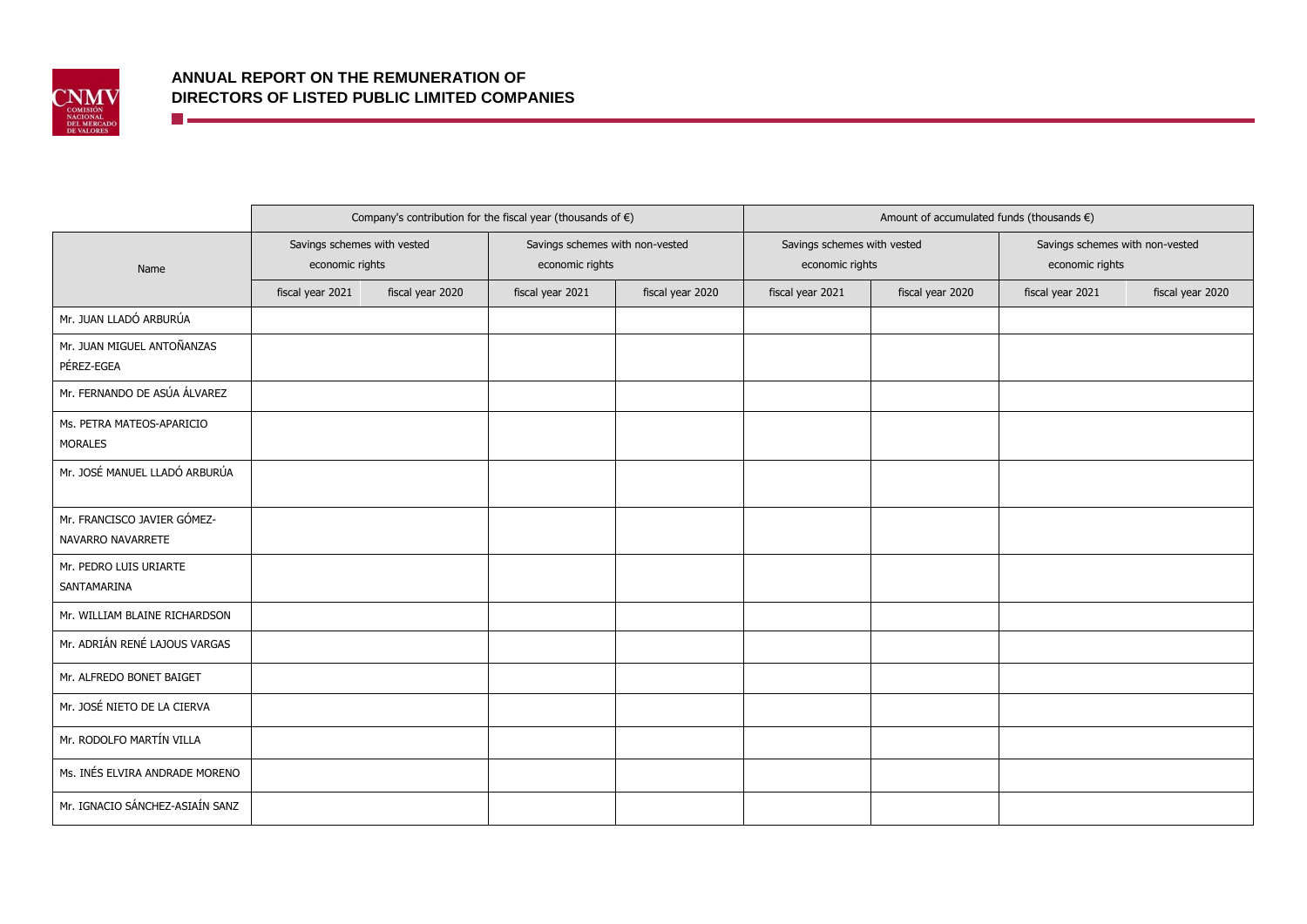Additional information

 $\Box$ 

 $\overline{\mathbb{L}}$ 

# iv) Details of other concepts

| Name                                         | Concept                             | Remuneration amount |
|----------------------------------------------|-------------------------------------|---------------------|
| Mr. JUAN LLADÓ ARBURÚA                       | Life and accident insurance premium |                     |
| Mr. JUAN MIGUEL ANTOÑANZAS PÉREZ-EGEA        | Item                                |                     |
| Mr. FERNANDO DE ASÚA ÁLVAREZ                 | Item                                |                     |
| Ms. PETRA MATEOS-APARICIO MORALES            | Item                                |                     |
| Mr. JOSÉ MANUEL LLADÓ ARBURÚA                | Item                                |                     |
| Mr. FRANCISCO JAVIER GÓMEZ-NAVARRO NAVARRETE | Item                                |                     |
| Mr. PEDRO LUIS URIARTE SANTAMARINA           | Item                                |                     |
| Mr. WILLIAM BLAINE RICHARDSON                | Service provision agreement         | 305                 |
| Mr. ADRIÁN RENÉ LAJOUS VARGAS                | Item                                |                     |
| Mr. ALFREDO BONET BAIGET                     | Item                                |                     |
| Mr. JOSÉ NIETO DE LA CIERVA                  | Item                                |                     |
| Mr. RODOLFO MARTÍN VILLA                     | Item                                |                     |
| Ms. INÉS ELVIRA ANDRADE MORENO               | Item                                |                     |
| Mr. IGNACIO SÁNCHEZ-ASIAÍN SANZ              | Item                                |                     |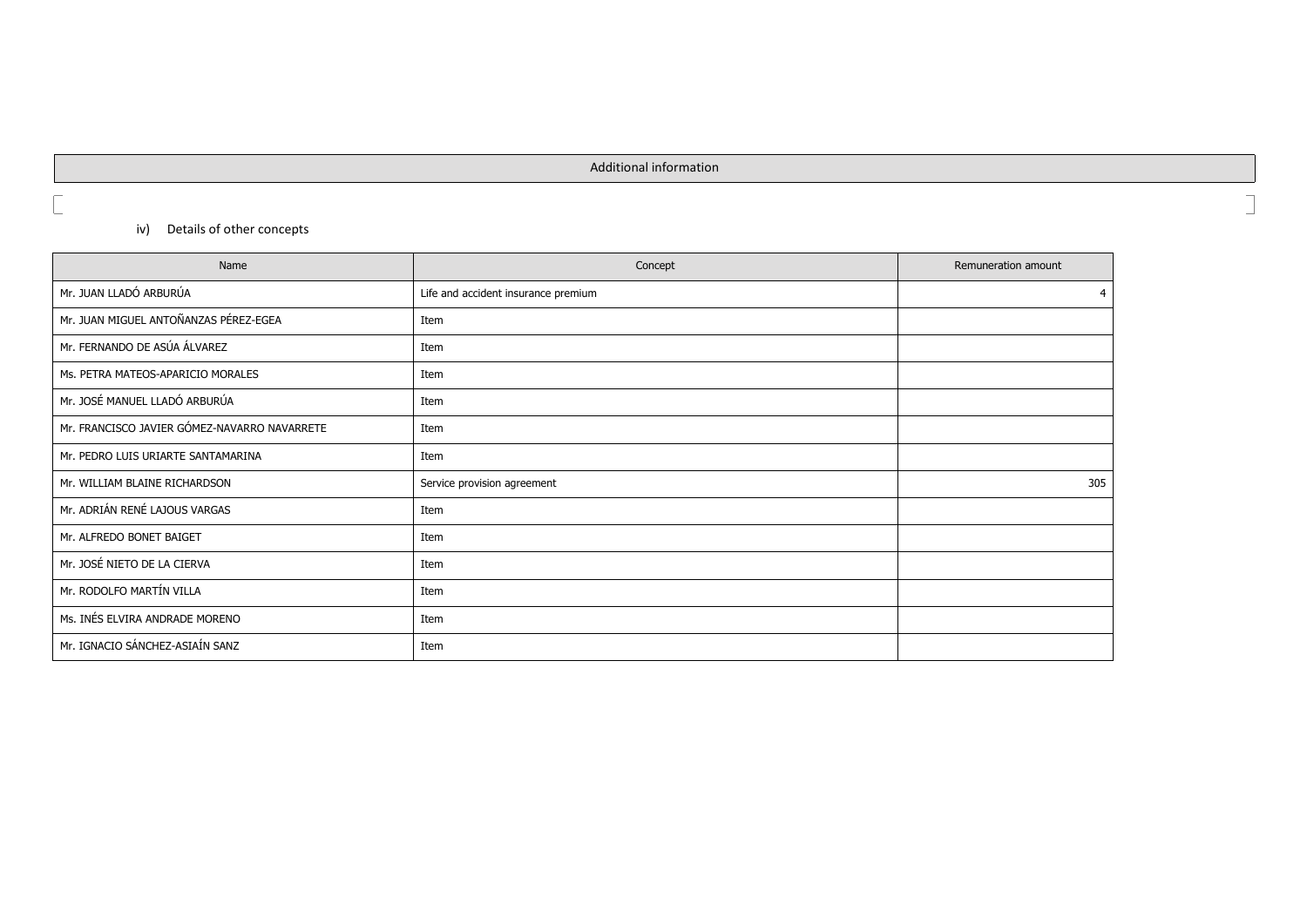

Additional information

b) Remuneration paid to company directors for their membership of the boards of other group companies:

i) Remuneration accrued in cash (in thousands of  $\epsilon$ )

**The contract of the contract of the contract** 

| Name                                         | Fixed<br>remunera<br>tion | Expenses | Remuneration for<br>membership of<br>board<br>committees | Salary | Short-term<br>variable<br>remuneratio<br>n | Long-term<br>variable<br>remuneratio<br>n | Compensation | Other<br>concepts | <b>Total fiscal</b><br>year 2021 | Total<br>fiscal year<br>2020 |
|----------------------------------------------|---------------------------|----------|----------------------------------------------------------|--------|--------------------------------------------|-------------------------------------------|--------------|-------------------|----------------------------------|------------------------------|
| Mr. JUAN LLADÓ ARBURÚA                       |                           |          |                                                          |        |                                            |                                           |              |                   |                                  |                              |
| Mr. JUAN MIGUEL ANTOÑANZAS PÉREZ-EGEA        |                           |          |                                                          |        |                                            |                                           |              |                   |                                  |                              |
| Mr. FERNANDO DE ASÚA ÁLVAREZ                 |                           |          |                                                          |        |                                            |                                           |              |                   |                                  |                              |
| Ms. PETRA MATEOS-APARICIO MORALES            |                           |          |                                                          |        |                                            |                                           |              |                   |                                  |                              |
| Mr. JOSÉ MANUEL LLADÓ ARBURÚA                |                           |          |                                                          |        |                                            |                                           |              |                   |                                  |                              |
| Mr. FRANCISCO JAVIER GÓMEZ-NAVARRO NAVARRETE |                           |          |                                                          |        |                                            |                                           |              |                   |                                  |                              |
| Mr. PEDRO LUIS URIARTE SANTAMARINA           |                           |          |                                                          |        |                                            |                                           |              |                   |                                  |                              |
| Mr. WILLIAM BLAINE RICHARDSON                |                           |          |                                                          |        |                                            |                                           |              |                   |                                  |                              |
| Mr. ADRIÁN RENÉ LAJOUS VARGAS                |                           |          |                                                          |        |                                            |                                           |              |                   |                                  |                              |
| Mr. ALFREDO BONET BAIGET                     |                           |          |                                                          |        |                                            |                                           |              |                   |                                  |                              |
| Mr. JOSÉ NIETO DE LA CIERVA                  |                           |          |                                                          |        |                                            |                                           |              |                   |                                  |                              |
| Mr. RODOLFO MARTÍN VILLA                     |                           |          |                                                          |        |                                            |                                           |              |                   |                                  |                              |
| Ms. INÉS ELVIRA ANDRADE MORENO               |                           |          |                                                          |        |                                            |                                           |              |                   |                                  |                              |
| Mr. IGNACIO SÁNCHEZ-ASIAÍN SANZ              |                           |          |                                                          |        |                                            |                                           |              |                   |                                  |                              |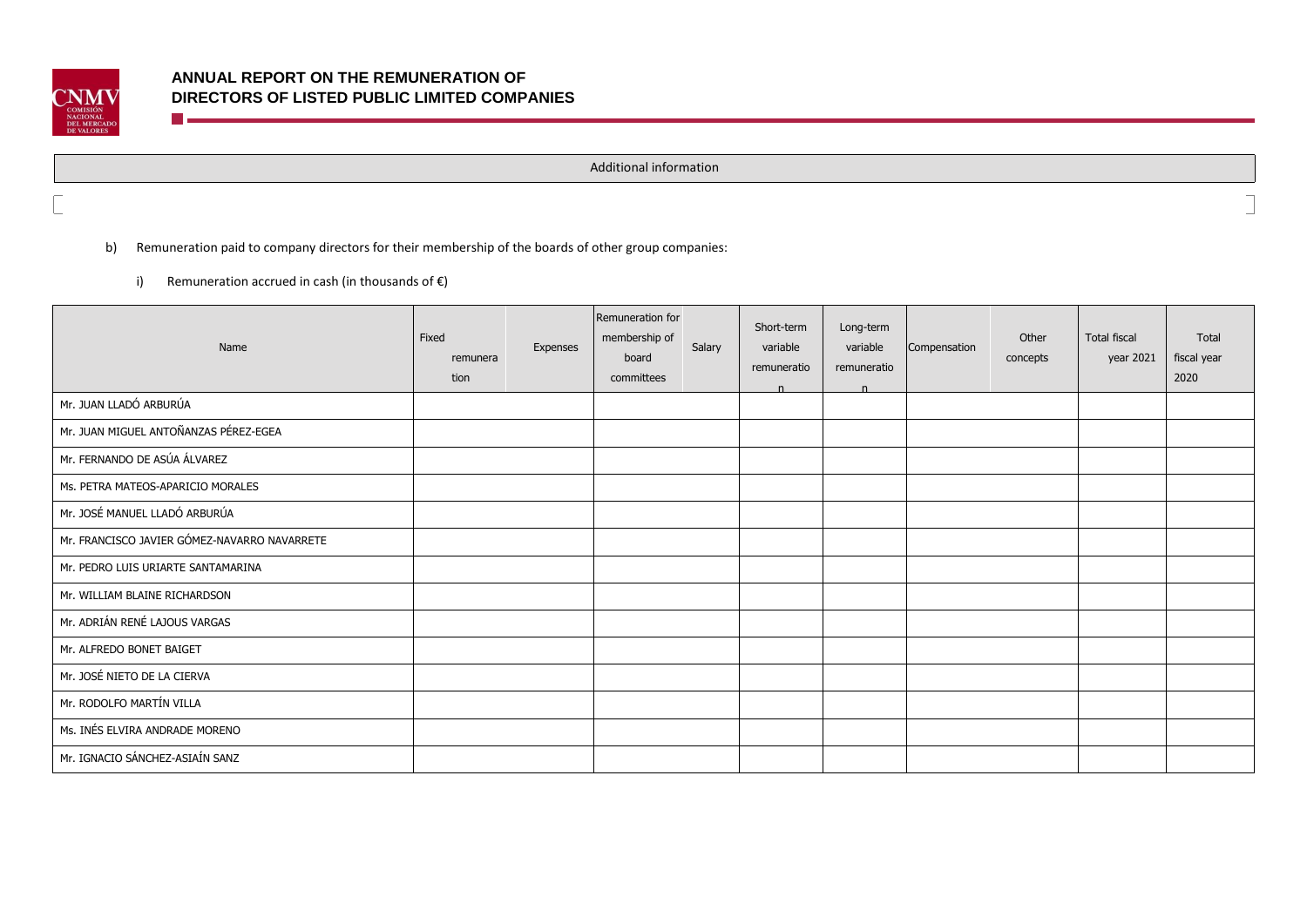# Additional information

# ii) Movement table of share-based remuneration schemes and gross benefits from consolidated shares or financial instruments.

|                                                     | Financial instruments at the<br>beginning of the fiscal year<br>2021 |                          |                                   |                          | Financial instruments<br>granted during<br>fiscal year 2021 |                          |                                                       | Financial instruments consolidated during the fiscal year |                                                                                                       | Expired and<br>unexercised<br>instruments | Financial instruments at<br>the end of the fiscal year<br>2021 |                                   |
|-----------------------------------------------------|----------------------------------------------------------------------|--------------------------|-----------------------------------|--------------------------|-------------------------------------------------------------|--------------------------|-------------------------------------------------------|-----------------------------------------------------------|-------------------------------------------------------------------------------------------------------|-------------------------------------------|----------------------------------------------------------------|-----------------------------------|
| Name                                                | Name of the<br>Plan                                                  | Number<br>of instruments | Number of<br>equivalent<br>shares | Number<br>of instruments | Number of<br>equivalent<br>shares                           | Number<br>of instruments | Number<br>of<br>equivalent/con<br>solidated<br>shares | Price of<br>consolidated<br>shares                        | Gross profit from<br>consolidated<br>shares or<br>financial<br>instruments<br>(thousands $\epsilon$ ) | Number<br>of instruments                  | Number<br>of instruments                                       | Number of<br>equivalent<br>shares |
| Mr. JUAN LLADÓ<br>ARBURÚA                           | Plan                                                                 |                          |                                   |                          |                                                             |                          |                                                       | 0.00                                                      |                                                                                                       |                                           |                                                                |                                   |
| Mr. JUAN MIGUEL<br>ANTOÑANZAS PÉREZ-<br><b>EGEA</b> | Plan                                                                 |                          |                                   |                          |                                                             |                          |                                                       | 0.00                                                      |                                                                                                       |                                           |                                                                |                                   |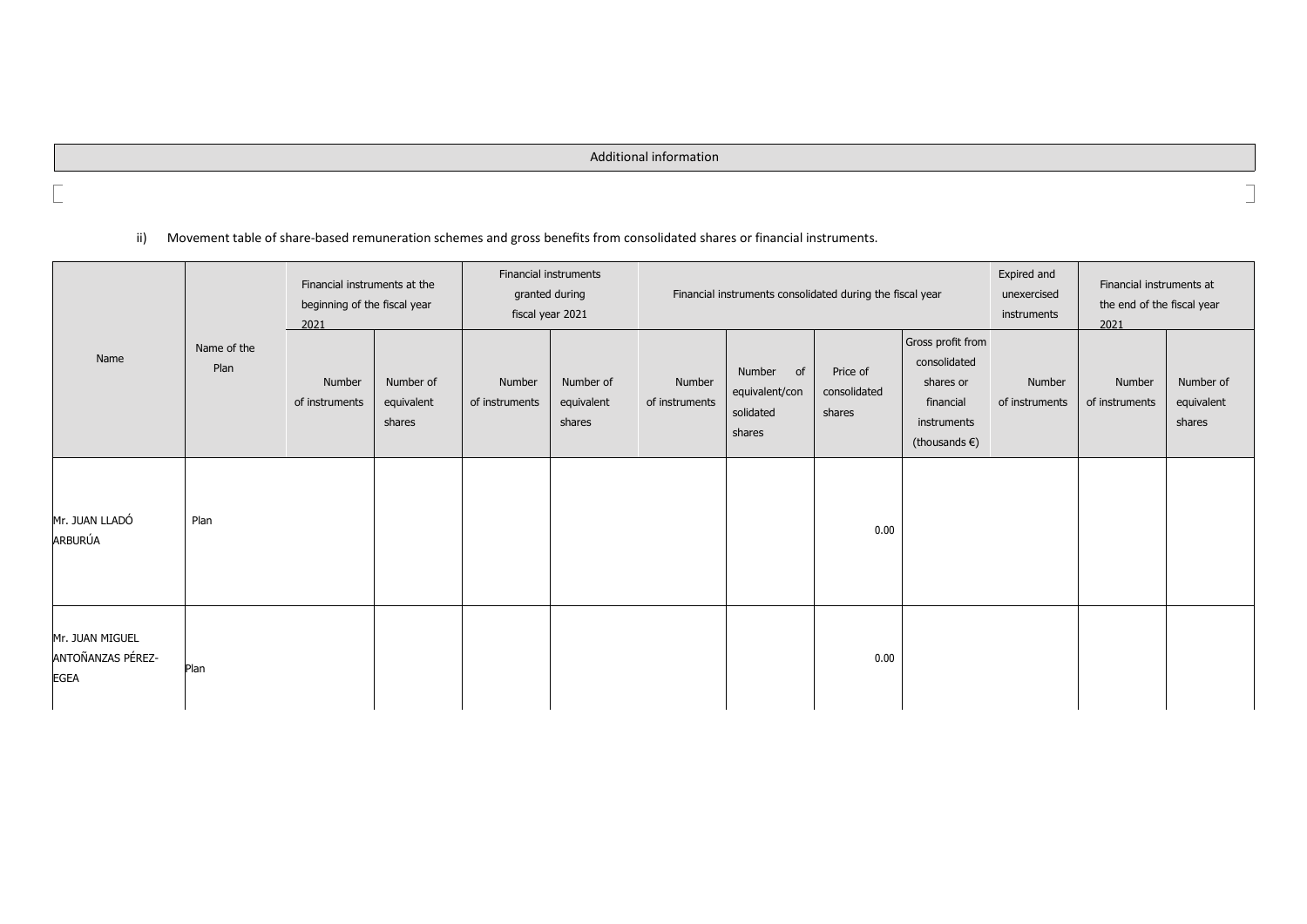

<u> Timber a San A</u>

# **ANNUAL REPORT ON THE REMUNERATION OF DIRECTORS OF LISTED PUBLIC LIMITED COMPANIES**

|                                               |                     | Financial instruments at the<br>beginning of the fiscal year<br>2020 |                                   | Financial instruments<br>granted during<br>fiscal year 2020 |                                   | Financial instruments consolidated during the fiscal year |                                                       |                                    |                                                                                                       | Expired and<br>unexercised<br>instruments | Financial instruments at<br>the end of the fiscal year<br>2020 |                                   |
|-----------------------------------------------|---------------------|----------------------------------------------------------------------|-----------------------------------|-------------------------------------------------------------|-----------------------------------|-----------------------------------------------------------|-------------------------------------------------------|------------------------------------|-------------------------------------------------------------------------------------------------------|-------------------------------------------|----------------------------------------------------------------|-----------------------------------|
| Name                                          | Name of the<br>Plan | Number<br>of instruments                                             | Number of<br>equivalent<br>shares | Number<br>of instruments                                    | Number of<br>equivalent<br>shares | Number<br>of instruments                                  | Number<br>of<br>equivalent/con<br>solidated<br>shares | Price of<br>consolidated<br>shares | Gross profit from<br>consolidated<br>shares or<br>financial<br>instruments<br>(thousands $\epsilon$ ) | Number<br>of instruments                  | Number<br>of instruments                                       | Number of<br>equivalent<br>shares |
|                                               |                     |                                                                      |                                   |                                                             |                                   |                                                           |                                                       |                                    |                                                                                                       |                                           |                                                                |                                   |
| Mr. FERNANDO DE<br>ASÚA ÁLVAREZ               | Plan                |                                                                      |                                   |                                                             |                                   |                                                           |                                                       | 0.00                               |                                                                                                       |                                           |                                                                |                                   |
| Ms PETRA MATEOS<br>APARICIO<br><b>MORALES</b> | Plan                |                                                                      |                                   |                                                             |                                   |                                                           |                                                       | 0.00                               |                                                                                                       |                                           |                                                                |                                   |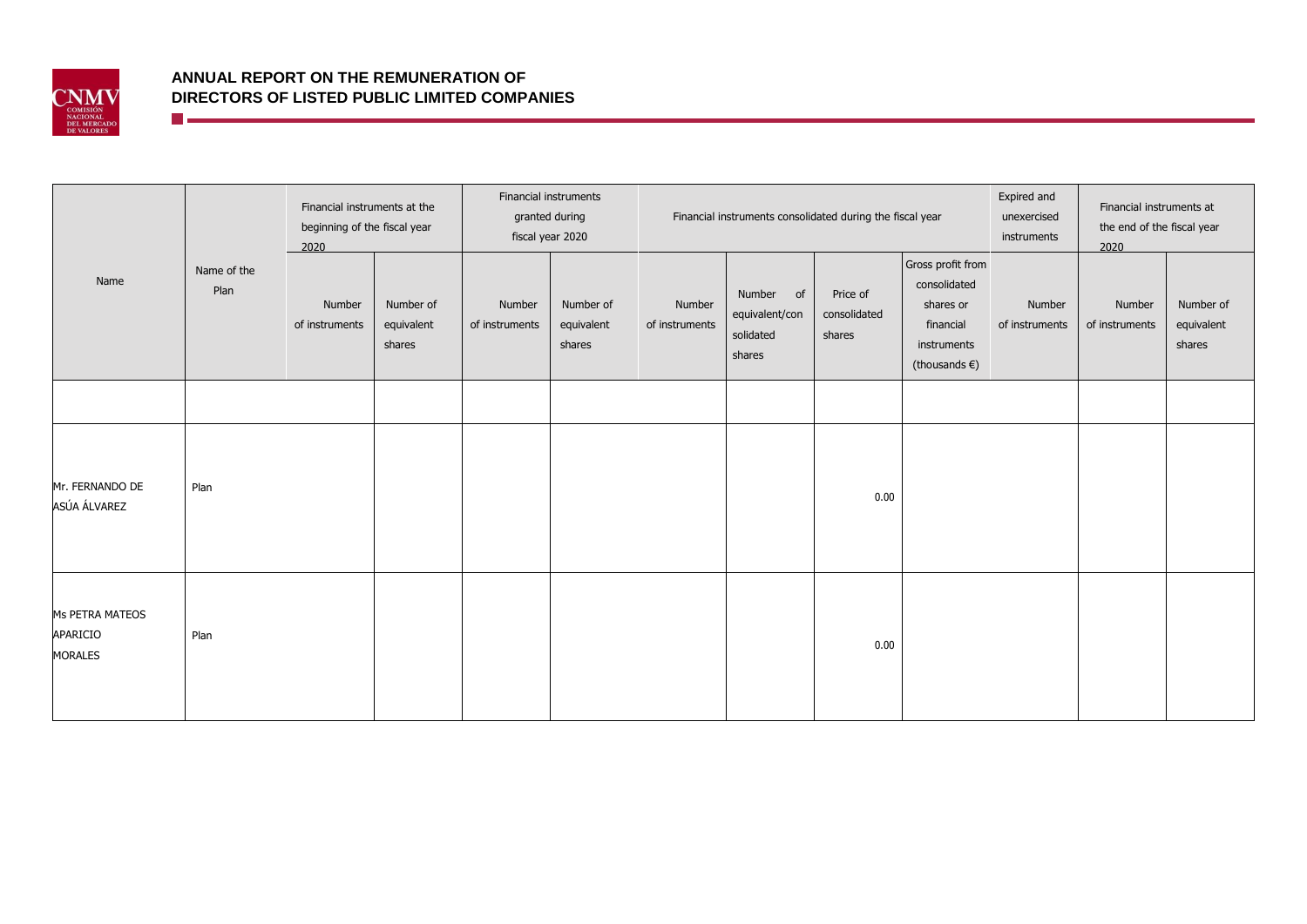| Mr. JOSÉ MANUEL<br>LLADÓ ARBURÚA                       | Plan |  |  | 0.00 |  |  |
|--------------------------------------------------------|------|--|--|------|--|--|
| Mr. FRANCISCO<br>JAVIER GÓMEZ-<br>NAVARRO<br>NAVARRETE | Plan |  |  | 0.00 |  |  |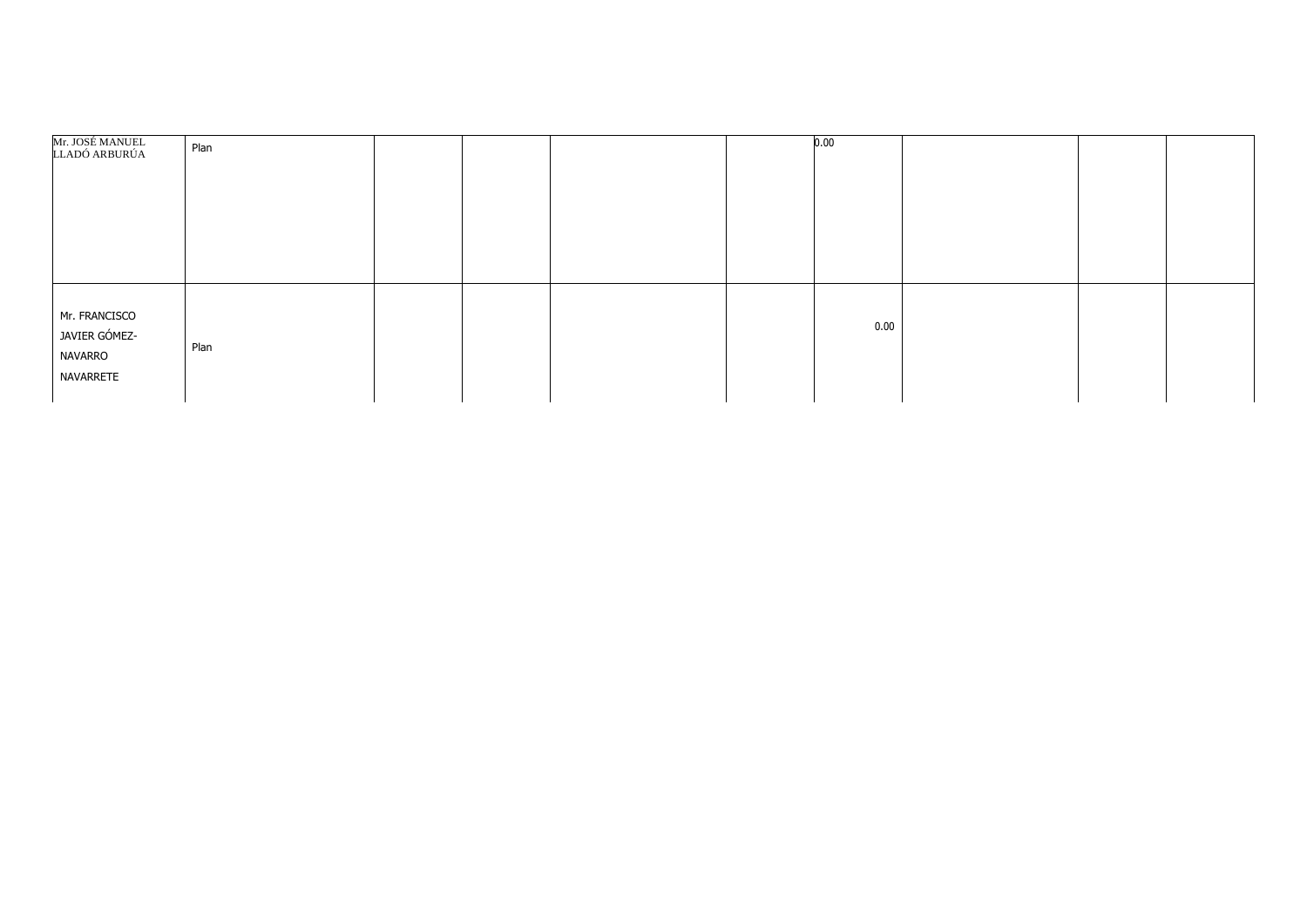

**The Communication** 

|                                          |                     | Financial instruments at the<br>beginning of the fiscal year<br>2020 |                                   | Financial instruments<br>granted during<br>fiscal year 2020 |                                   | Financial instruments consolidated during the fiscal year |                                                       |                                    |                                                                                                       | Expired and<br>unexercised<br>instruments | Financial instruments at<br>the end of the fiscal year<br>2020 |                                   |
|------------------------------------------|---------------------|----------------------------------------------------------------------|-----------------------------------|-------------------------------------------------------------|-----------------------------------|-----------------------------------------------------------|-------------------------------------------------------|------------------------------------|-------------------------------------------------------------------------------------------------------|-------------------------------------------|----------------------------------------------------------------|-----------------------------------|
| Name                                     | Name of the<br>Plan | Number<br>of instruments                                             | Number of<br>equivalent<br>shares | Number<br>of instruments                                    | Number of<br>equivalent<br>shares | Number<br>of instruments                                  | Number<br>of<br>equivalent/con<br>solidated<br>shares | Price of<br>consolidated<br>shares | Gross profit from<br>consolidated<br>shares or<br>financial<br>instruments<br>(thousands $\epsilon$ ) | Number<br>of instruments                  | Number<br>of instruments                                       | Number of<br>equivalent<br>shares |
| Mr. PEDRO LUIS<br>URIARTE<br>SANTAMARINA | Plan                |                                                                      |                                   |                                                             |                                   |                                                           |                                                       | 0.00                               |                                                                                                       |                                           |                                                                |                                   |
| Mr. WILLIAM BLAINE<br>RICHARDSON         | Plan                |                                                                      |                                   |                                                             |                                   |                                                           |                                                       | 0.00                               |                                                                                                       |                                           |                                                                |                                   |
| Mr. ADRIÁN RENÉ<br>LAJOUS VARGAS         | Plan                |                                                                      |                                   |                                                             |                                   |                                                           |                                                       | 0.00                               |                                                                                                       |                                           |                                                                |                                   |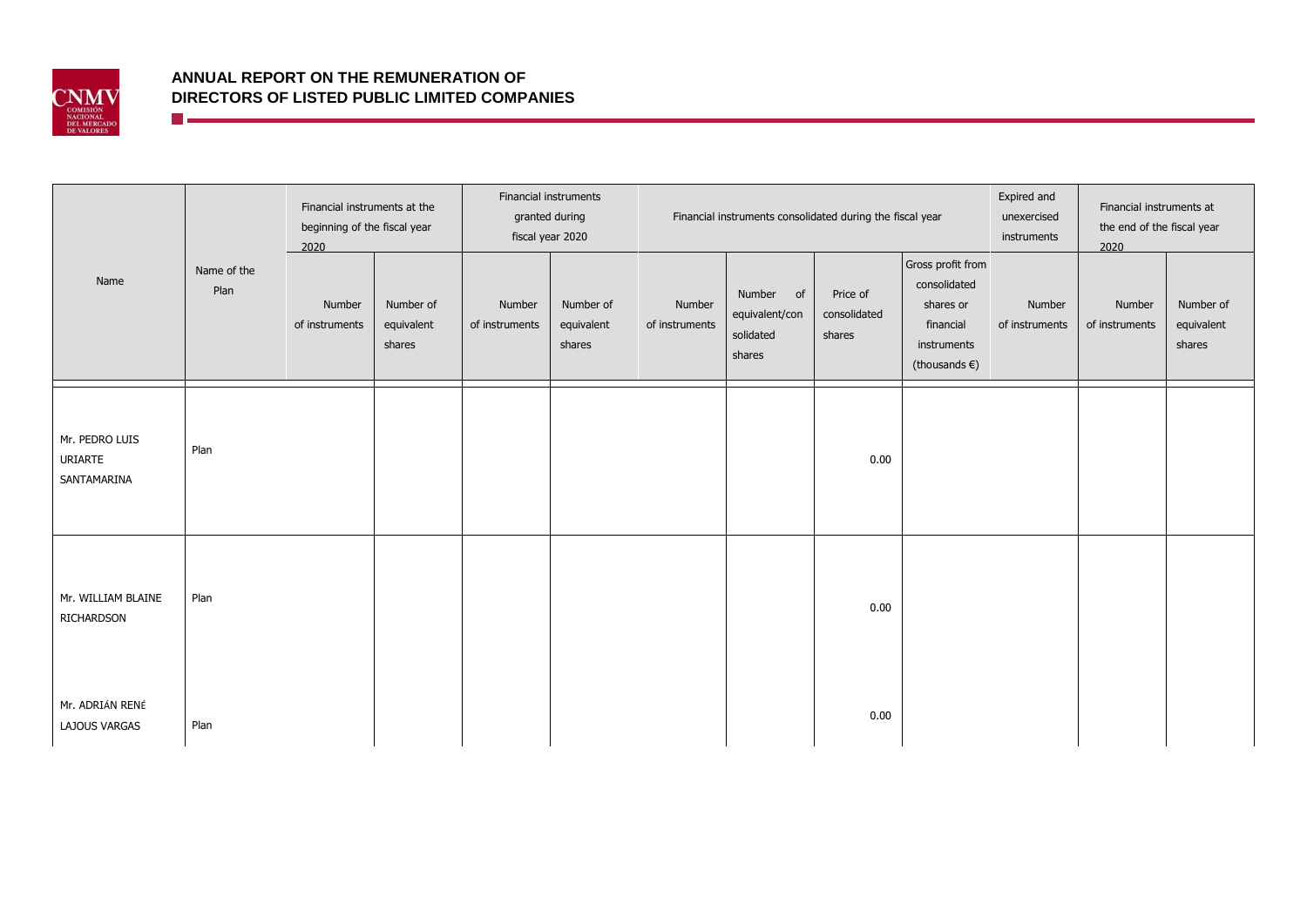|                                    |                     | Financial instruments at the<br>beginning of the fiscal year<br>2020 |                                   | Financial instruments<br>granted during<br>fiscal year 2020 |                                   | Financial instruments consolidated during the fiscal year |                                                       |                                    |                                                                                                       | Expired and<br>unexercised<br>instruments | Financial instruments at<br>the end of the fiscal year<br>2020 |                                   |
|------------------------------------|---------------------|----------------------------------------------------------------------|-----------------------------------|-------------------------------------------------------------|-----------------------------------|-----------------------------------------------------------|-------------------------------------------------------|------------------------------------|-------------------------------------------------------------------------------------------------------|-------------------------------------------|----------------------------------------------------------------|-----------------------------------|
| Name                               | Name of the<br>Plan | Number<br>of instruments                                             | Number of<br>equivalent<br>shares | Number<br>of instruments                                    | Number of<br>equivalent<br>shares | Number<br>of instruments                                  | Number<br>of<br>equivalent/con<br>solidated<br>shares | Price of<br>consolidated<br>shares | Gross profit from<br>consolidated<br>shares or<br>financial<br>instruments<br>(thousands $\epsilon$ ) | Number<br>of instruments                  | Number<br>of instruments                                       | Number of<br>equivalent<br>shares |
|                                    |                     |                                                                      |                                   |                                                             |                                   |                                                           |                                                       |                                    |                                                                                                       |                                           |                                                                |                                   |
| Mr. ALFREDO BONET<br><b>BAIGET</b> | Plan                |                                                                      |                                   |                                                             |                                   |                                                           |                                                       | 0.00                               |                                                                                                       |                                           |                                                                |                                   |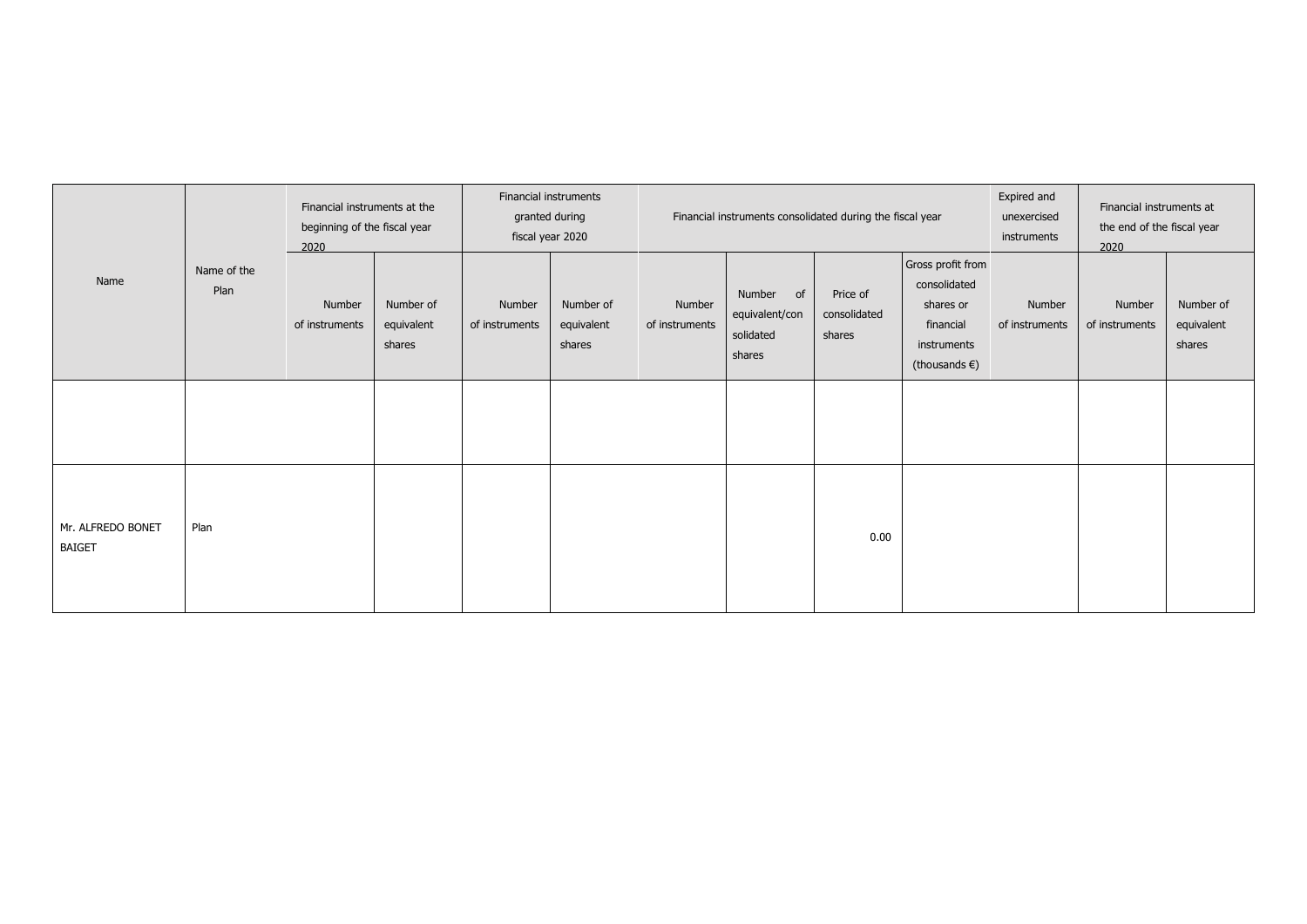

**Management of the Common** 

| DEL MERCADO<br>DE VALORES      |      |  |  |      |  |  |
|--------------------------------|------|--|--|------|--|--|
| Mr. JOSÉ NIETO<br>DE LA CIERVA | Plan |  |  | 0.00 |  |  |
| Mr. RODOLFO<br>MARTÍN VILLA    | Plan |  |  | 0.00 |  |  |
|                                |      |  |  |      |  |  |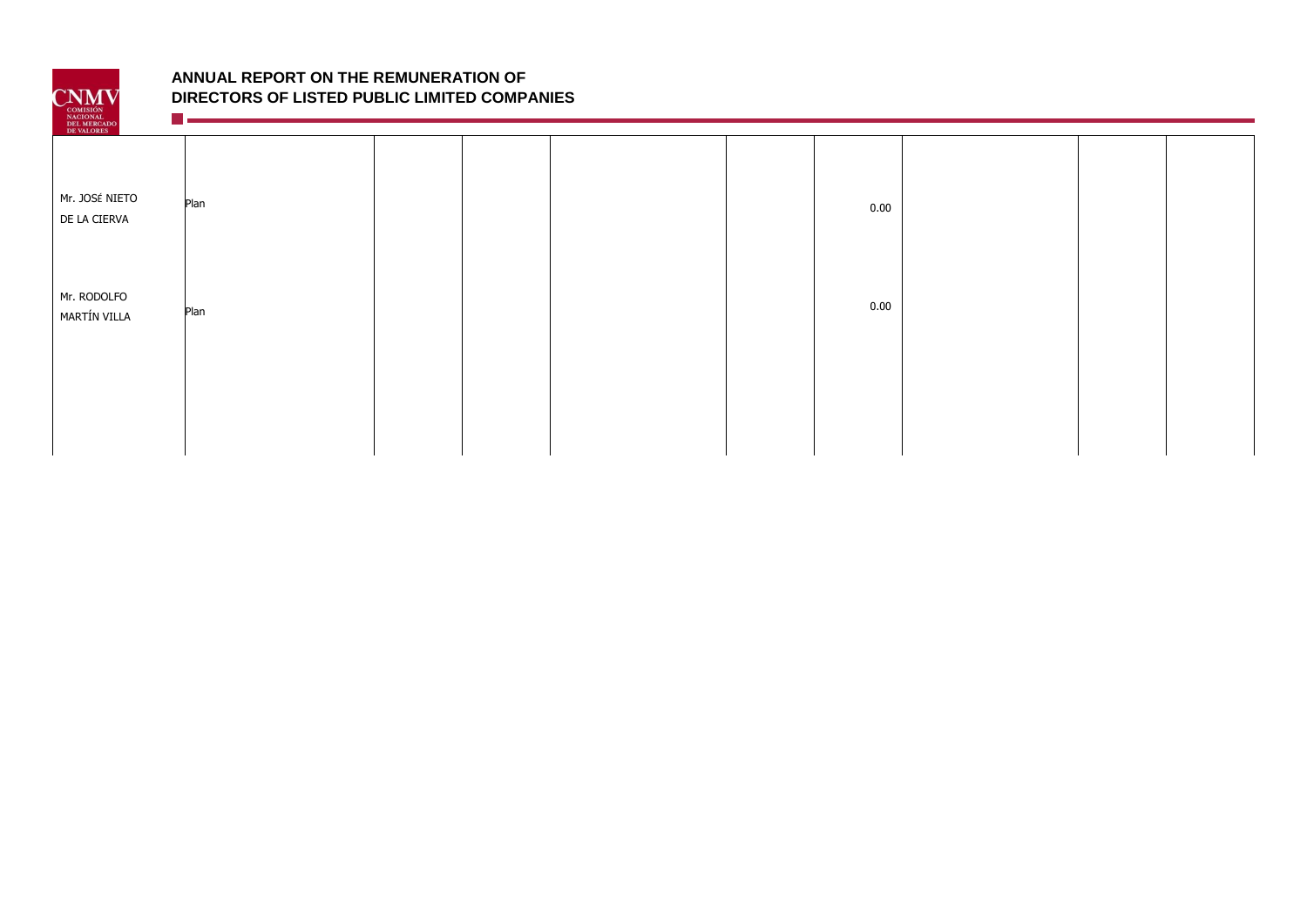|                                       |                     | Financial instruments at the<br>beginning of the fiscal year<br>2020 |                                   |                          | Financial instruments<br>granted during<br>fiscal year 2020 |                          | Financial instruments consolidated during the fiscal year |                                    |                                                                                                       |                          | Financial instruments at<br>the end of the fiscal year<br>2020 |                                   |
|---------------------------------------|---------------------|----------------------------------------------------------------------|-----------------------------------|--------------------------|-------------------------------------------------------------|--------------------------|-----------------------------------------------------------|------------------------------------|-------------------------------------------------------------------------------------------------------|--------------------------|----------------------------------------------------------------|-----------------------------------|
| Name                                  | Name of the<br>Plan | Number<br>of instruments                                             | Number of<br>equivalent<br>shares | Number<br>of instruments | Number of<br>equivalent<br>shares                           | Number<br>of instruments | Number<br>of<br>equivalent/con<br>solidated<br>shares     | Price of<br>consolidated<br>shares | Gross profit from<br>consolidated<br>shares or<br>financial<br>instruments<br>(thousands $\epsilon$ ) | Number<br>of instruments | Number<br>of instruments                                       | Number of<br>equivalent<br>shares |
|                                       |                     |                                                                      |                                   |                          |                                                             |                          |                                                           |                                    |                                                                                                       |                          |                                                                |                                   |
| Ms. INÉS ELVIRA<br>ANDRADE MORENO     | Plan                |                                                                      |                                   |                          |                                                             |                          |                                                           | 0.00                               |                                                                                                       |                          |                                                                |                                   |
| Mr. IGNACIO<br>SÁNCHEZ-ASIAÍN<br>SANZ | Plan                |                                                                      |                                   |                          |                                                             |                          |                                                           | 0.00                               |                                                                                                       |                          |                                                                |                                   |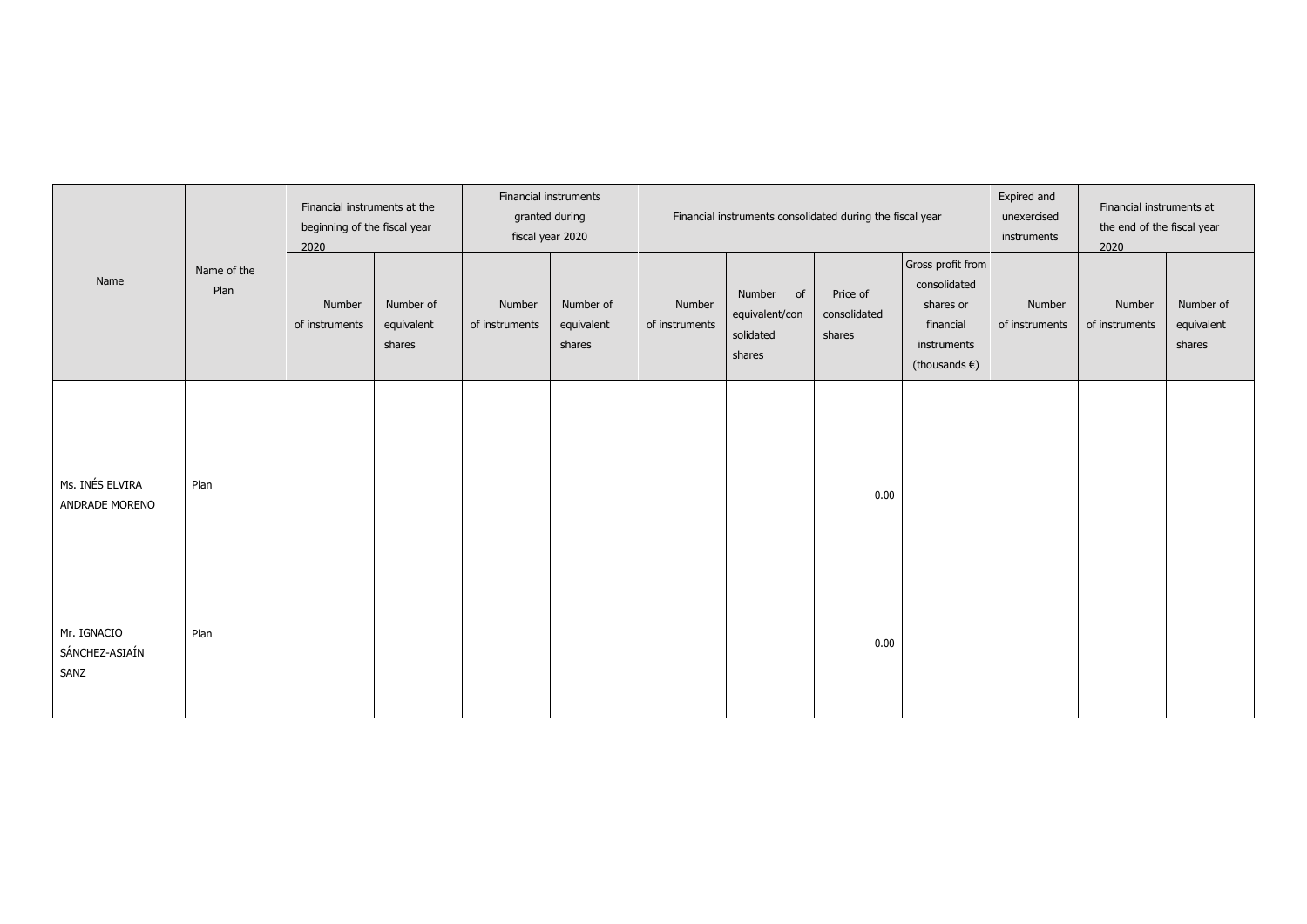

Additional information

 $\overline{\phantom{a}}$ 

iii) Long-term savings schemes.

<u> Timber a Communication and the Communication and the Communication and the Communication and the Communication and the Communication and the Communication and the Communication and the Communication and the Communication</u>

| Name                                         | Remuneration for vesting of rights to<br>savings schemes |
|----------------------------------------------|----------------------------------------------------------|
| Mr. JUAN LLADÓ ARBURÚA                       |                                                          |
| Mr. JUAN MIGUEL ANTOÑANZAS PÉREZ-EGEA        |                                                          |
| Mr. FERNANDO DE ASÚA ÁLVAREZ                 |                                                          |
| Ms. PETRA MATEOS-APARICIO MORALES            |                                                          |
| Mr. JOSÉ MANUEL LLADÓ ARBURÚA                |                                                          |
| Mr. FRANCISCO JAVIER GÓMEZ-NAVARRO NAVARRETE |                                                          |
| Mr. PEDRO LUIS URIARTE SANTAMARINA           |                                                          |
| Mr. WILLIAM BLAINE RICHARDSON                |                                                          |
| Mr. ADRIÁN RENÉ LAJOUS VARGAS                |                                                          |
| Mr. ALFREDO BONET BAIGET                     |                                                          |
| Mr. JOSÉ NIETO DE LA CIERVA                  |                                                          |
| Mr. RODOLFO MARTÍN VILLA                     |                                                          |
| Ms. INÉS ELVIRA ANDRADE MORENO               |                                                          |
| Mr. IGNACIO SÁNCHEZ-ASIAÍN SANZ              |                                                          |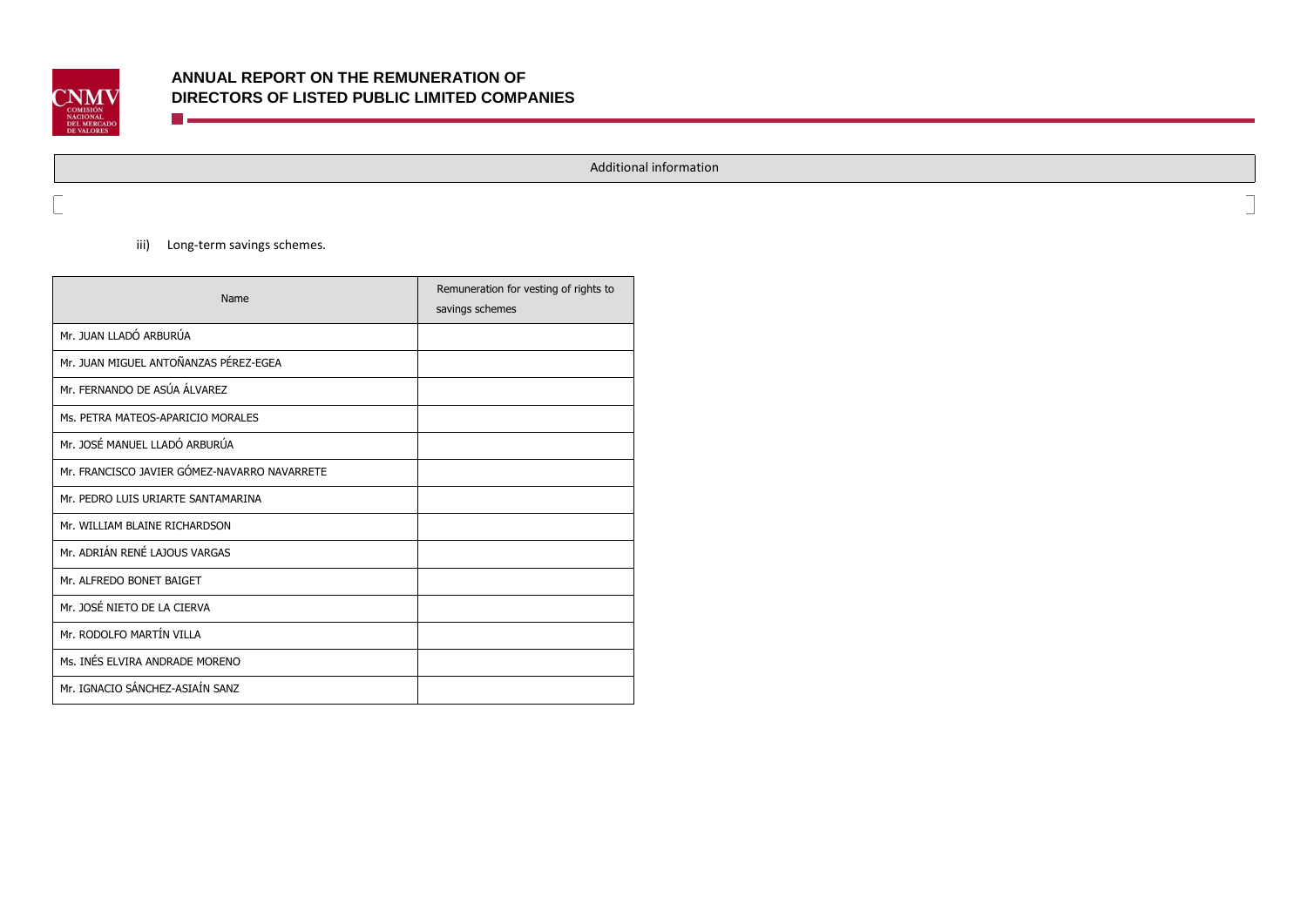|                                    |                  |                             | Company's contribution for the fiscal year (thousands of $\epsilon$ ) |                  | Amount of accumulated funds (thousands $\epsilon$ ) |                  |                                 |                  |  |  |
|------------------------------------|------------------|-----------------------------|-----------------------------------------------------------------------|------------------|-----------------------------------------------------|------------------|---------------------------------|------------------|--|--|
|                                    |                  | Savings schemes with vested | Savings schemes with non-vested                                       |                  | Savings schemes with vested                         |                  | Savings schemes with non-vested |                  |  |  |
| Name                               | economic rights  |                             | economic rights                                                       |                  | economic rights                                     |                  | economic rights                 |                  |  |  |
|                                    | fiscal year 2021 | fiscal year 2020            | fiscal year 2021                                                      | fiscal year 2020 | fiscal year 2021                                    | fiscal year 2020 | fiscal year 2021                | fiscal year 2020 |  |  |
| Mr. JUAN LLADÓ ARBURÚA             |                  |                             |                                                                       |                  |                                                     |                  |                                 |                  |  |  |
| Mr. JUAN MIGUEL ANTOÑANZAS PÉREZ-  |                  |                             |                                                                       |                  |                                                     |                  |                                 |                  |  |  |
| <b>EGEA</b>                        |                  |                             |                                                                       |                  |                                                     |                  |                                 |                  |  |  |
| Mr. FERNANDO DE ASÚA ÁLVAREZ       |                  |                             |                                                                       |                  |                                                     |                  |                                 |                  |  |  |
| Ms. PETRA MATEOS-APARICIO MORALES  |                  |                             |                                                                       |                  |                                                     |                  |                                 |                  |  |  |
| Mr. JOSÉ MANUEL LLADÓ ARBURÚA      |                  |                             |                                                                       |                  |                                                     |                  |                                 |                  |  |  |
| Mr. FRANCISCO JAVIER GÓMEZ-        |                  |                             |                                                                       |                  |                                                     |                  |                                 |                  |  |  |
| NAVARRO NAVARRETE                  |                  |                             |                                                                       |                  |                                                     |                  |                                 |                  |  |  |
| Mr. PEDRO LUIS URIARTE SANTAMARINA |                  |                             |                                                                       |                  |                                                     |                  |                                 |                  |  |  |
| Mr. WILLIAM BLAINE RICHARDSON      |                  |                             |                                                                       |                  |                                                     |                  |                                 |                  |  |  |
| Mr. ADRIÁN RENÉ LAJOUS VARGAS      |                  |                             |                                                                       |                  |                                                     |                  |                                 |                  |  |  |
| Mr. ALFREDO BONET BAIGET           |                  |                             |                                                                       |                  |                                                     |                  |                                 |                  |  |  |
| Mr. JOSÉ NIETO DE LA CIERVA        |                  |                             |                                                                       |                  |                                                     |                  |                                 |                  |  |  |
| Mr. RODOLFO MARTÍN VILLA           |                  |                             |                                                                       |                  |                                                     |                  |                                 |                  |  |  |
| Ms. INÉS ELVIRA ANDRADE MORENO     |                  |                             |                                                                       |                  |                                                     |                  |                                 |                  |  |  |
| Mr. IGNACIO SÁNCHEZ-ASIAÍN SANZ    |                  |                             |                                                                       |                  |                                                     |                  |                                 |                  |  |  |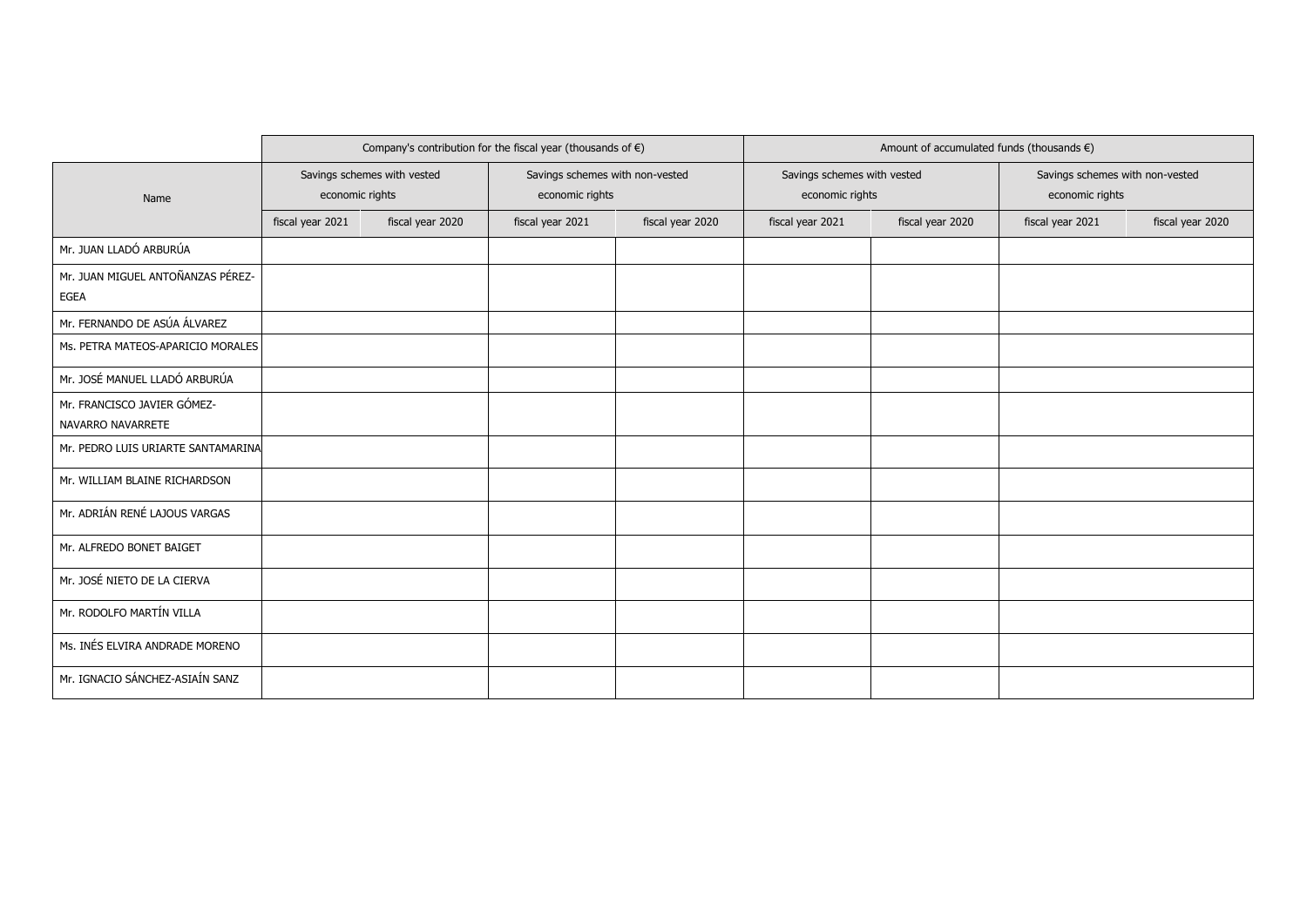

# **ANNUAL REPORT ON THE REMUNERATION OF DIRECTORS OF LISTED PUBLIC LIMITED COMPANIES The Communist Communist Communist Communist Communist Communist Communist Communist Communist Communist Communist**

# iv) Details of other concepts

| Name                                  | Concept | Remuneration amount |
|---------------------------------------|---------|---------------------|
| Mr. JUAN LLADÓ ARBURÚA                | Concept |                     |
| Mr. JUAN MIGUEL ANTOÑANZAS PÉREZ-EGEA | Concept |                     |
| Mr. FERNANDO DE ASÚA ÁLVAREZ          | Concept |                     |
| Ms. PETRA MATEOS-APARICIO MORALES     | Concept |                     |
| Mr. JOSÉ MANUEL LLADÓ ARBURÚA         | Concept |                     |
| Mr. FRANCISCO JAVIER GÓMEZ-NAVARRO    | Concept |                     |
| Mr. PEDRO LUIS URIARTE SANTAMARINA    | Concept |                     |
| Mr. WILLIAM BLAINE RICHARDSON         | Concept |                     |
| Mr. ADRIÁN RENÉ LAJOUS VARGAS         | Concept |                     |
| Mr. ALFREDO BONET BAIGET              | Concept |                     |
| Mr. JOSÉ NIETO DE LA CIERVA           | Concept |                     |
| Mr. RODOLFO MARTÍN VILLA              | Concept |                     |
| Ms. INÉS ELVIRA ANDRADE MORENO        | Concept |                     |
| Mr. IGNACIO SÁNCHEZ-ASIAÍN SANZ       | Concept |                     |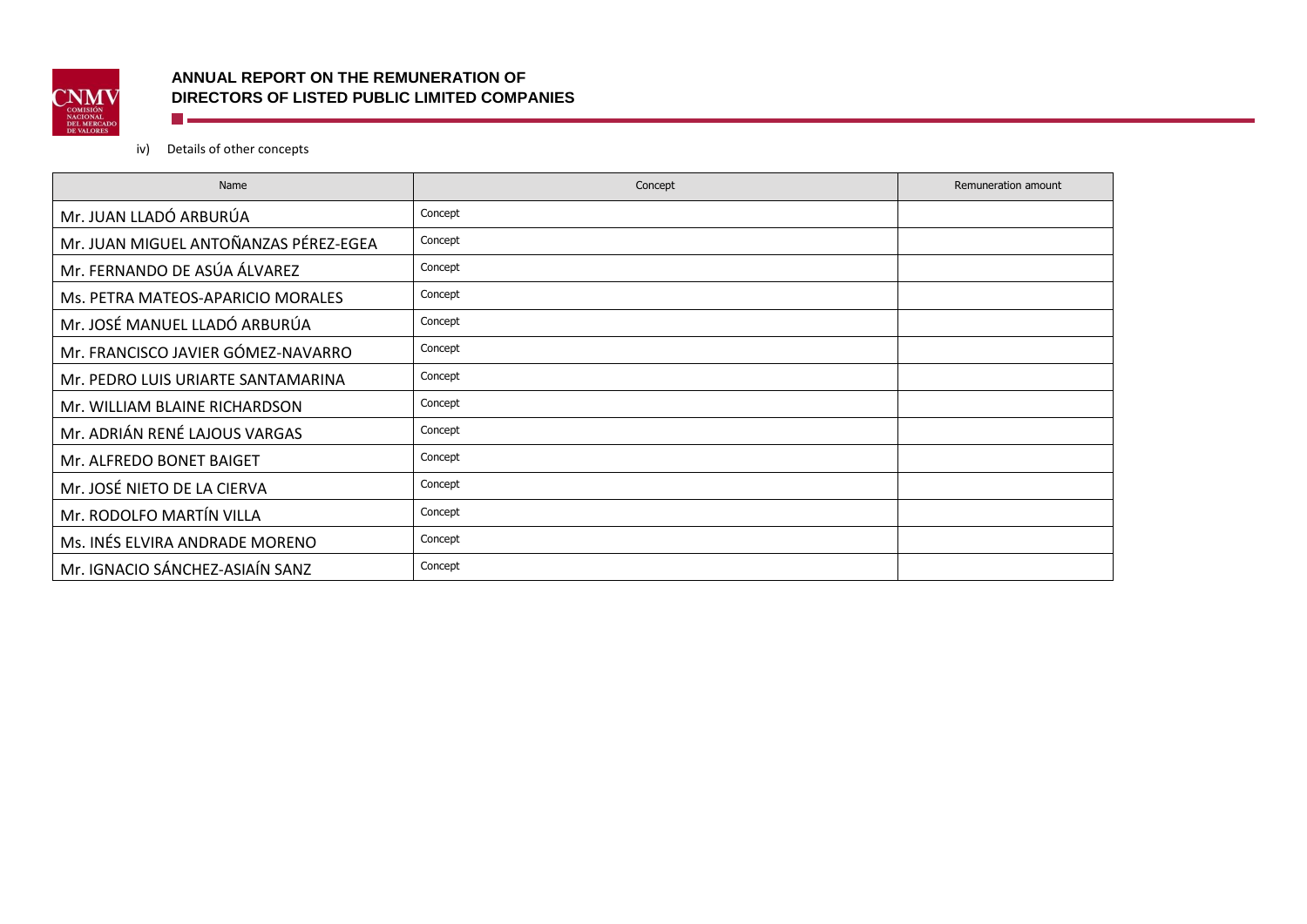## c) Summary of remuneration (in thousands of  $E$ ):

The amounts corresponding to all the remuneration items included in this report that have been accrued by the director should be included in the summary, in thousands of euros.

|                                                  | Remuneration accrued in the Company |                                                 |                                                       |                       |                                         |                                   | Remuneration accrued in group companies                                    |                                         |                           |                                    |                                              |  |
|--------------------------------------------------|-------------------------------------|-------------------------------------------------|-------------------------------------------------------|-----------------------|-----------------------------------------|-----------------------------------|----------------------------------------------------------------------------|-----------------------------------------|---------------------------|------------------------------------|----------------------------------------------|--|
| Name                                             | <b>Total Cash</b><br>Remuneration   | Gross profit<br>or<br>consolidated<br>financial | from shares   Remuneration<br>from savings<br>schemes | Other<br>remuneration | Total<br>company<br>fiscal year<br>2021 | Total<br>Cash<br>Remun<br>eration | Gross profit from<br>shares or<br>consolidated<br>financial<br>instruments | Remuneration<br>from savings<br>schemes | Other<br>remunerati<br>on | Total group<br>fiscal year<br>2021 | Total company +<br>group fiscal year<br>2021 |  |
| Mr. JUAN LLADÓ ARBURÚA                           | 894                                 |                                                 |                                                       |                       | 894                                     |                                   |                                                                            |                                         |                           |                                    | 894                                          |  |
| Mr. JUAN MIGUEL ANTOÑANZAS PÉREZ-<br><b>EGEA</b> | 90                                  |                                                 |                                                       |                       |                                         |                                   |                                                                            |                                         |                           |                                    |                                              |  |
| Mr. FERNANDO DE ASÚA ÁLVAREZ                     | 154                                 |                                                 |                                                       |                       | 90<br>154                               |                                   |                                                                            |                                         |                           |                                    | 90<br>154                                    |  |
| Ms. PETRA MATEOS-APARICIO MORALES                | 165                                 |                                                 |                                                       |                       | 165                                     |                                   |                                                                            |                                         |                           |                                    | 165                                          |  |
| Mr. JOSÉ MANUEL LLADÓ ARBURÚA                    | 189                                 |                                                 |                                                       |                       | 189                                     |                                   |                                                                            |                                         |                           |                                    | 189                                          |  |
| Mr. FRANCISCO JAVIER GÓMEZ-NAVARRO<br>NAVARRETE  | $\overline{90}$                     |                                                 |                                                       |                       | 90                                      |                                   |                                                                            |                                         |                           |                                    | 90                                           |  |
| Mr. PEDRO LUIS URIARTE SANTAMARINA               | 165                                 |                                                 |                                                       |                       | 165                                     |                                   |                                                                            |                                         |                           |                                    | 165                                          |  |
| Mr. WILLIAM BLAINE RICHARDSON                    | 395                                 |                                                 |                                                       |                       | 395                                     |                                   |                                                                            |                                         |                           |                                    | 395                                          |  |
| Mr. ADRIÁN RENÉ LAJOUS VARGAS                    | 235                                 |                                                 |                                                       |                       | 235                                     |                                   |                                                                            |                                         |                           |                                    | 235                                          |  |
| Mr. ALFREDO BONET BAIGET                         | 170                                 |                                                 |                                                       |                       | 170                                     |                                   |                                                                            |                                         |                           |                                    | 170                                          |  |
| Mr. JOSÉ NIETO DE LA CIERVA                      | 149                                 |                                                 |                                                       |                       | 149                                     |                                   |                                                                            |                                         |                           |                                    | 149                                          |  |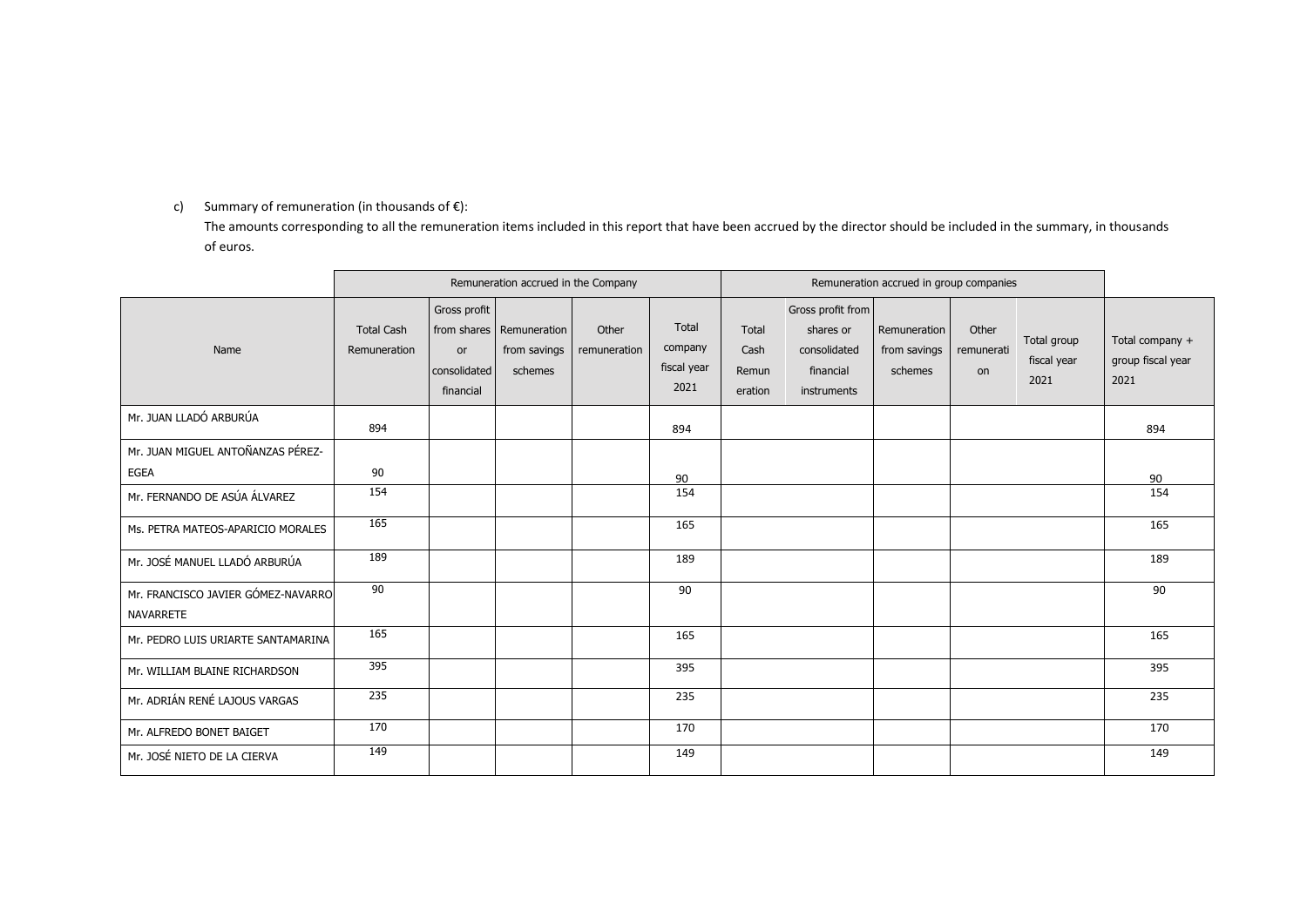

**Time** 

# **ANNUAL REPORT ON THE REMUNERATION OF DIRECTORS OF LISTED PUBLIC LIMITED COMPANIES**

| Mr. RODOLFO MARTÍN VILLA        | 154   |  | 154   |  | 154   |
|---------------------------------|-------|--|-------|--|-------|
| Ms. INÉS ELVIRA ANDRADE MORENO  | 130   |  | 130   |  | 130   |
| Mr. IGNACIO SÁNCHEZ-ASIAÍN SANZ | 125   |  | 125   |  | 125   |
| <b>TOTAL</b>                    | 3.105 |  | 3.105 |  | 3.105 |

Additional information

C.2. Indicate the evolution over the last 5 years of the sum and percentage variation of the compensation payable to each of the directors of the listed company at any time during the fiscal year, of the average remuneration out of a full-time equivalent base for employees of the company and its dependent entities who are not directors of the listed company.

|                                                  |                     |                             |                  |                             | Total sums payable and annual variation in % |                             |                  |                             |                  |
|--------------------------------------------------|---------------------|-----------------------------|------------------|-----------------------------|----------------------------------------------|-----------------------------|------------------|-----------------------------|------------------|
|                                                  | Fiscal year<br>2021 | 2021/2020<br>Variation in % | Fiscal year 2020 | 2020/2019<br>Variation in % | Fiscal year 2019                             | 2019/2018<br>Variation in % | Fiscal year 2018 | 2018/2017<br>Variation in % | Fiscal year 2017 |
| <b>Executive Directors</b>                       |                     |                             |                  |                             |                                              |                             |                  |                             |                  |
| Mr. JUAN LLADÓ ARBURÚA                           | 894                 | $-29.94$                    | 1.276            | $-13,14$                    | 1.469                                        | 1,73                        | 1.444            | 0,49                        | 1.437            |
| <b>Non-Executive Directors</b>                   |                     |                             |                  |                             |                                              |                             |                  |                             |                  |
| Mr. JUAN MIGUEL ANTOÑANZAS<br>PÉREZ-EGEA         | 90                  | 3,45                        | 87               | 0,00                        | 87                                           | $-22,32$                    | 112              | $-5,08$                     | 118              |
| Mr. FERNANDO DE ASÚA<br>ÁLVAREZ                  | 154                 | 5,48                        | 146              | 0,00                        | 146                                          | $-20,22$                    | 183              | 8,28                        | 169              |
| Mr. FRANCISCO JAVIER GÓMEZ-<br>NAVARRO NAVARRETE | 90                  | 3,45                        | 87               | 0,00                        | 87                                           | $-24,35$                    | 115              | 6,48                        | 108              |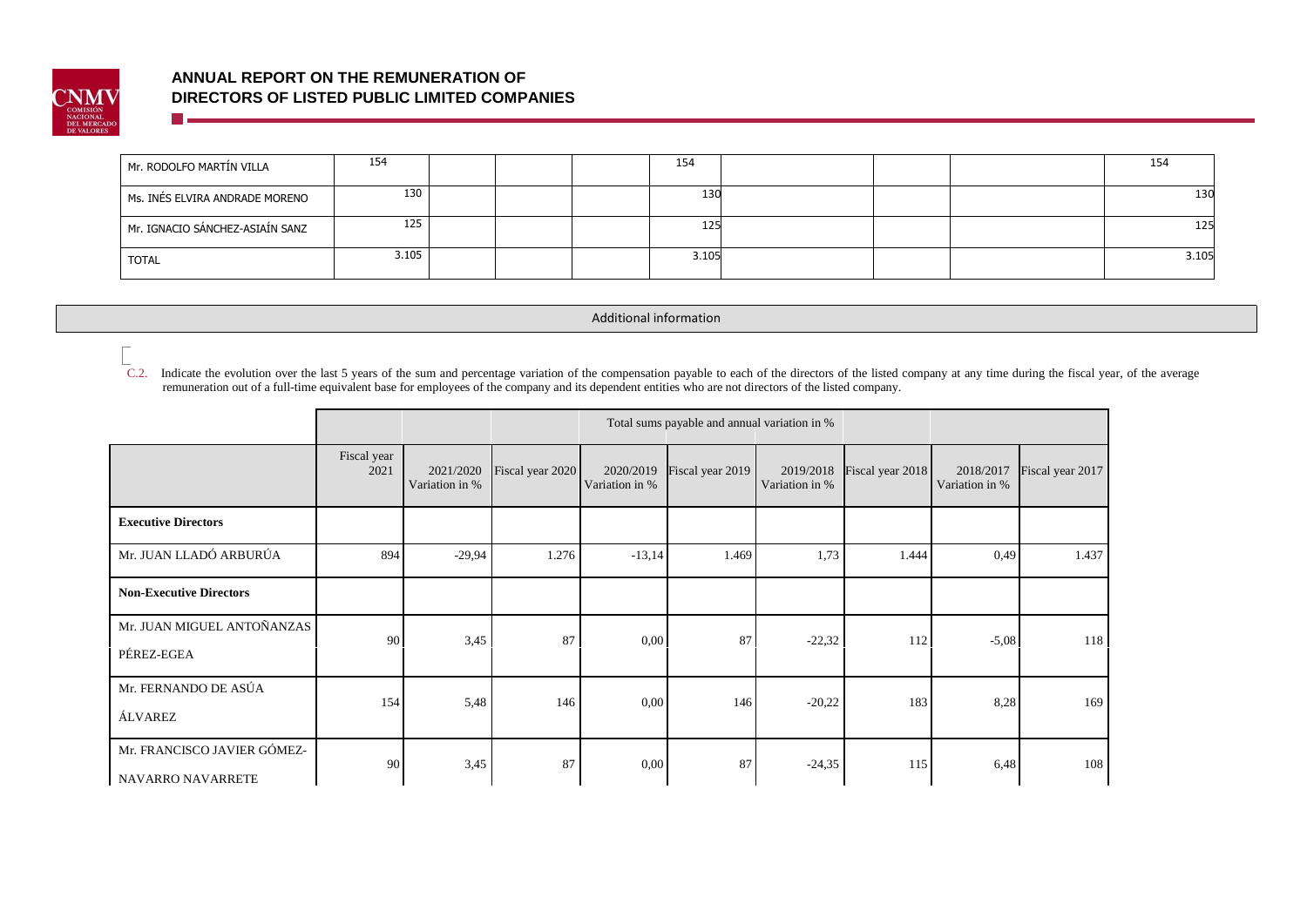| Mr. JOSÉ MANUEL LLADÓ     |     |      |     |      |     |          |     |       |     |
|---------------------------|-----|------|-----|------|-----|----------|-----|-------|-----|
| ARBURÚA                   | 189 | 6,78 | 177 | 0.00 | 177 | 9,26     | 162 | 42,11 | 114 |
|                           |     |      |     |      |     |          |     |       |     |
| Mr. PEDRO LUIS URIARTE    |     |      |     |      |     |          |     |       |     |
|                           | 165 | 4.43 | 158 | 0.00 | 158 | $-10,23$ | 176 | 10,69 | 159 |
| SANTAMARINA               |     |      |     |      |     |          |     |       |     |
| Ms. PETRA MATEOS-APARICIO |     |      |     |      |     |          |     |       |     |
| <b>MORALES</b>            | 165 | 4,43 | 158 | 0.00 | 158 | $-4,24$  | 165 | 46,02 | 113 |

|                                          |                     |                             |                     |                             | Total sums payable and annual variation in % |                             |                     |                             |                     |
|------------------------------------------|---------------------|-----------------------------|---------------------|-----------------------------|----------------------------------------------|-----------------------------|---------------------|-----------------------------|---------------------|
|                                          | Fiscal year<br>2021 | 2021/2020<br>Variation in % | Fiscal year<br>2020 | 2020/2019<br>Variation in % | Fiscal year<br>2019                          | 2019/2018<br>Variation in % | Fiscal year<br>2018 | 2018/2017<br>Variation in % | Fiscal year<br>2017 |
| Mr. WILLIAM BLAINE<br><b>RICHARDSON</b>  | 395                 | 1,80                        | 388                 | $-0,51$                     | 390                                          | $-2,01$                     | 398                 | 2,31                        | 389                 |
| Mr. ADRIÁN RENÉ LAJOUS<br><b>VARGAS</b>  | 235                 | 1,29                        | 232                 | 0,00                        | 232                                          | $-1,28$                     | 235                 | 3,07                        | 228                 |
| Mr. ALFREDO BONET BAIGET                 | 170                 | 14,09                       | 149                 | 8,76                        | 137                                          | 114,06                      | 64                  |                             | $\theta$            |
| Mr. JOSÉ NIETO DE LA CIERVA              | 149                 | $-10,78$                    | 167                 | 6,37                        | 157                                          | 141,54                      | 65                  |                             | $\overline{0}$      |
| Mr. RODOLFO MARTÍN VILLA                 | 154                 | 5,48                        | 146                 | 73,81                       | 84                                           |                             | $\Omega$            |                             | $\Omega$            |
| Ms. INÉS ELVIRA ANDRADE<br><b>MORENO</b> | 130                 | 136,36                      | 55                  |                             | $\Omega$                                     |                             | $\Omega$            |                             | $\theta$            |
| Mr. IGNACIO SÁNCHEZ-ASIAÍN<br>SANZ       | 125                 | 111,86                      | 59                  |                             | $\overline{0}$                               |                             | $\overline{0}$      |                             | $\mathbf{0}$        |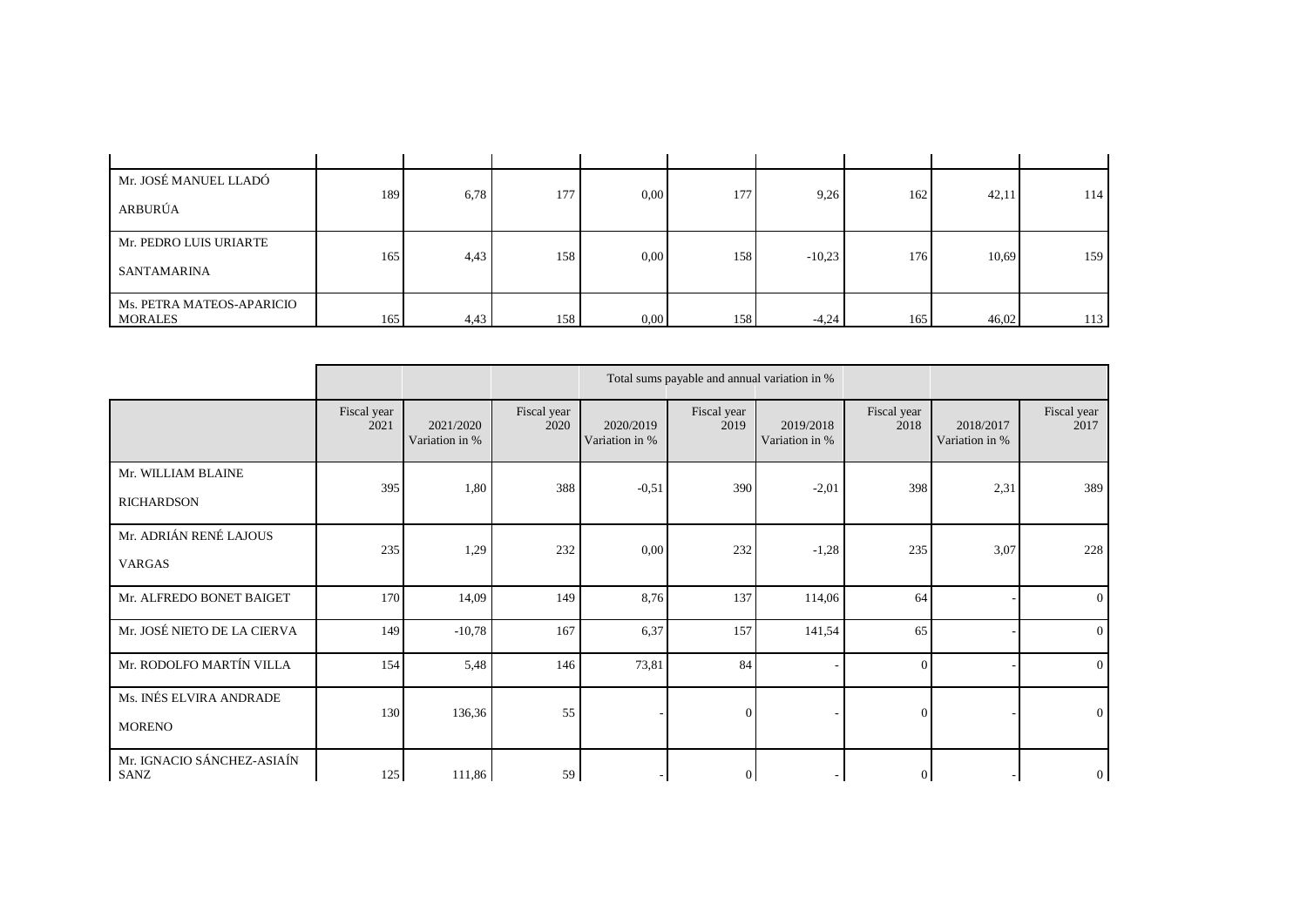

<u> Timber a San A</u>

| Company's consolidated results |        |      |        |      |        |      |        |      | 87.611 |
|--------------------------------|--------|------|--------|------|--------|------|--------|------|--------|
| Average employee remuneration  | 49.062 | 0,47 | 48.831 | 3,90 | 47.000 | 2,17 | 46.000 | 2,22 | 45.000 |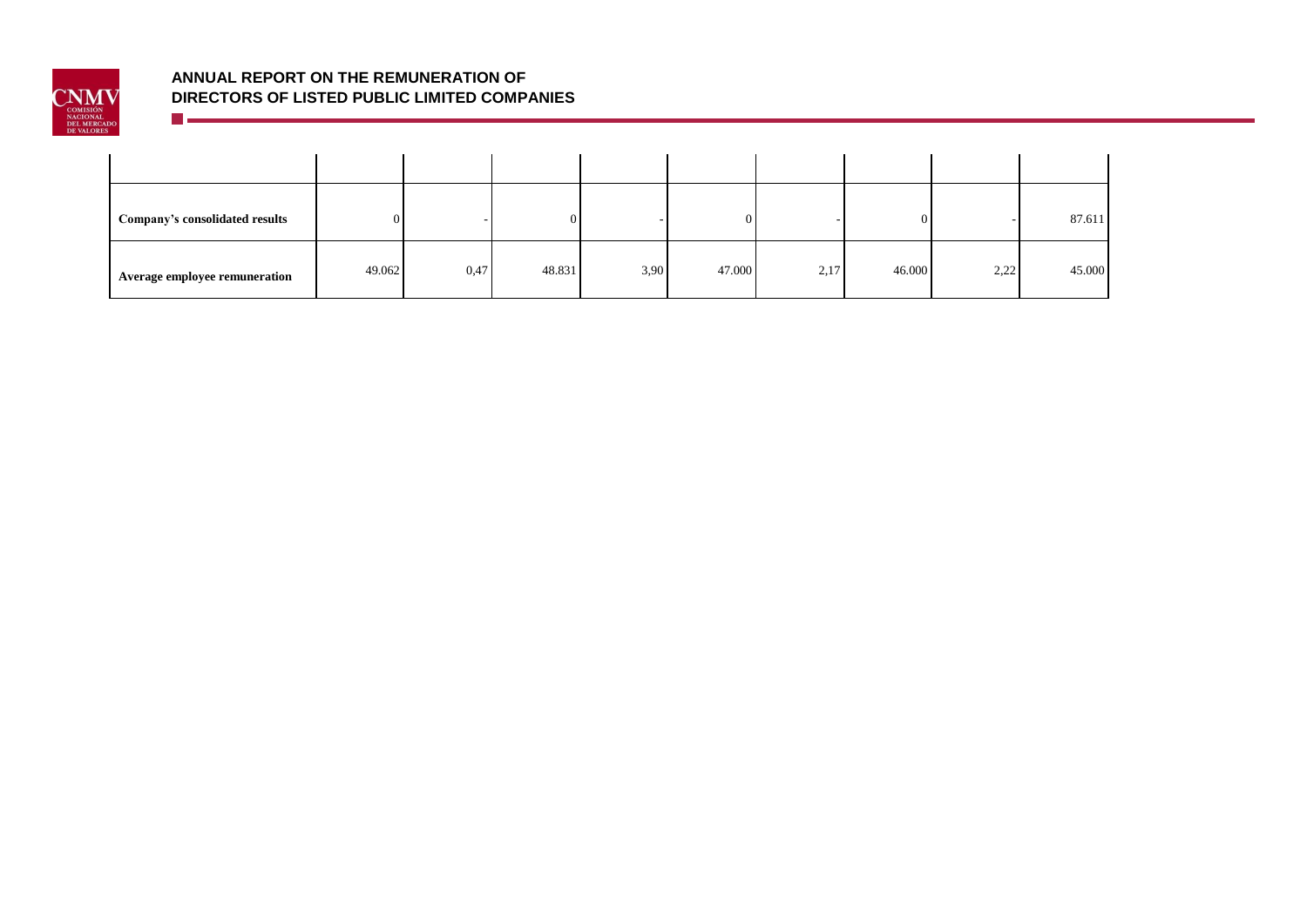If there are any relevant aspects of directors' remuneration which have not been included in the previous sections of this report yet must be included in order to provide complete and reasoned information on the company's compensation practices and structure with regard to its directors, provide a brief outline below.

Continuation of Section A.1

Likewise, the Executive President will be entitled to receive remuneration comprising the following items of compensation:

(i) Fixed annual remuneration of 850,000 euros.

(ii) Variable annual remuneration aimed at strengthening the director's commitment to the Company and as a performance incentive, linking part of this remuneration to the Company's performance and the director's individual performance. The variable annual remuneration will consist of an annual premium or bonus system amounting to a maximum of 550,000 euros for the fulfilment of objectives, which may be adjusted by 10% upward or downward, based on the director's individual performance.

The variable remuneration will be paid after year end and determined taking into account the year end results.

Finally, the Company has included a long-term variable remuneration plan ('LTIP') for executive directors in its Directors' Remuneration Policy 2020-2022 with the aim of promoting reciprocal value creation for the Company, its shareholders and beneficiaries, strengthening the commitment of the latter and rewarding the creation of sustainable value for shareholders over the long term. Designed as a long-term incentive or linked to the objectives of the Business Plan, it will allow executive directors, who are the beneficiaries of this Plan, to receive a certain amount in cash.

The LTIP has been designed in accordance with the principle of prudence and has taken into account current trends in comparable companies and the best practices of various actors in the market.

The purpose of the LTIP is to (i) promote reciprocal value creation for the Company, its shareholders and beneficiaries; (ii) guide the management team in achieving the objectives of the business plan; (iii) enhance the dedication and commitment of the beneficiaries in the performance of their duties; (iv) offer incentives for the long-term performance and professional efficiency of the executive directors; and (v) promote the sustainability of the Company for the creation of long-term value.

The LTIP will have a duration of three years, being applicable to fiscal years 2020, 2021 and 2022, and will be paid, if applicable, in fiscal year 2023, after the approval of the annual accounts, and once the Board of Directors has approved the degree of compliance with the established objectives.

The maximum annual cap on the LTIP shall be equal to 75% of the executive directors' fixed annual remuneration. The LTIP shall have as key parameters at least two financial objectives representing the long-term value generation and/or profitability of the Company.

In particular, the following objectives and weightings shall be taken into account:

- Total shareholder return in relation to the comparison group (30 %).
- Cumulative EBITDA for the period (60%).
- Qualitative factors linked to the strategic plan (10%).

The above targets have an associated scale of achievement that includes a minimum threshold below which the LTIP will not be paid. In particular, compliance with at least 80% of the EBITDA target shall be required.

The specification of the objectives and their weightings for future fiscal years during the term of the Remuneration Policy shall be the responsibility of the Board of Directors, at the proposal of the Company's Appointments and Remuneration Commission.

The payment of the LTIP will be linked to the permanence in the Company, without prejudice to the fact that, in the event of death, disability, retirement, corporate resignation and cases of termination of the business relationship that are not caused by a breach of duties or responsibilities, the executive director will retain the right to receive a part of the LTIP proportional to the time elapsed until the